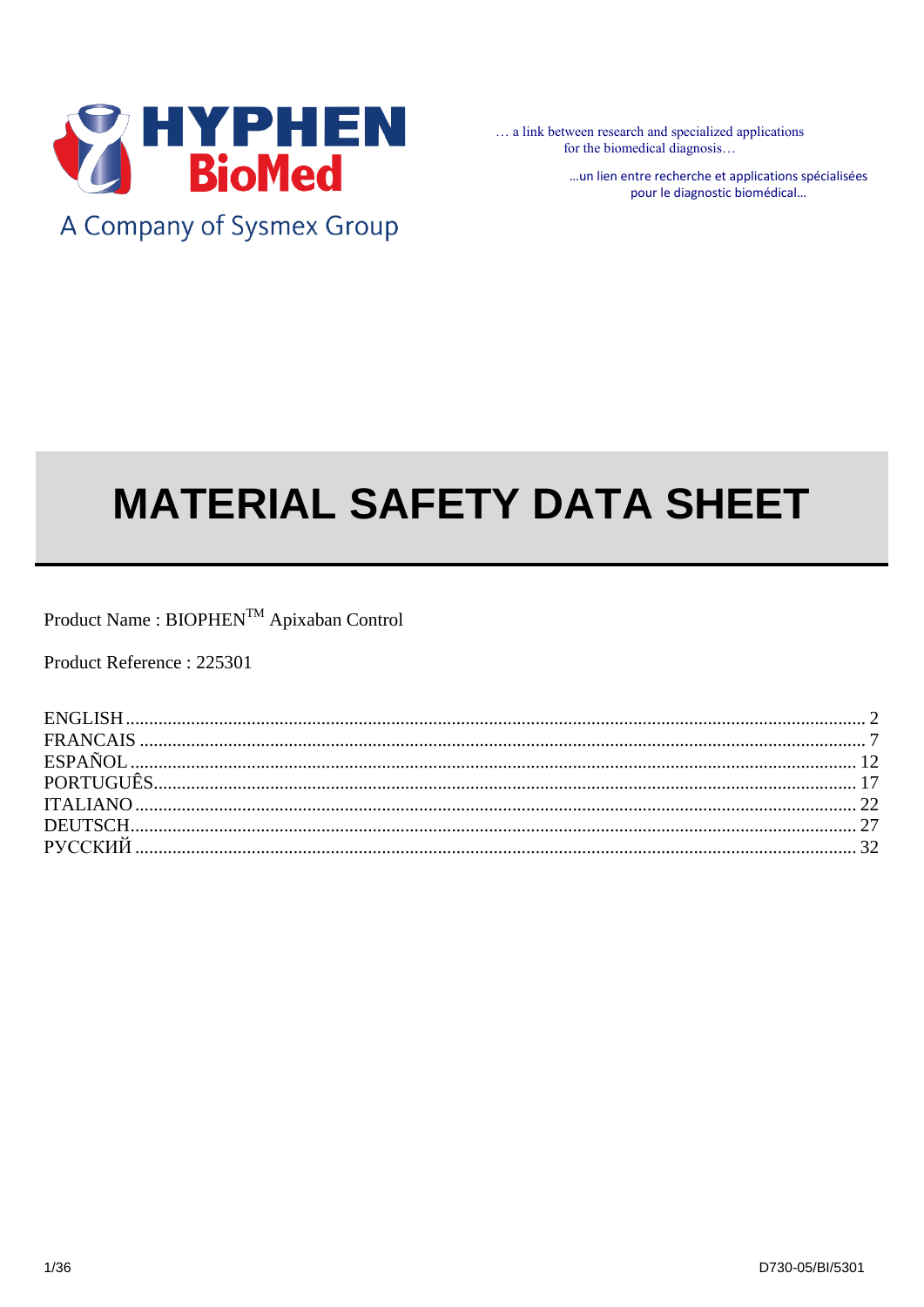

### **MATERIAL SAFETY DATA SHEET**

### <span id="page-1-0"></span>**ENGLISH**

### SECTION 1: PRODUCT & COMPANY IDENTIFICATION

### **1.1 Product identifier**

| <b>Name</b>               | <b>Product number</b> |  |
|---------------------------|-----------------------|--|
| BIOPHEN™ Apixaban Control | 225301                |  |

**1.2 Relevant identified uses of the substance or mixture and uses advised against**

In vitro medical device

### **1.3 Details of the manufacturer and supplier of the safety data sheet**

|                                | <b>HYPHEN BioMed</b>                                           |
|--------------------------------|----------------------------------------------------------------|
|                                | 155 rue d'Eragny                                               |
|                                | 95000 Neuville-sur-Oise                                        |
|                                | France                                                         |
| Phone:                         | +33.1.34.40.65.10                                              |
| Fax:                           | +33.1.34.48.72.36                                              |
| E-mail address:                | info@hyphen-biomed.com                                         |
| 1.4 Emergency telephone number |                                                                |
|                                | Phone: $+33.1.34.40.65.10$ (during normal business hours only) |
| France                         |                                                                |
| Phone:                         | +33.1.45.42.59.59 (Poisons Information Service in France)      |
| Other countries                |                                                                |
| Contact local authorities      |                                                                |
|                                |                                                                |

Australia: +61 13 11 26 (Emergency Poison Advice) - 24 hours

### SECTION 2: HAZARDS IDENTIFICATION

### **2.1 Classification of the substance or mixture**

### **Classification information**

This product does not meet the criteria for classification in any hazard class according to Regulation (EC) No 1272/2008 on classification, labelling and packaging of substances and mixtures (CLP).

### **2.2 Label elements**

The product is not subject to labelling requirements in accordance with current EC guidelines and corresponding national legislation.

### **2.3 Other hazards**

None

### SECTION 3: COMPOSITION / INFORMATION ON INGREDIENTS

### **3.1 Substances**

Not applicable the product is not a substance.

### **3.2 Mixtures**

### **Hazardous ingredients**

This product does not contain substances to be mentioned according to EU Regulation No 1907/2006 (REACH), Annex II

### **3.3 Other information**

### Do not inject or ingest.

The preparation contains material of human origin which has been tested and found negative for HBSAg, anti-HIV and HCV. As with all materials of human origin, this product should be regarded as potentially hazardous to health. Therefore, it should be handled in compliance with appropriate laboratory safety procedures.

### SECTION 4: FIRST AID MEASURES

### **4.1 Description of first aid measures**

### **General information**

If symptoms develop or when in doubt, seek medical attention. Never give anything by mouth to an unconscious person. Do not leave victim unattended.

### **After inhalation**

IF INHALED: Remove victim to fresh air. Keep warm and at rest. If irritation occurs, seek medical attention.

### **After skin contact**

SKIN CONTACT: Wash off immediately with plenty of soap and water. Take off immediately all contaminated clothing. Wash contaminated clothing before reuse. If skin reaction occurs, seek medical attention.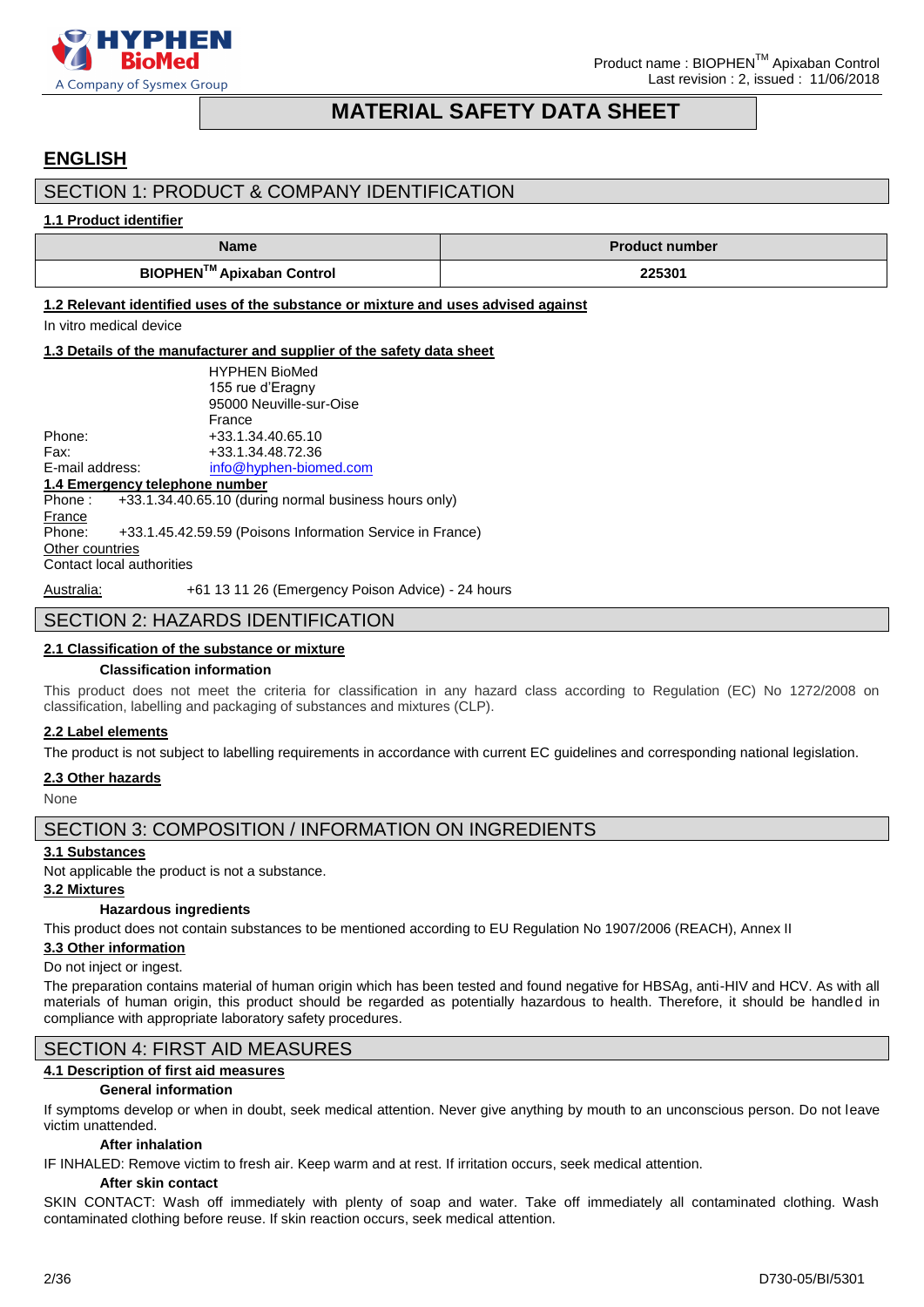

#### **After eye contact**

EYE CONTACT: Rinse immediately with plenty of water for at least 15 minutes holding the eyelids open. If possible. remove contact lenses. Continue to rinse. Seek medical attention preferably an ophthalmologist.

#### **After ingestion**

INGESTION: get immediately medical attention. Do not induce vomiting. Never give anything by mouth to an unconscious person.

#### **4.2 Most important symptoms and effects, both acute and delayed**

No data available.

#### **4.3 Indication of any immediate medical attention and special treatment needed**

No data available.

### SECTION 5: FIREFIGHTING MEASURES

### **5.1 Extinguishing media**

#### **Suitable extinguishing media**

Product itself is non-combustible; adapt fire extinguishing measures to surrounding areas

**Unsuitable extinguishing media**

### Water spray

### **5.2 Special hazard arising from the substance or mixture**

In the event of fire, the following can be released: Carbon dioxide  $(CO<sub>2</sub>)$ ; Carbon monoxide  $(CO)$ 

### **5.3 Advice for firefighters**

In the event of a fire: Wear protective equipment. Self-contained breathing apparatus.

Do not allow extinguishing water to enter sewerage or any water course. Do not breathe fire/explosion fumes.

### SECTION 6: ACCIDENTAL RELEASE MEASURES

### **6.1 Personal protections, protective equipment and emergency procedures**

Refer to protective measures listed in section 7 and 8. Avoid contact with skin, eyes and clothing

Avoid dust formation. Do not breathe gas/mist/vapours.

#### **6.2 Environmental precautions**

Prevent further spillage if safe. Do not allow product to enter drains or any water course. Avoid release to the environment.

### **6.3 Methods and material for containment and cleaning up**

Do not place spilled material back in the original container. Collect spilled material with absorbent material. Clean contaminated surfaces and devices in compliance with all applicable legal requirements and regulations. Transfer to suitable, closed and labelled containers for storage/disposal.

### SECTION 7: HANDLING AND STORAGE

### **7.1 Precautions for safe handing**

### **Advice on safe handing**

For safe product handling, select and apply appropriate prevention and control measures that will reduce to a minimum the intrinsic risk hazard. Design and operate processes, insofar as the state of technology permits, in such a way that dangerous substances may not be released / contact with the skin can be ruled out.

#### **General protective and hygiene measures**

Do not eat, drink or smoke during work time. Keep away from food, drink and animal feeding stuffs. Wash hands and skin before breaks and after work. Do not inhale vapours. Avoid contact whit eyes and skin. Remove soiled or soaked clothing immediately.

### **Advice on protection against fire and explosion**

No special measures necessary.

**7.2 Conditions for safe storage, including any incompatibilities**

#### **Technical measures and storage conditions**

Keep container tightly closed in a cool, well-ventilated place.

**Incompatible materials**

No data available.

**Recommended storage temperature**

Value : 2- 8°C

### **Requirements for storage rooms and vessels**

Containers which are opened must be carefully closed and kept upright to prevent leakage.

### **7.3 Specific end uses**

Apart from the uses mentioned in section 1.2 no other specific uses are stipulated.

### SECTION 8: EXPOSURE CONTROLS, PERSONAL PROTECTION

### **8.1 Control parameters**

#### **Occupational exposure limit values**

No parameters available for monitoring.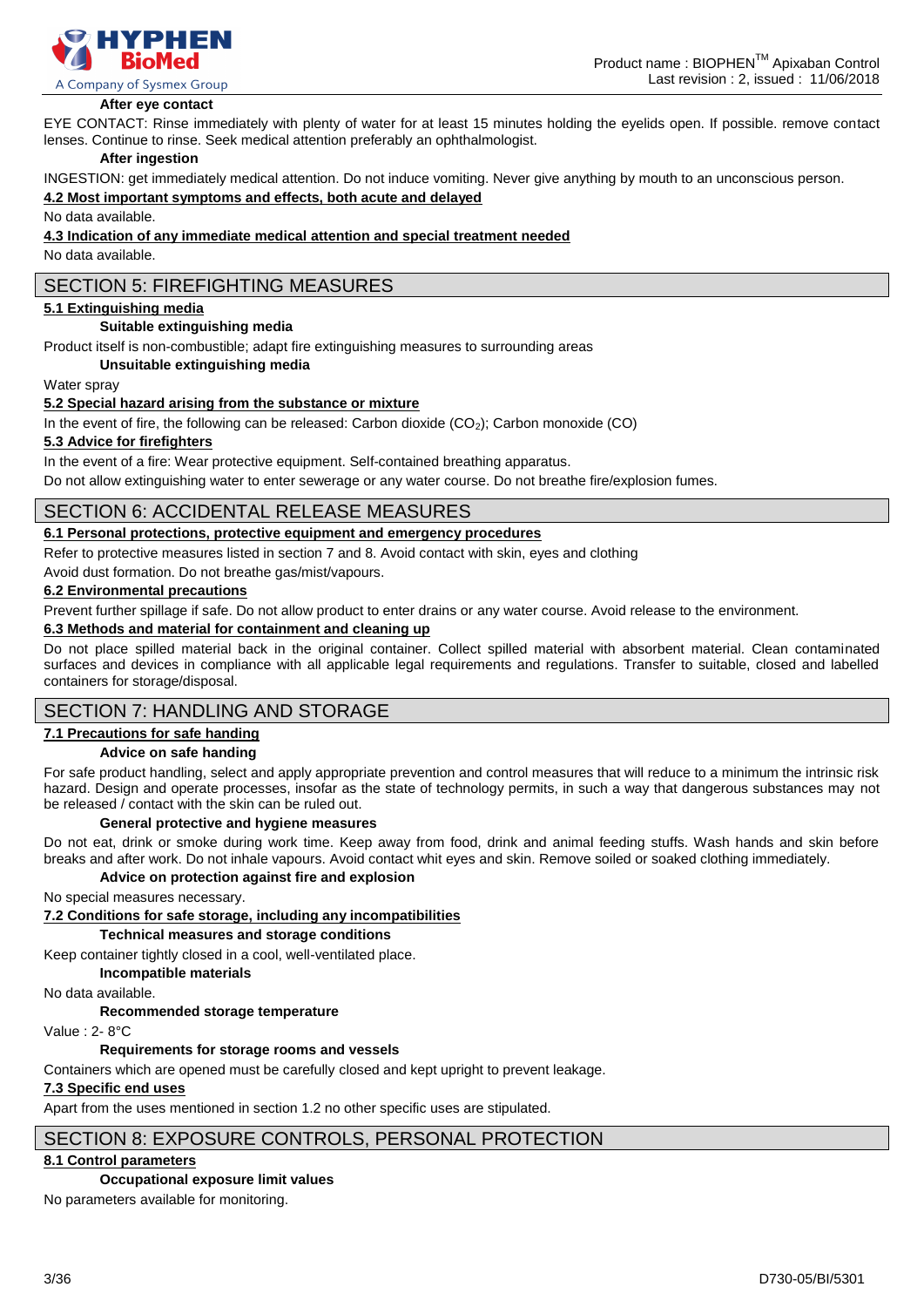

### **Biological limit values**

#### **8.2 Exposure controls**

#### **Appropriate engineering controls**

Technical measures and appropriate working operations should be given priority over the use of personal protective equipment. Any measure taken shall comply with good hygiene practice.

### **Personal protective equipment**

During product handling, wear appropriate protective clothing in compliance with the applicable rules.

#### **Respiratory protection**

Respiratory protection not required. Where protection from nuisance levels of dusts are necessary, use type N95 (US) or type P1 (EN 143) dust masks. Use respirators and components tested and approved under appropriate government standards such as NIOSH (US) or CEN (EU).

#### **Hand/skin protection**

During handling, wear appropriate protective gloves. Prior to use, check in any case suitability of protective glove for the specific workplace conditions. Use proper glove removal technique (without touching glove's outer surface) to avoid skin contact with this product. Dispose of contaminated gloves after use in accordance with applicable laws and good laboratory practices. Wash and dry hands.

Protective gloves must be tested and approved under EN374 standard.

Replace protective gloves immediately when they become worn and damaged.

#### **Eye / face protection**

Use equipment for eye protection tested and approved under appropriate government standards such as NIOSH (US) or EN 166(EU). **Body protection**

The type of protective equipment must be selected according to the concentration and amount of the dangerous substance at the specific workplace.

### **Other**

### No data available

#### **Environmental exposure controls**

Prevent further spillage/release of material if safe. Do not allow product to enter drains or any water course. Avoid release to the environment.

### SECTION 9: PHYSICAL AND CHEMICAL PROPERTIES

### **9.1 Information on basic physical and chemical properties**

| <b>Property</b>                              | C <sub>1</sub>            | C <sub>2</sub>            |
|----------------------------------------------|---------------------------|---------------------------|
| Appearance                                   | <b>Lyophilised Powder</b> | <b>Lyophilised Powder</b> |
| Color                                        | White / Yellow            | White / Yellow            |
| Odour                                        | <b>ND</b>                 | <b>ND</b>                 |
| pH value                                     | <b>ND</b>                 | <b>ND</b>                 |
| <b>Boiling point</b>                         | <b>ND</b>                 | <b>ND</b>                 |
| <b>Melting point</b>                         | <b>ND</b>                 | <b>ND</b>                 |
| <b>Decomposition point</b>                   | <b>ND</b>                 | <b>ND</b>                 |
| <b>Flash point</b>                           | <b>ND</b>                 | <b>ND</b>                 |
| <b>Auto-ignition temperature</b>             | <b>ND</b>                 | <b>ND</b>                 |
| <b>Oxidising properties</b>                  | <b>ND</b>                 | <b>ND</b>                 |
| <b>Explosive properties</b>                  | <b>ND</b>                 | <b>ND</b>                 |
| <b>Flammability</b>                          | <b>ND</b>                 | <b>ND</b>                 |
| Lower flammability or explosive limits       | <b>ND</b>                 | <b>ND</b>                 |
| Upper flammability or explosive limits       | <b>ND</b>                 | <b>ND</b>                 |
| Vapour pressure                              | <b>ND</b>                 | <b>ND</b>                 |
| <b>Vapour density</b>                        | <b>ND</b>                 | <b>ND</b>                 |
| <b>Evaporation rate</b>                      | <b>ND</b>                 | <b>ND</b>                 |
| <b>Relative density</b>                      | <b>ND</b>                 | <b>ND</b>                 |
| Solubility in water                          | <b>ND</b>                 | <b>ND</b>                 |
| <b>Solubility</b>                            | <b>ND</b>                 | <b>ND</b>                 |
| <b>Partition coefficient: n-octano/water</b> | <b>ND</b>                 | <b>ND</b>                 |
| <b>Viscosity</b>                             | <b>ND</b>                 | <b>ND</b>                 |
| <b>Other information</b>                     | <b>ND</b>                 | <b>ND</b>                 |

ND : No data available.

#### **9.2 Other information**

No data available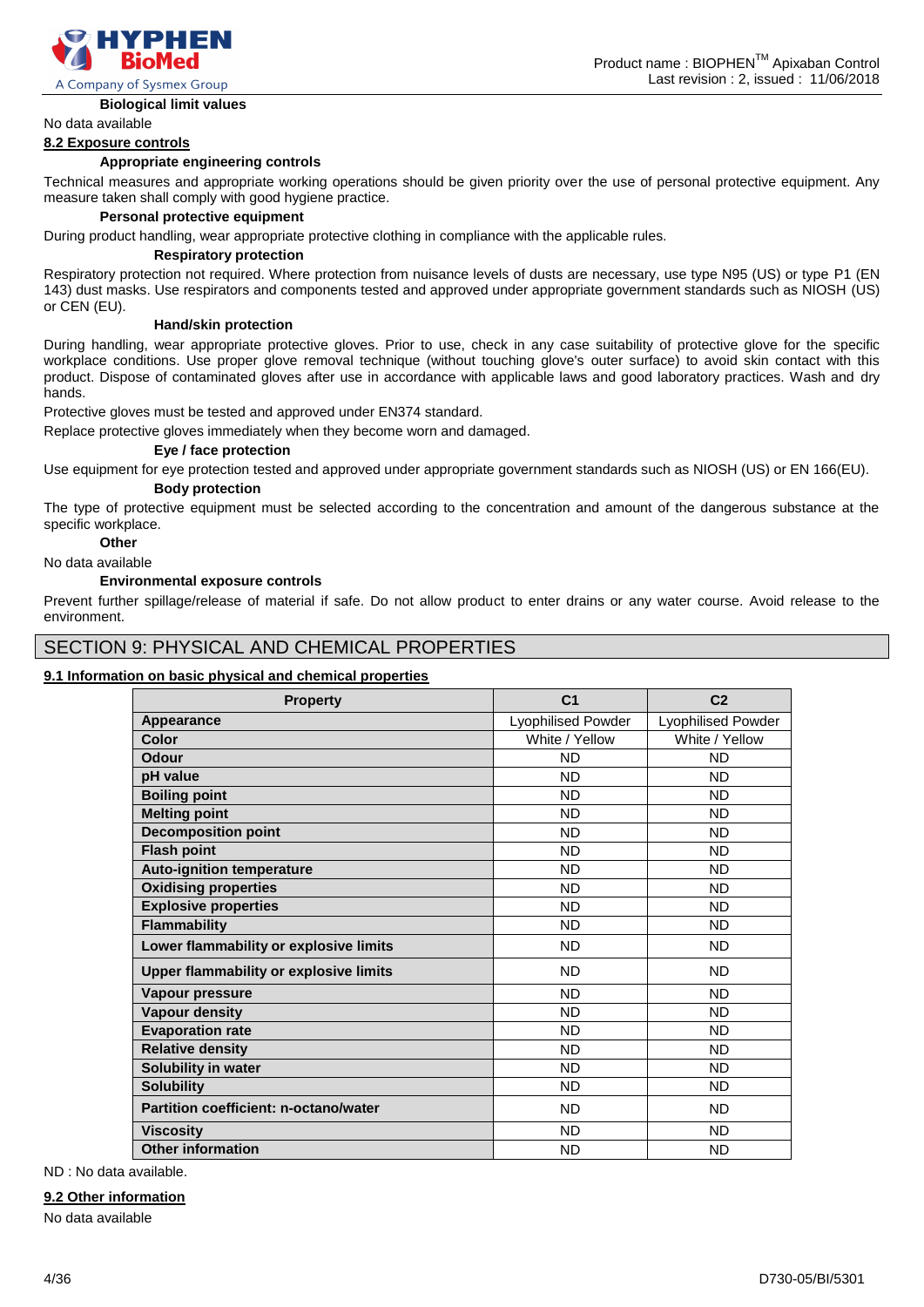

### SECTION 10: STABILITY AND REACTIVITY

### **10.1 Reactivity**

No dangerous reactions known if handled in compliance with applicable provisions/under normal conditions of use.

### **10.2 Chemical stability**

The preparation is stable if handled and stored as recommended under section 7.

### **10.3 Possibility of hazardous reactions**

None if used for the intended purpose.

### **10.4 Conditions to avoid**

None if used for the intended purpose.

#### **10.5 Incompatible materials**

None known.

### **10.6 Hazardous decomposition products**

None if used for the intended purpose.

### SECTION 11: TOXICOLOGICAL INFORMATION

### **11.1 Information on toxicological effects**

| <b>Effects</b>                                       | C1        | C <sub>2</sub> |
|------------------------------------------------------|-----------|----------------|
| <b>Acute oral toxicity</b>                           | <b>ND</b> | <b>ND</b>      |
| <b>Acute dermal toxicity</b>                         | <b>ND</b> | <b>ND</b>      |
| <b>Acute inhalational toxicity</b>                   | <b>ND</b> | <b>ND</b>      |
| <b>Skin corrosion/irritation</b>                     | <b>ND</b> | <b>ND</b>      |
| Serious eye damage/eye irritation                    | <b>ND</b> | <b>ND</b>      |
| <b>Respiratory or skin sensitisation</b>             | <b>ND</b> | <b>ND</b>      |
| <b>Germ cell mutagenicity</b>                        | <b>ND</b> | <b>ND</b>      |
| <b>Reproductive toxicity</b>                         | <b>ND</b> | <b>ND</b>      |
| <b>Carcinogenicity</b>                               | <b>ND</b> | <b>ND</b>      |
| Specific target organ toxicity :                     |           |                |
| <b>Single exposure</b>                               | <b>ND</b> | ND             |
| <b>Repeated exposure</b><br>$\overline{\phantom{0}}$ |           |                |
| <b>Aspiration hazard</b>                             | <b>ND</b> | ND             |

#### ND : No data available.

No component of this product present at levels greater than or equal to 0.1 % is identified as probable, possible or confirmed human carcinogen by IARC.

### SECTION 12: ECOLOGICAL INFORMATION

### **12.1 Toxicity**

| <b>Toxicity</b>                   | C <sub>1</sub> | C <sub>2</sub> |
|-----------------------------------|----------------|----------------|
| <b>Fish toxicity</b>              |                |                |
| Acute                             | <b>ND</b>      | <b>ND</b>      |
| <b>Chronic</b><br>-               |                |                |
| <b>Daphnia toxicity</b>           |                |                |
| <b>Acute</b>                      | <b>ND</b>      | <b>ND</b>      |
| <b>Chronic</b>                    |                |                |
| <b>Algae toxicity</b>             |                |                |
| Acute<br>$\overline{\phantom{0}}$ | <b>ND</b>      | <b>ND</b>      |
| <b>Chronic</b>                    |                |                |
| <b>Bacteria toxicity</b>          |                |                |
| <b>Acute</b><br>-                 | <b>ND</b>      | <b>ND</b>      |
| <b>Chronic</b>                    |                |                |

ND : No data available.

### **12.2 Persistence and degradability**

No data available.

### **12.3 Bio-accumulative potential**

No data available.

### **12.4 Mobility in soil**

No data available.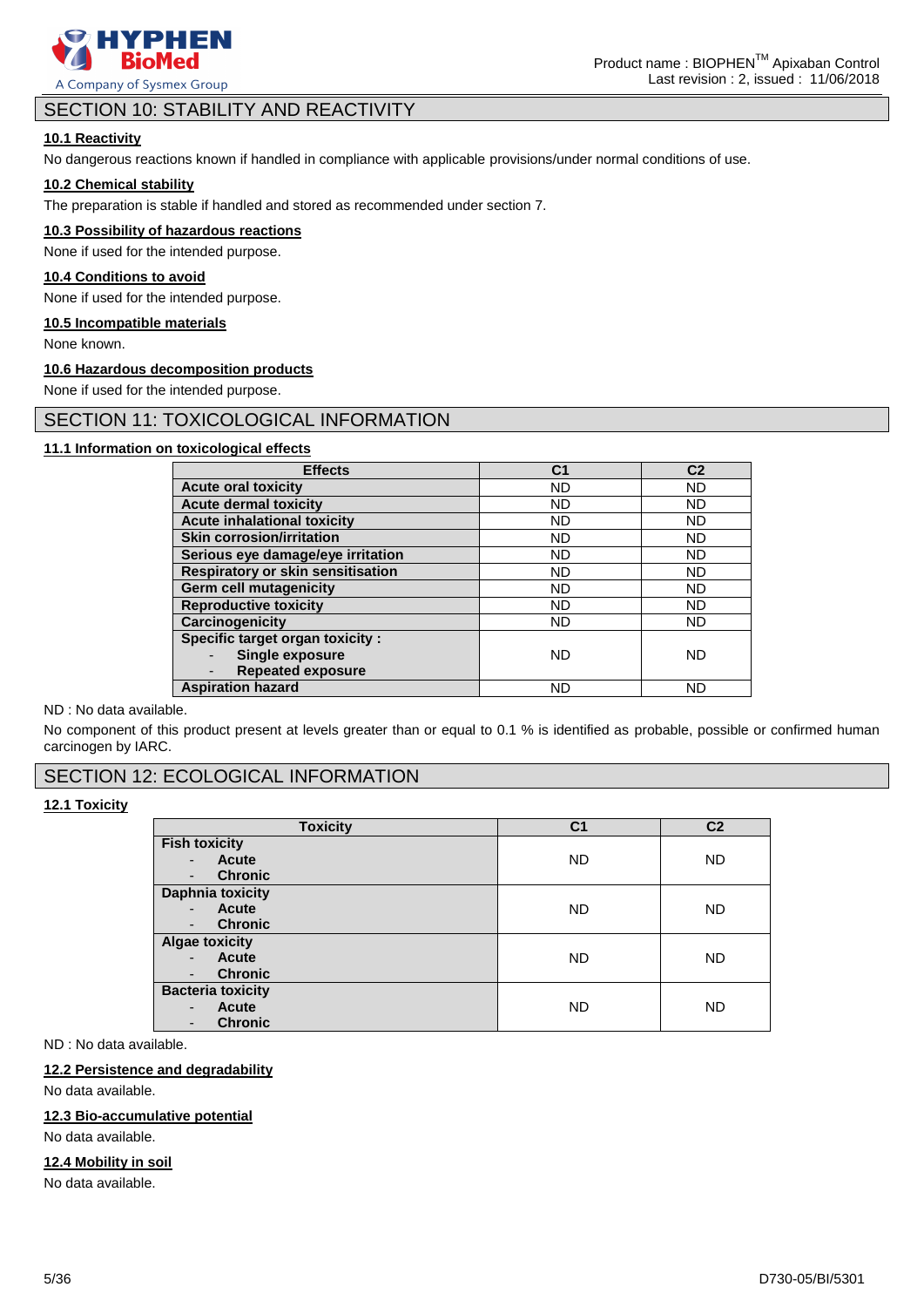

### **12.5 Results of PBT and vPvB assessment**

| <b>Assessment</b>        | ч. | r.<br>u |
|--------------------------|----|---------|
| <b>PBT</b><br>assessment | NĽ | NL.     |
| vPvB assessment          | NL | NL.     |

ND : No data available.

**12.6 Other adverse effects**

No data available.

### **12.7 Other information**

Do not discharge product unmonitored into the environment.

### SECTION 13: WASTE DISPOSAL CONSIDERATIONS

### **13.1 Waste treatment methods**

### **Product**

Dispose of waste in compliance with national rules and consultation with environmental services. The waste code is established in consultation with your regional waste disposer.

#### **Packaging**

Empty properly packaging. Completely emptied packaging or practically empty packaging containing residues shall be disposed of properly in consultation with your regional waste disposer.

### SECTION 14: TRANSPORT INFORMATION

The product is not covered by international regulations on the transport of dangerous goods (IMDG, IATA, ADR/RID).

### SECTION 15: REGULATORY INFORMATION

### **15.1 Safety, health and environmental regulations/legislation specific for the substance or mixture**

### **EU regulations**

This MSDS file is comply to the requirements described on the Regulation (EC) No 1907/2006 (REACH) and 1272/2008 (CLP).

### **15.2 Chemical safety assessment**

No data available.

### SECTION 16: OTHER INFORMATION

### **16.1 Key literature references and sources for data**

Regulation EC 1907/2006(REACH), Regulation (EC) 1272/2008 (CLP) its current version.

Regulations concerning the International Carriage of Dangerous Goods according to ADR, RID, IMDG, IATA in their current version.

The data sources used to determine physical, toxic and ecotoxic data, are indicated directly in the corresponding section of this SDS.

The above information is based on our present-day knowledge and experience. The information provided above is not a technical specification and does not guarantee any properties or performance and does not represent any contractual relationship.

HYPHEN BioMed and its appointed agents/distributors or OEM contractors shall not be held liable for any damage resulting from or from contact with the products included in the kit.

### **16.2 Abbreviations and acronyms**

ADR: European Agreement Concerning the International Carriage of Dangerous Goods by Road

CLP: European Regulation on Classification, Labelling and Packaging of Substances and Mixtures

CMR : cancerogen mutagen reprotoxic

IATA-DGR: International Air Transport Association - Dangerous Goods Regulations

IMDG: International Maritime Dangerous Goods code

NIOSH: National Institute for Occupational Safety and Health (NIOSH) in the U.S.

PBT: Persistent, Bioaccumulative, Toxic

REACH: European Union Regulation on Registration, Evaluation, Authorisation and restriction of CHemicals

RID: International Rule for Transport of Dangerous Substances by Rail

vPvB: very Persistent, very Bioaccumulative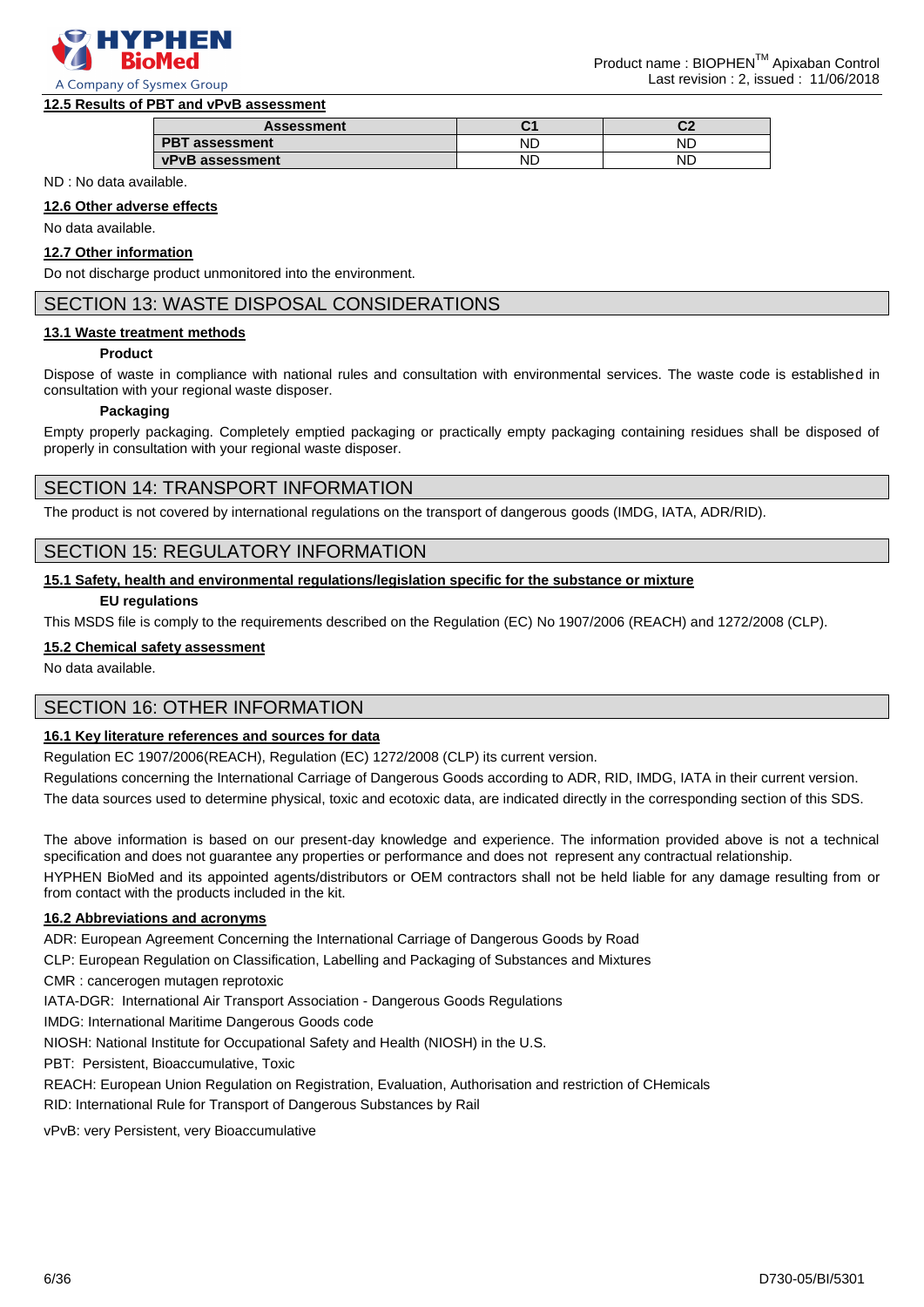

### **FICHE DE DONNEES DE SECURITE**

### <span id="page-6-0"></span>**FRANCAIS**

### SECTION 1: IDENTIFICATION DU PRODUIT ET DE LA SOCIETE

### **1.1 Identification du produit**

| <b>Nom</b>                | <b>Référence interne</b> |  |
|---------------------------|--------------------------|--|
| BIOPHEN™ Apixaban Control | 225301                   |  |

### **1.2 Utilisations définies pour la substance / préparation**

Dispositif médical in vitro.

### **1.3 Renseignements concernant le fabricant et fournisseur de la fiche de sécurité**

| <b>Fabricant:</b> | <b>HYPHEN BioMed</b>    |
|-------------------|-------------------------|
|                   | 155 rue d'Eragny        |
|                   | 95000 Neuville-sur-Oise |
|                   | France                  |
| Tel:              | +33.1.34.40.65.10       |
| Fax:              | +33.1.34.48.72.36       |
| Adresse e-mail:   | info@hyphen-biomed.com  |

### **1.4 Numéro d'urgence**

Tel: +33.1.34.40.65.10 (durant les heures ouvrables)

### **France**

Tel : +33.1.45.42.59.59 (Les centres antipoison Français)

#### **Etranger**

Se référer aux autorités compétentes

### SECTION 2: INDENTIFICATION DES DANGERS

### **2.1 Classification de la substance ou du mélange**

### **Informations concernant la classification**

Le produit ne satisfait pas aux critères de classification et d'étiquetage du Règlement (CE) n° 1272/2008, dit Règlement CLP.

### **2.2 Eléments d'étiquetage**

Le produit ne nécessite pas d'étiquetage conformément aux directives CE ou les lois nationales respectives.

### **2.3 Autres dangers**

Aucun(e)

### SECTION 3: COMPOSITION / INFORMATIONS SUR LES COMPOSANTS

### **3.1 Substances**

Non applicable, le produit n'est pas une substance.

### **3.2 Mélanges**

### **Composés dangereux**

Le produit ne contient pas de substances à mentionner selon le règlement (CE) n° 1907/2006 (REACH), annexe II.

### **3.3 Autres informations**

### Ne pas injecter ou ingérer.

Ce produit contient du matériel d'origine humaine testé au moment de la donation et qui s'est avéré non réactif vis-à-vis des anticorps anti-VIH, des antigènes de surface du virus de l'hépatite B et des anticorps anti-VHC. Comme pour tous les échantillons d'origine humaine, ce produit doit être traité suivant des procédures de laboratoire appropriées.

### SECTION 4: PREMIERS SECOURS

### **4.1 Description des premiers secours**

### **Informations générales**

En cas de doute ou si des symptômes se déclarent, demander conseil à un médecin. Si la victime est inconsciente, ne rien lui faire ingurgiter. Ne pas laisser la victime sans surveillance.

### **Après inhalation**

En cas d'inhalation, transporter la victime à l'air libre, la garder au chaud et au repos. En cas d'irritation des voies respiratoires, consulter un médecin.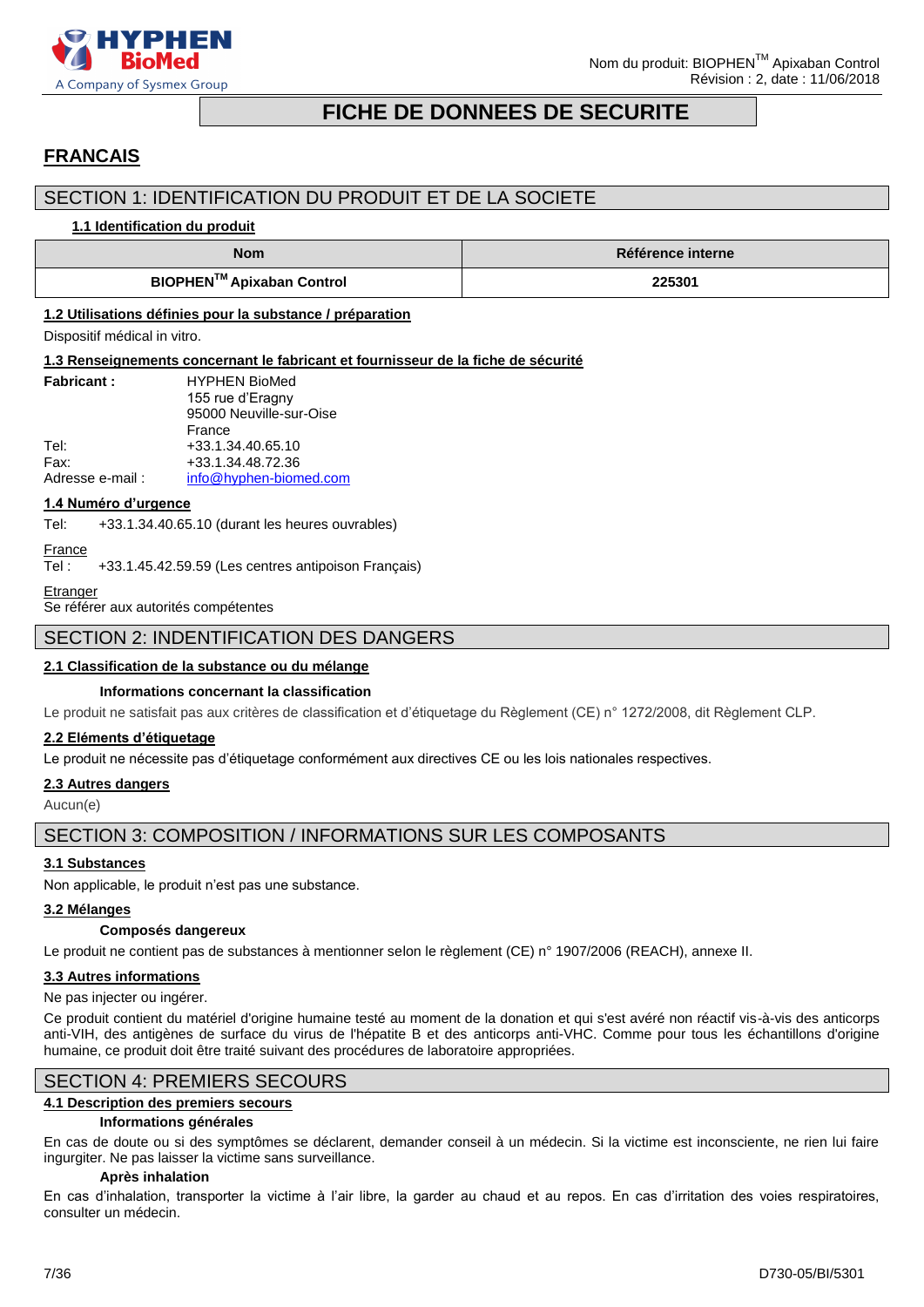

#### **Après contact cutanée**

Après un contact avec la peau, se laver immédiatement et abondamment avec de l'eau et du savon. Enlever immédiatement les vêtements et les chaussures souillés, imprégnés, les nettoyer soigneusement avant de les porter à nouveau. En cas de réactions cutanées, consulter un médecin

#### **Après contact oculaire**

En cas de contact avec les yeux, rincer immédiatement et abondamment à l'eau courante en maintenant les paupières écartées pendant 15 minutes. Protéger l'œil non blessé, enlever les lentilles de contact si la victime en porte et si elles peuvent être enlevées facilement, continuer à rincer. Consulter un ophtalmologiste.

### **Après ingestion**

En cas d'ingestion, appeler immédiatement un médecin. Ne pas faire vomir. Ne rien donner à boire ou à manger.

### **4.2 Principaux symptômes et effets, aigus et différés**

Données non disponibles

#### **4.3 Indication des éventuels soins médicaux immédiats et traitements particuliers nécessaires**

Données non disponibles

### SECTION 5: MESURES DE LUTTE CONTRE L'INCENDIE

### **5.1 Moyens d'extinction**

### **Moyen d'extinction approprié**

Produit non combustible en lui même; adapter les mesures d'extinction d'incendie dans les zones environnantes.

#### **Moyen d'extinction non approprié**

Jet d'eau

### **5.2 Procédures particulières de lutte anti-incendie**

En cas d'incendie, les substances suivantes peuvent être libérées: dioxyde de carbone (CO2), le monoxyde de carbone (CO).

#### **5.3 Conseils pour les pompiers**

En cas d'incendie, utiliser un appareil respiratoire autonome et porter un vêtement de protection.

Ne pas évacuer les eaux d'extinction dans les canalisations publiques ni dans les plans d'eau. Ne pas inhaler les gaz d'explosion et d'incendie

### SECTION 6: MESURES A PRENDRE EN CAS DE REJET ACCIDENTEL

### **6.1 Protections individuelles, Equipement de protection et procédures d'urgence**

Se référer aux mesures de protection énumérées dans les rubriques 7 et 8. Eviter le contact avec la peau, les yeux et les vêtements.

Eviter la formation de poussières. Eviter de respirer les vapeurs, les brouillards ou les gaz.

### **6.2 Précautions pour l'environnement**

Eviter un déversement ou une fuite supplémentaire (si cela est possible et sans danger). Empêcher le produit de pénétrer dans les égouts. Tout déversement dans l'environnement doit être évité.

### **6.3 Méthodes et matériel de confinement et de nettoyage**

Ne jamais remettre de la matière déversée dans les récipients d'origine en vue d'un recyclage. Ramasser avec un produit absorbant. Nettoyer soigneusement les surfaces et les objets souillés en se conformant aux règlementations relatives à l'environnement. Conserver dans des récipients adaptés et fermés pour l'élimination.

### SECTION 7: MANIPULATION ET STOCKAGE

### **7.1 Précaution pour manipuler sans danger**

### **Conseils sur la manipulation sans dangers**

Minimiser les risques dus à la manipulation du produit par des mesures de sécurité et de prévention appropriées. Les processus (modes opératoires) doivent être conçus de façon à empêcher la libération de matières dangereuses ou un contact avec la peau en conformité avec les règles de l'art.

### **Mesures de protection et d'hygiène générales**

Ne pas fumer, ne pas manger ni boire pendant le temps de travail. Tenir à l'écart des aliments, des boissons, des aliments pour les animaux. Après le travail et avant les pauses, se laver les mains et le visage. Ne pas inhaler les vapeurs. Eviter le contact avec les yeux et la peau. Enlever immédiatement tout vêtement souillé ou éclaboussé.

### **Indications pour la protection contre l'incendie et l'explosion**

Pas de mesures spéciales nécessaires.

### **7.2 Conditions de stockage incluant les incompatibilités**

**Mesures techniques et conditions de stockage**

Conserver les récipients hermétiquement fermés dans un endroit frais et bien ventilé.

### **Matières incompatibles**

Pas de données disponibles

### **Température de stockage recommandée**

Valeurs : 2 - 8 ° C

### **Exigences concernant les lieux et containeurs de stockages**

Les emballages entamés doivent être refermés soigneusement et maintenus en position verticale afin d'éviter les fuites.

### **7.3 Utilisations particulières**

Hormis les utilisations mentionnées à la section 1.2, aucune autre utilisation spécifique n'est prévue.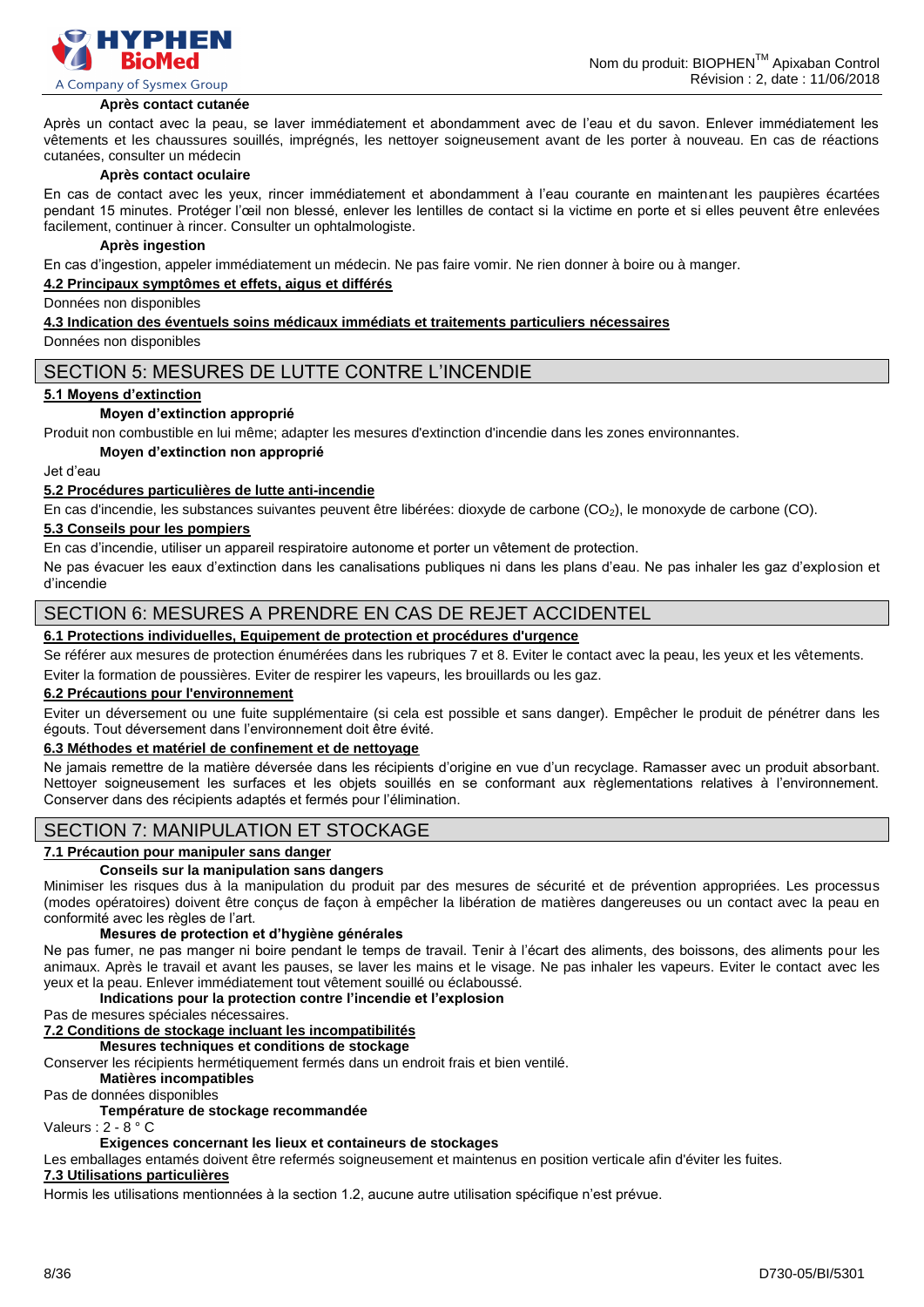

Nom du produit: BIOPHEN™ Apixaban Control Révision : 2, date : 11/06/2018

### SECTION 8 : CONTROLE DE L'EXPOSITION / PROTECTION INDIVIDUELLE

### **8.1 Valeurs limites d'exposition**

### **Valeurs limites d'exposition professionnelles**

Aucun paramètre existant à surveiller.

**Valeurs limites biologiques**

### Données non disponibles

**8.2 Contrôle de l'exposition**

### **Contrôles techniques appropriés**

Les mesures techniques et l'application des méthodes de travail adéquates ont priorité sur l'utilisation d'équipements de protection individuelle. Respecter les pratiques générales d'hygiène industrielle.

### **Equipement de protection individuel**

Lors de la manipulation des produits, porter exclusivement des vêtements de protection appropriés qui respectent les règlementations en vigueur.

#### **Protection respiratoire**

La protection des voies respiratoires n'est pas requise. Utiliser des masques de protection type N95 (US) ou de type P1 (EN 143) pour se protéger lors de la formation de poussières. Utiliser du matériel testé et approuvé par des normes telles que NIOSH (US) ou CEN (EU).

#### **Protection des mains et cutanée**

Manipuler avec des gants. Les gants doivent être contrôlés avant l'utilisation. Utiliser une technique de retrait appropriée afin d'éviter que la peau entre en contact avec le produit (par exemple : sans toucher la surface extérieur du gant). Jeter les gants contaminés après l'utilisation conformément aux lois en vigueur et aux bonnes pratiques de laboratoire. Laver et sécher les mains. Les gants de protection sélectionnés doivent satisfaire aux standards EN374.

Les gants de protection doivent être remplacés immédiatement s'ils sont physiquement endommagés ou usés.

#### **Protection des yeux et du visage**

Utiliser un équipement de protection des yeux testé et approuvé selon les normes gouvernementales en vigueur, telles que NIOSH (US) et EN 166 (EU).

#### **Protection du corps**

Choisir une protection corporelle en relation avec le type, la concentration et les quantités de produits mis en œuvre.

### **Autres protections**

### Données non disponibles

#### **Contrôles concernant l'exposition environnementale**

Eviter un déversement ou une fuite supplémentaire (si cela est possible et sans danger). Empêcher le produit de pénétrer dans les égouts. Tout déversement dans l'environnement doit être évité.

### SECTION 9 : PROPRIETES PHYSIQUES ET CHIMIQUES

### **9.1 Informations sur les propriétés physico-chimiques de bases**

| Propriété                                  | C <sub>1</sub>     | C <sub>2</sub>     |
|--------------------------------------------|--------------------|--------------------|
| <b>Aspect</b>                              | Poudre Lyophilisée | Poudre Lyophilisée |
| <b>Couleur</b>                             | Blanc / Jaune      | Blanc / Jaune      |
| <b>Odeur</b>                               | <b>ND</b>          | <b>ND</b>          |
| Valeur du pH                               | <b>ND</b>          | <b>ND</b>          |
| Point d'ébullition                         | <b>ND</b>          | <b>ND</b>          |
| Point d'éclair                             | <b>ND</b>          | <b>ND</b>          |
| Inflammabilité (solide, gaz)               | <b>ND</b>          | <b>ND</b>          |
| Point de fusion                            | <b>ND</b>          | <b>ND</b>          |
| Point de décomposition                     | <b>ND</b>          | <b>ND</b>          |
| <b>Point d'inflammation</b>                | <b>ND</b>          | <b>ND</b>          |
| Température d'Auto-inflammation            | <b>ND</b>          | <b>ND</b>          |
| Propriétés d'oxydation                     | <b>ND</b>          | <b>ND</b>          |
| Propriétés d'explosion                     | <b>ND</b>          | <b>ND</b>          |
| Basse inflammabilité ou limite d'explosion | <b>ND</b>          | <b>ND</b>          |
| Haute inflammabilité ou limite d'explosion | <b>ND</b>          | <b>ND</b>          |
| <b>Pression de vapeur</b>                  | <b>ND</b>          | <b>ND</b>          |
| Densité relative                           | <b>ND</b>          | <b>ND</b>          |
| Solubilité dans l'eau                      | <b>ND</b>          | <b>ND</b>          |
| Autres solubilités                         | <b>ND</b>          | <b>ND</b>          |
| Coefficient de partition: n-octano/eau     | <b>ND</b>          | <b>ND</b>          |
| <b>Viscosité</b>                           | <b>ND</b>          | <b>ND</b>          |
| Densité de vapeur                          | <b>ND</b>          | <b>ND</b>          |
| Taux d'évaporation                         | <b>ND</b>          | <b>ND</b>          |

ND : Données Non Disponible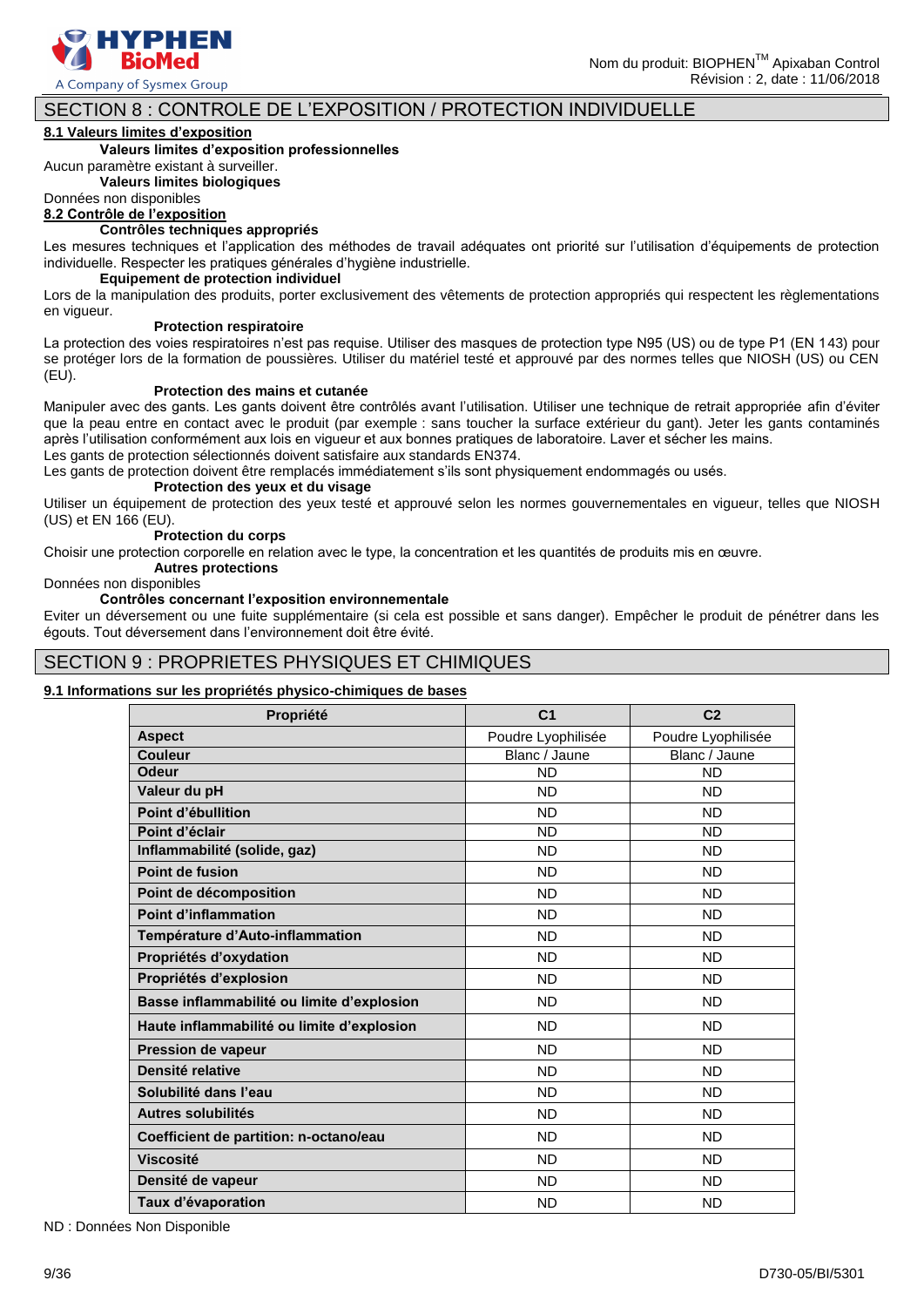

A Company of Sysmex Group

### **9.2 Autres informations**

Données non disponibles

### SECTION 10: STABILITE ET REACTIVITE

### **10.1 Réactivité**

Pas de réaction dangereuse si le produit est utilisé conformément au mode d'emploi.

**10.2 Stabilité chimique**

La préparation est stable si les conditions de manipulation et de stockage recommandées dans la section 7 sont appliquées.

**10.3 Réaction dangereuse potentielle**

Néant si utilisation appropriée.

### **10.4 Conditions à éviter**

Néant si utilisation appropriée.

**10.5 Matériels incompatibles**

Données non connues

### **10.6 Produits de décompositions dangereux**

Néant si utilisation appropriée.

### SECTION 11: INFORMATIONS TOXICOLOGIQUES

### **11.1 Informations sur les effets toxiques**

| <b>Effets</b>                                                                                   | C <sub>1</sub> | C <sub>2</sub> |
|-------------------------------------------------------------------------------------------------|----------------|----------------|
| Toxicité orale aiguë                                                                            | <b>ND</b>      | ND             |
| Toxicité cutanée aiguë                                                                          | <b>ND</b>      | ND             |
| Toxicité aiguë par inhalation                                                                   | <b>ND</b>      | <b>ND</b>      |
| <b>Corrosion/Irritation cutanée</b>                                                             | <b>ND</b>      | ND             |
| Lésion/irritation oculaire                                                                      | <b>ND</b>      | ND             |
| Sensibilisation respiratoire et cutanée                                                         | <b>ND</b>      | ND             |
| Mutagénicité sur les cellules germinales                                                        | <b>ND</b>      | ND             |
| Cancérogénicité                                                                                 | <b>ND</b>      | <b>ND</b>      |
| Toxicité sur la reproduction                                                                    | <b>ND</b>      | ND             |
| Toxique pour certains organes cibles :<br><b>Exposition unique</b><br><b>Exposition répétée</b> | <b>ND</b>      | ND             |
| <b>Risque d'aspiration</b>                                                                      | ND             | ND             |

ND : Données Non Disponible

Aucun composant de ce produit présent à des concentrations supérieures ou égales à 0,1% n'a été identifié comme CMR probable, possible ou reconnu pour l'homme.

### SECTION 12 : INFORMATIONS ECOLOGIQUES

### **12.1 Ecotoxicité**

| <b>Toxicité</b>                              | C <sub>1</sub> | C <sub>2</sub> |
|----------------------------------------------|----------------|----------------|
| Toxicité sur les poissons                    |                |                |
| Aiguë<br>$\overline{\phantom{0}}$            | <b>ND</b>      | <b>ND</b>      |
| <b>Chronique</b><br>$\overline{\phantom{a}}$ |                |                |
| Toxicité sur les daphnies                    |                |                |
| Aiguë<br>$\overline{\phantom{0}}$            | <b>ND</b>      | <b>ND</b>      |
| <b>Chronique</b><br>-                        |                |                |
| Toxicité sur les algues                      |                |                |
| Aiguë<br>$\overline{\phantom{0}}$            | <b>ND</b>      | <b>ND</b>      |
| <b>Chronique</b><br>$\overline{\phantom{0}}$ |                |                |
| <b>Toxicité sur bactéries</b>                |                |                |
| Aiguë<br>$\overline{\phantom{0}}$            | <b>ND</b>      | <b>ND</b>      |
| <b>Chronique</b><br>-                        |                |                |

ND : Données Non Disponible

**12.2 Mobilité dans les sols** Données non disponibles **12.3 Persistance et dégradabilité** Données non disponibles **12.4 Bioaccumulation potentielle** Données non disponibles **12.5 Résultats d'évaluation des PBT et vPvB Evaluation C1 C2 PBT** ND ND

> **vPvB** ND ND ND : Données Non Disponible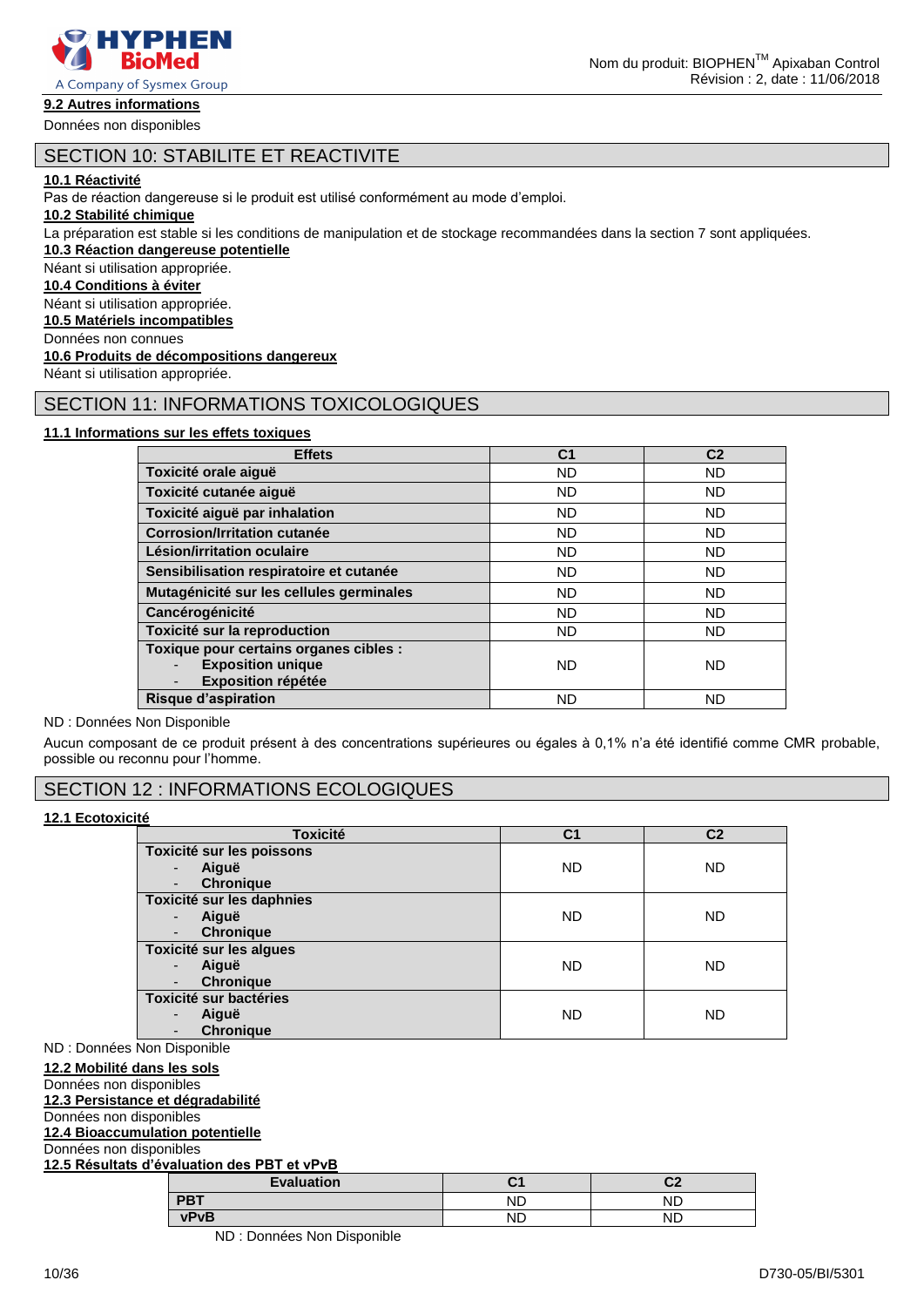

### **12.6 Autres effets nocifs**

### Données Non Disponible **12.7 Autre information**

Ne pas verser le produit dans l'environnement.

### SECTION 13: CONSIDERATIONS RELATIVES A L'ELIMINATION

### **13.1 Méthode de traitement des déchets**

### **Produit**

Eliminer les déchets selon les règlementations nationales en vigueurs et en accord avec les services environnementaux. L'attribution d'un numéro de code de déchet doit être effectuée en accord avec le service régional d'élimination des déchets.

### **Emballage**

Les résidus doivent être retirés des emballages. Les emballages vides et les emballages contenant encore des résidus doivent être éliminés en accord avec le service régional d'élimination des déchets.

### SECTION 14: INFORMATIONS RELATIVES AU TRANSPORT

Le produit n'est pas un produit dangereux selon les règlementations relatives au transport (ADR, RID, IATA, IMDG).

### SECTION 15: INFORMATIONS REGLEMENTAIRES

**15.1 Règlementations / législation particulières a la substance ou mélange de sécurité, de sante et d'environnement**

Cette fiche de sécurité est conforme aux exigences décrites dans les règlements (CE) no 1907/2006 (REACH) et 1272/2008 (CLP).

### **15.2 Évaluation de la sécurité chimique**

Pas de données disponibles.

### SECTION 16: AUTRES DONNEES

### **16.1 Sources des données utilisées pour l'établissement de la fiche**

Règlement (CE) no 1907/2006 (REACH), 1272/2008 (CLP) dans se version actuellement en vigueur.

Règlements relatifs aux transports d'après ADR, RID, IATA, IMDG dans leurs versions respectives actuellement en vigueur.

Les sources de données évaluées pour la détermination des données physiques, toxicologiques et éco-toxicologiques sont indiquées dans les sections respectives.

Ces indications sont fondées sur l'état actuel de nos connaissances, mais ne constituent pas une garantie quant aux propriétés du produit et ne donnent pas lieu à un rapport juridique.

HYPHEN BIOMED et ses agents/distributeurs déclarés ou contractants OEM ne sauraient être tenus pour responsables d'un dommage éventuel résultant de ou du contact d'un réactif inclus dans le coffret.

### **16.2 Abréviations**

ADR : Accord européen relatif au transport international des marchandises dangereuses par route

CLP : Règlement européen relatif à la classification, à l'étiquetage et à l'emballage des substances chimiques et des mélanges

CMR : Cancérogène, Mutagène et Reprotoxique

IATA-DGR : Association internationale du transport aérien - Réglementation pour le transport des marchandises dangereuses IMDG : Code maritime international des marchandises dangereuses

NIOSH : Institut national pour la sécurité et la santé au travail (agence fédérale américaine)

PBT : Persistant, Bio-accumulatif et Toxique

REACH : Règlement européen relatif à l'enregistrement, évaluation et autorisation des produits chimiques

RID : Règlement concernant le transport international ferroviaire des marchandises dangereuses sur le continent européen

vPvB : Très Persistant, Très Bio-accumulatif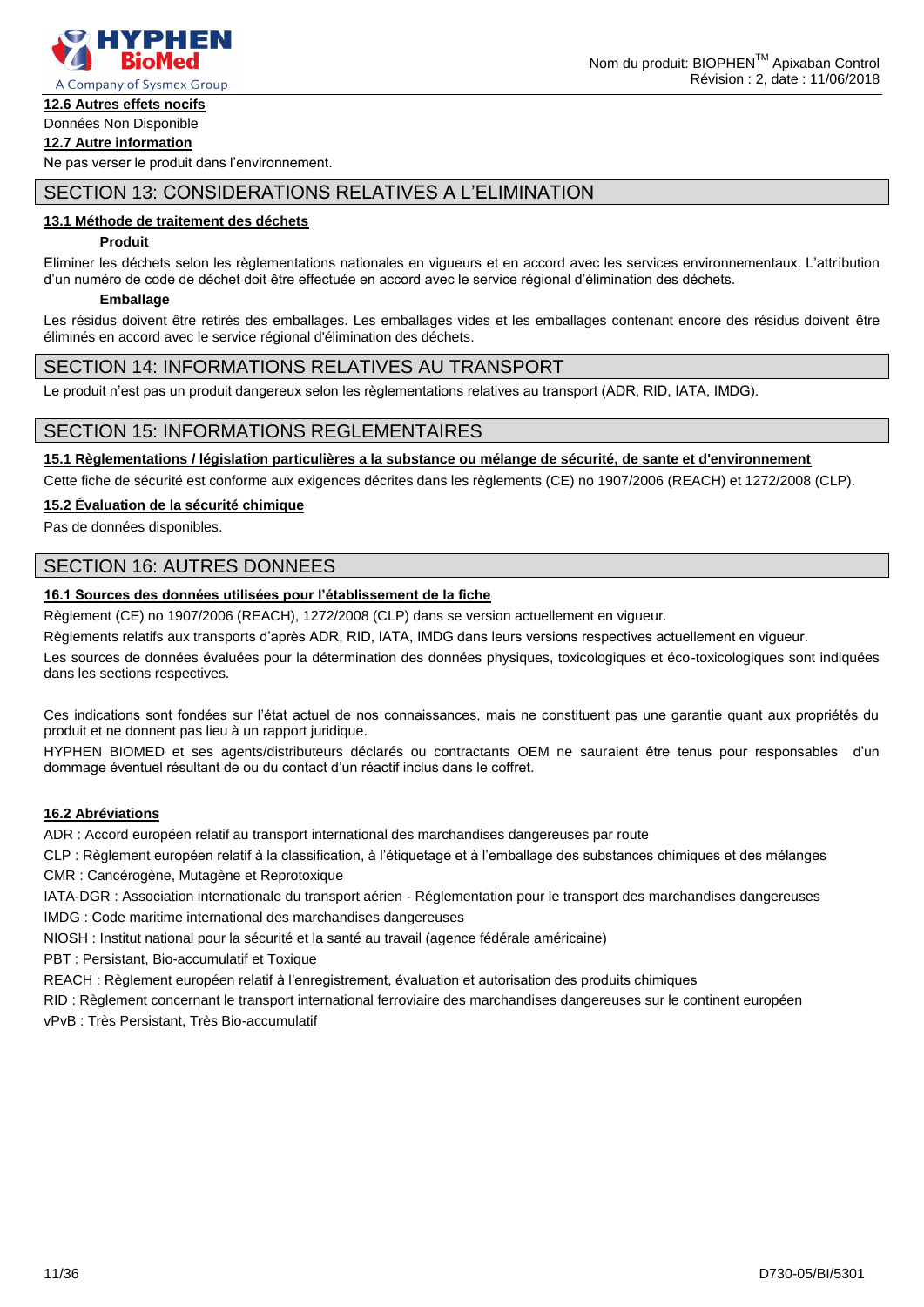

### **FICHA DE DATOS DE SEGURIDAD**

## <span id="page-11-0"></span>**ESPAÑOL**

### SECCIÓN 1: IDENTIFICACIÓN DEL PRODUCTO Y DE LA EMPRESA

### **1.1 Identificación del producto**

| <b>Nombre</b>                               | <b>Referencia</b> |
|---------------------------------------------|-------------------|
| <b>BIOPHEN<sup>™</sup> Apixaban Control</b> | 225301            |

### **1.2 Uso/aplicación y usos desaconsejados**

Producto sanitario para utilización in vitro

### **1.3 Datos sobre el fabricante y proveedor de la ficha de seguridad**

| <b>Fabricante:</b> | <b>HYPHEN BioMed</b>    |
|--------------------|-------------------------|
|                    | 155 rue d'Eragny        |
|                    | 95000 Neuville-sur-Oise |
|                    | Francia                 |
| Tel.:              | +33.1.34.40.65.10       |
| Fax:               | +33.1.34.48.72.36       |

Dirección de correo electrónico: [info@hyphen-biomed.com](mailto:info@hyphen-biomed.com)

**1.4 Teléfono de urgencias**

+33.1.34.40.65.10 (Este número solamente está disponible en horas de oficina)

### **Francia**

Tel.: +33.1.45.42.59.59 (central de información toxicológica en Francia)

**Extranjero** 

Dirigirse al(a los) organismo(s) competente(s)

### SECCIÓN 2: IDENTIFICACIÓN DE LOS PELIGROS

### **2.1 Clasificación de la sustancia o de la mezcla**

### **Información referente a la clasificación**

Este producto no cumple los criterios definidos en el reglamento (CE) 1272/2008 –también denominado reglamento CLP– para la clasificación y etiquetado.

### **2.2 Elementos de etiquetado**

Para este producto no se requiere ningún etiquetado conforme a las directivas CE o a la legislación nacional vigente.

### **2.3 Otros peligros**

Ninguno

### SECCIÓN 3: COMPOSICIÓN / INFORMACIÓN SOBRE LOS COMPONENTES

### **3.1 Sustancias**

No aplicable. El producto no es una sustancia.

### **3.2 Mezclas**

### **Compuestos peligrosos**

Este producto no contiene sustancias que deban ser mencionadas conforme al Reglamento (CE) nº 1907/2006 (REACH), anexo II **3.3 Otros datos**

### No inyectar ni ingerir.

El producto contiene material de origen humano que ha sido analizado en el momento de la donación y que fue encontrado como no reactivo por lo que respecta a los anticuerpos contra VIH, antígenos de superficie de la hepatitis B y virus de la hepatitis C (VHC). Al igual que en todas las muestras de origen humano, este producto debe manipularse utilizando procedimientos de laboratorio apropiados.

### SECCIÓN 4: PRIMEROS AUXILIOS

### **4.1 Descripción de los primeros auxilios**

### **Información general**

Si aparecen síntomas o en casos de duda, consultar al médico. No administrar nunca algo por la boca a una persona inconsciente. Atender a la persona afectada y no dejarla sin vigilancia. **Tras una inhalación**

### EN CASO DE INHALACIÓN: Llevar a la persona al aire fresco. Colocar al afectado en posición de descanso y mantenerlo caliente. En caso de irritación de las vías respiratorias, consultar a un médico.

### **Tras un contacto cutáneo**

EN CASO DE CONTACTO CON LA PIEL: Lavar inmediatamente con abundante agua y jabón. Quitarse inmediatamente todas las prendas de ropa manchadas o empapadas. Lavar a fondo la ropa antes de volver a usarla. En caso de reacciones cutáneas, consultar al médico.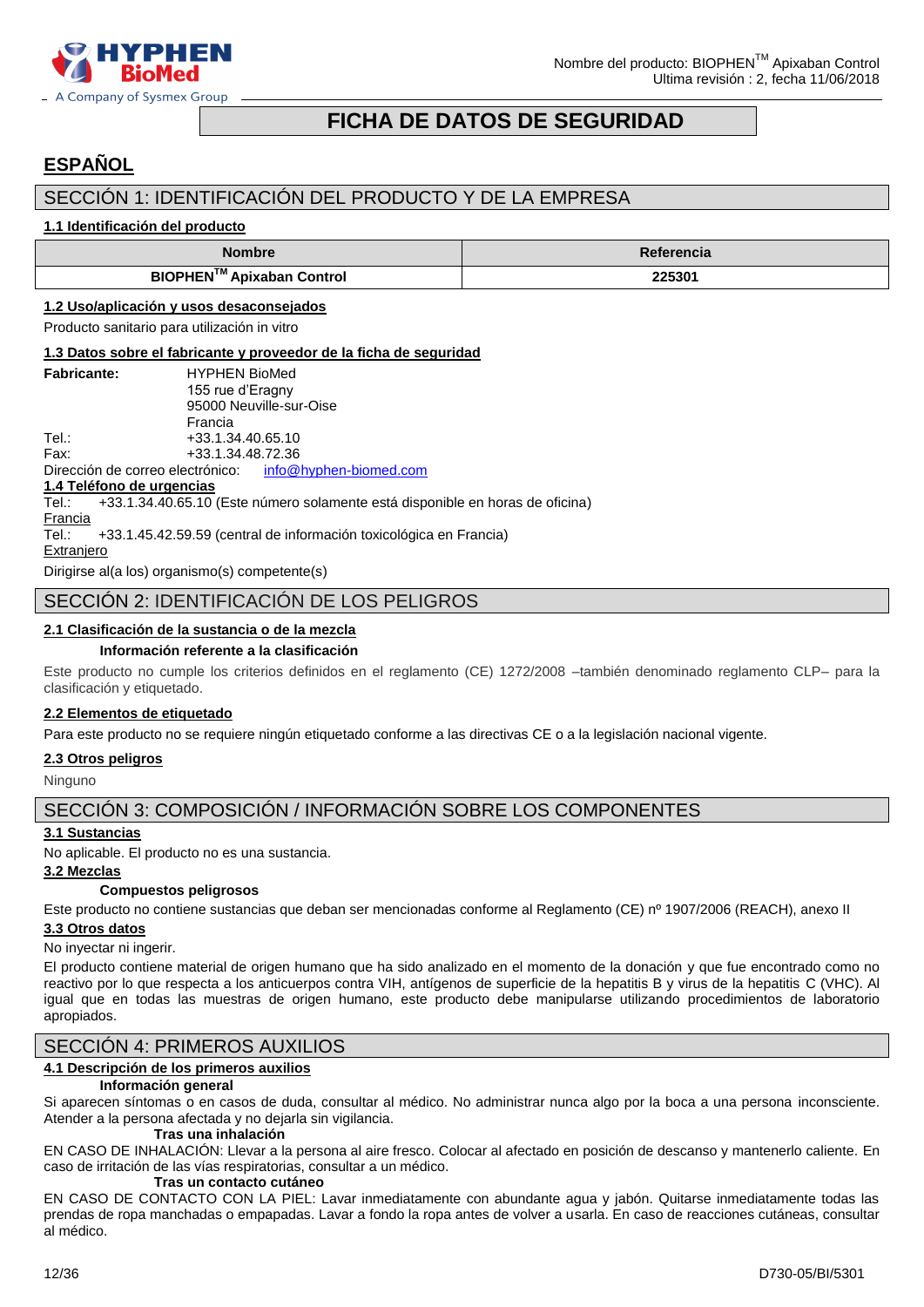

### A Company of Sysmex Group

#### **Tras un contacto ocular**

EN CASO DE CONTACTO CON LOS OJOS: Enjuagar inmediatamente durante 15 minutos bajo un chorro de agua, con el párpado bien abierto, protegiendo el ojo sano. A ser posible retirar las lentes de contacto eventualmente presentes. Seguir enjuagando. Acudir a un oculista.

### **Tras una ingestión**

EN CASO DE INGESTIÓN, solicitar atención médica inmediatamente. No inducir al vómito. No suministrar nunca nada por la boca a una persona inconsciente.

### **4.2 Principales síntomas y efectos, agudos y retardados**

Datos no disponibles.

**4.3 Indicación de posibles cuidados médicos inmediatos y de tratamientos especiales necesarios**

Datos no disponibles.

### SECCIÓN 5: MEDIDAS DE LUCHA CONTRA INCENDIOS

### **5.1 Medios de extinción**

### **Medios de extinción adecuados**

Producto no combustible en sí mismo; adaptar las medidas de extinción de incendios en las zonas circundantes.

**Medios de extinción inadecuados**

Chorro de agua pleno

### **5.2 Procedimientos especiales de lucha contra incendios**

En caso de incendio se pueden liberar las siguientes sustancias: dióxido de carbono (CO<sub>2</sub>) y monóxido de carbono (CO).

### **5.3 Recomendaciones para los bomberos**

En caso de incendio: Llevar protección respiratoria independiente del entorno y ropa de protección.

El agua de extinción no se debe verter al alcantarillado o a las aguas de escorrentía. No inhalar los gases de explosión o de incendio.

### SECCIÓN 6: MEDIDAS EN CASO DE LIBERACIÓN ACCIDENTAL

### **6.1 Protecciones personales, equipos de protección y procedimientos de emergencia**

Atender a las medidas de protección recogidas en las secciones 7 y 8. Evitar el contacto con la piel, los ojos y las ropa. Evitar la formación de polvo. No inhalar el vapor/niebla/gas.

### **6.2 Precauciones ambientales**

Impedir la propagación y el derrame del material liberado, si es posible hacerlo sin peligro. No verter en las aguas residuales. Evítese su liberación al entorno.

### **6.3 Métodos y material de contención y de limpieza**

No verter el producto derramado en su envase original con la finalidad de una reutilización. Recoger el producto derramado con material absorbente. Limpiar especialmente a fondo las superficies y objetos ensuciados cumpliendo todas las disposiciones legales relevantes para el medio ambiente. Guardar en contenedores cerrados y adecuados y llevarlos para su eliminación.

### SECCIÓN 7: MANIPULACIÓN Y ALMACENAMIENTO

### **7.1 Precauciones para una manipulación segura**

### **Recomendaciones sobre la manipulación segura**

El riesgo en el manejo con el producto debe reducirse a un grado mínimo mediante la aplicación de medidas preventivas y de protección. Configurar los procedimientos de trabajo, en la medida en que sea posible según el estado de la técnica, de manera que no se liberen sustancias peligrosas y que pueda excluirse un contacto con la piel.

### **Medidas generales de protección y de higiene**

No comer, beber ni fumar durante el trabajo. Mantenerse alejado de alimentos, bebidas y comida para animales. Lavarse las manos y la piel antes de las pausas y después del trabajo. No inhalar los vapores. Evitar todo contacto de los ojos con pequeñas porciones de piel. Quitar inmediatamente cualquier ropa manchada o salpicada.

### **Indicaciones para la protección contra incendios y explosiones.**

No existen medidas especiales necesarias.

### **7.2 Condiciones de almacenamiento incluidas las incompatibilidades**

### **Medidas técnicas y condiciones de almacenamiento**

Mantener los recipientes herméticamente cerrados y guardarlos en lugar fresco y bien ventilado.

### **Materiales incompatibles**

Datos no disponibles

### **Temperatura de almacenamiento recomendada**

Valor: 2 - 8 ° C

### **Exigencias relativas a los lugares y contenedores de almacenamiento**

Los envases abiertos deben cerrarse perfectamente y mantenerlos en posición vertical para evitar derrames. **7.3 Aplicaciones finales específicas**

Con excepción de los usos mencionados en la sección 1.2, no hay previstas otras aplicaciones específicas.

### SECCIÓN 8: CONTROL DE LA EXPOSICIÓN / PROTECCIÓN INDIVIDUAL

### **8.1 Parámetros de control**

**Valores límite de exposición profesional**

No existen parámetros disponibles para vigilancia.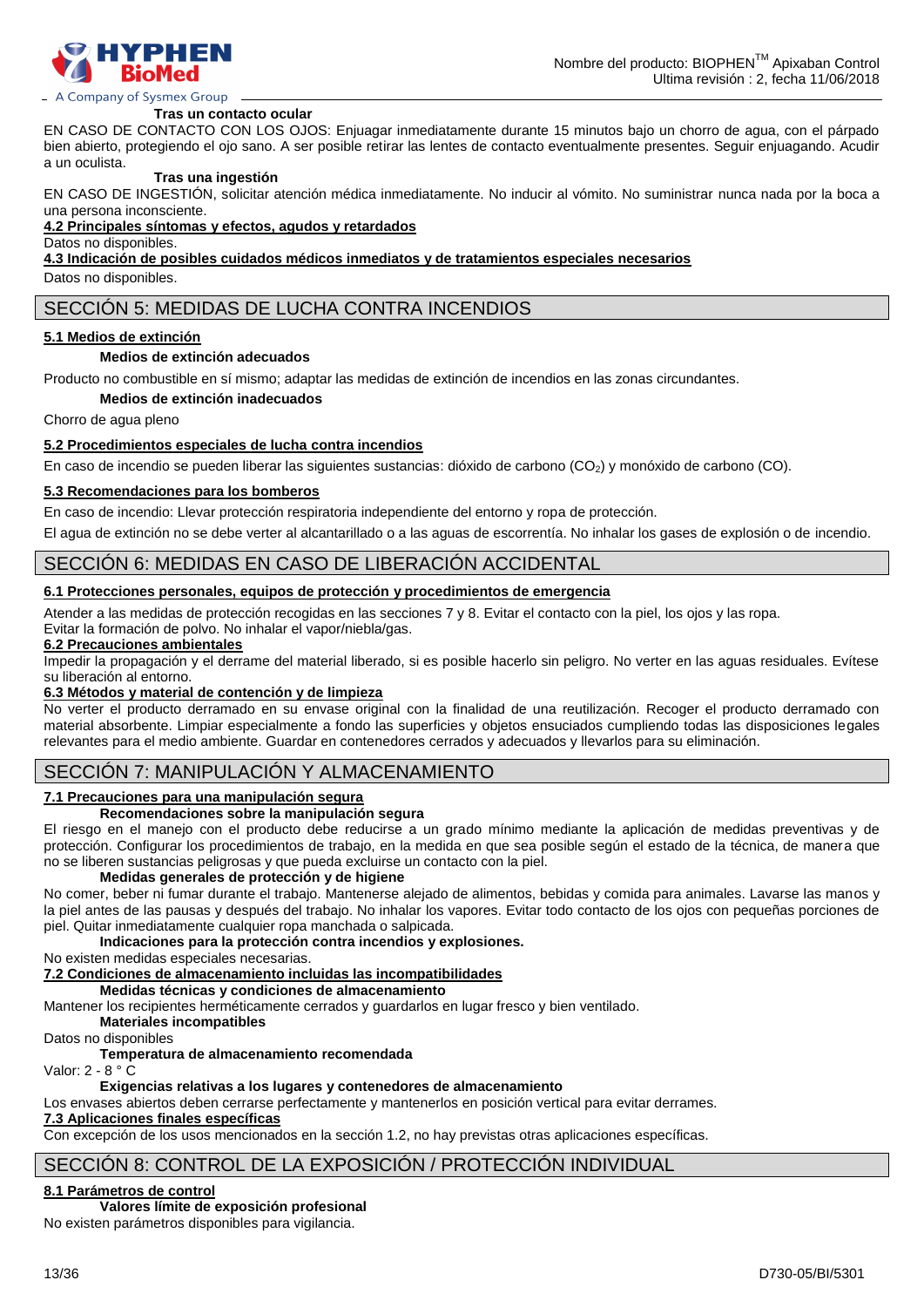

### A Company of Sysmex Group

**Valores límite biológicos** Datos no disponibles.

### **8.2 Control de la exposición**

**Controles técnicos apropiados**

Datos no disponibles.

#### **Equipo de protección individual**

Durante la manipulación de los productos llevar exclusivamente la ropa de protección correspondiente conforme a las prescripciones vigentes.

### **Protección respiratoria**

No se requiere protección respiratoria. Para la protección frente a la formación de polvo, utilizar mascarilla antipolvo tipo N95 (US) o una mascarilla de protección respiratoria con filtro P1(EN 143). Los aparatos de protección respiratoria deberán estar verificados y autorizados según los estándares estatales correspondientes como NIOHS (US) o CEN (UE).

### **Protección de las manos y protección cutánea**

Durante la manipulación utilizar guantes protectores. Comprobar la idoneidad específica de los guantes para el puesto de trabajo antes de ponérselos. Aplicar un método apropiado para quitarse los guantes protectores con el fin de evitar un contacto con la piel (por ejemplo, quitárselos sin tocar con la mano desnuda la superficie exterior contaminada). Los guantes contaminados se deberán eliminar debidamente después de llevarlos, teniendo en cuanta las disposiciones legales y a tenor de las buenas prácticas de laboratorio. Lavarse y secarse las manos.

Los guantes protectores a usar deben estar verificados y autorizados según EN374.

Los guantes de protección se deben cambiar inmediatamente si están físicamente dañados o gastados.

### **Protección ocular y facial**

Para la protección ocular llevar exclusivamente equipamiento que esté verificado y autorizado conforme a las normas vigentes como NIOSH (US) o EN 166 (UE).

### **Protección corporal**

El tipo de equipamiento de protección deberá seleccionarse en función de la concentración y la cantidad del producto en el puesto de trabajo.

#### **Otras protecciones**

Datos no disponibles.

#### **Controles sobre la exposición ambiental**

Impedir la propagación y el derrame del material liberado, si es posible hacerlo sin peligro. No verter en las aguas residuales. Impedir la liberación en el medio ambiente.

### SECCIÓN 9: PROPIEDADES FÍSICAS Y QUÍMICAS

### **9.1 Información sobre propiedades físicas y químicas básicas**

| <b>Propiedad</b>                                 | C <sub>1</sub>    | C <sub>2</sub>    |
|--------------------------------------------------|-------------------|-------------------|
| Apariencia                                       | Polvo Liofilizado | Polvo Liofilizado |
| Color                                            | Blanco / Amarillo | Blanco / Amarillo |
| Olor                                             | <b>ND</b>         | <b>ND</b>         |
| Valor del pH                                     | <b>ND</b>         | <b>ND</b>         |
| Punto de ebullición                              | <b>ND</b>         | <b>ND</b>         |
| Punto de fusión                                  | ND                | <b>ND</b>         |
| Punto de descomposición                          | <b>ND</b>         | <b>ND</b>         |
| Punto de ignición                                | <b>ND</b>         | <b>ND</b>         |
| Temperatura de autoignición                      | <b>ND</b>         | <b>ND</b>         |
| Propiedades de oxidación                         | <b>ND</b>         | <b>ND</b>         |
| Propiedades de explosión                         | <b>ND</b>         | <b>ND</b>         |
| Inflamabilidad (sólido, gas)                     | <b>ND</b>         | <b>ND</b>         |
| Límite inferior de inflamabilidad o explosividad | <b>ND</b>         | <b>ND</b>         |
| Límite superior de inflamabilidad o explosividad | <b>ND</b>         | <b>ND</b>         |
| Presión de vapor                                 | ND.               | <b>ND</b>         |
| Densidad de vapor                                | <b>ND</b>         | <b>ND</b>         |
| Intervalo de evaporación                         | <b>ND</b>         | <b>ND</b>         |
| Densidad relativa                                | <b>ND</b>         | <b>ND</b>         |
| Solubilidad en agua                              | <b>ND</b>         | <b>ND</b>         |
| Otras solubilidades                              | <b>ND</b>         | <b>ND</b>         |
| Coeficiente de reparto: n-octanol/agua           | <b>ND</b>         | <b>ND</b>         |
| <b>Viscosidad</b>                                | <b>ND</b>         | <b>ND</b>         |
| <b>Otros datos</b>                               | <b>ND</b>         | <b>ND</b>         |

ND : Datos no disponibles.

### **9.2 Otra información**

Datos no disponibles

### SECCIÓN 10: ESTABILIDAD Y REACTIVIDAD

### **10.1 Reactividad**

No se producen reacciones peligrosas si se tienen en cuenta las prescripciones/indicaciones para el manejo.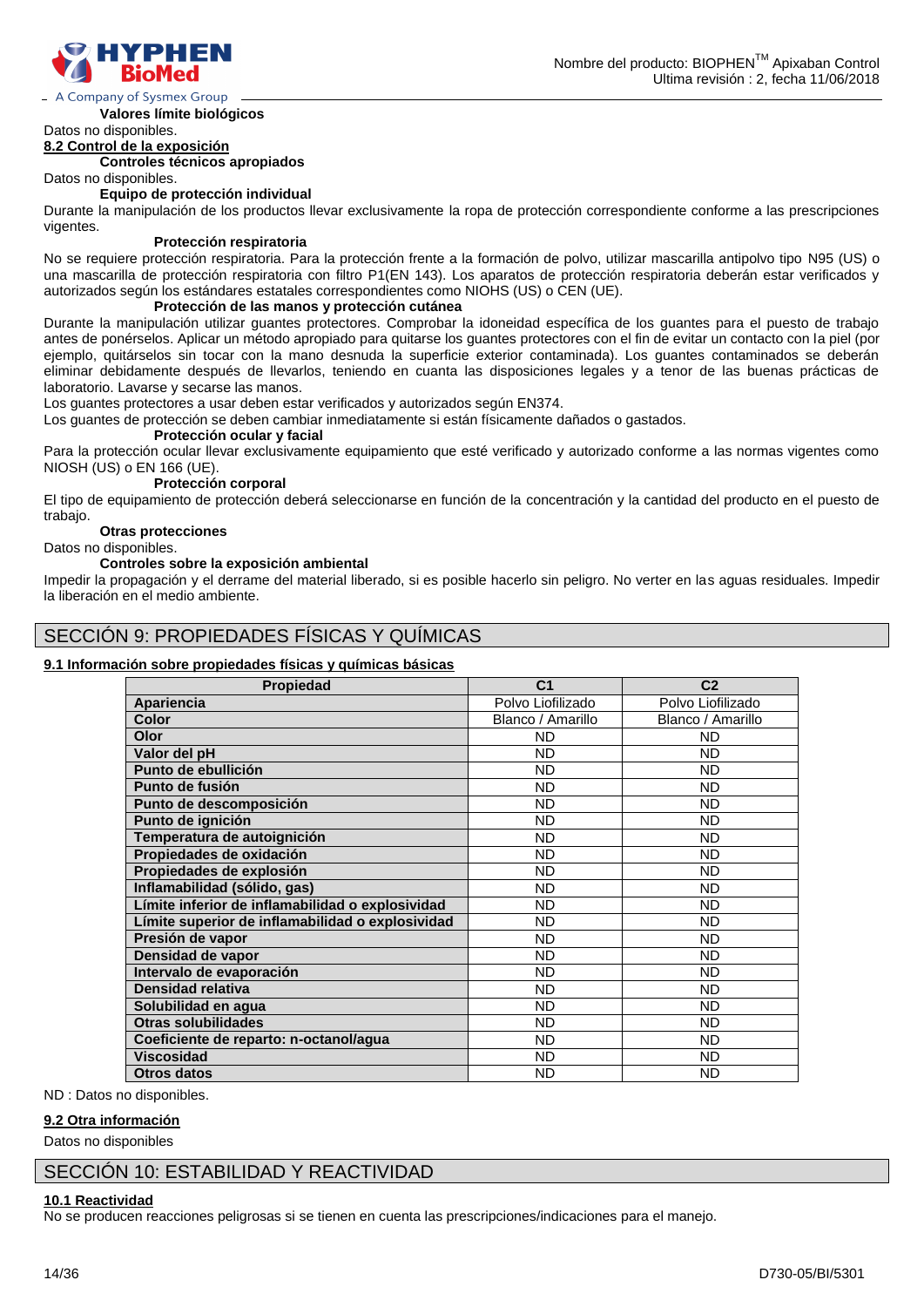

#### - A Company of Sysmex Group **10.2 Estabilidad química**

El preparado es estable si se manipula y almacena tal como se recomienda en la sección 7.

**10.3 Posibilidad de reacciones peligrosas**

Ninguna en caso de utilización conforme al uso previsto.

**10.4 Condiciones que deben evitarse**

Ninguna en caso de utilización conforme al uso previsto.

**10.5 Materiales incompatibles**

Datos no conocidos.

**10.7 Productos de descomposición peligrosos** Ninguno en caso de utilización conforme al uso previsto.

### SECCIÓN 11: INFORMACIÓN TOXICOLÓGICA

### **11.1 Información sobre los efectos tóxicos**

| <b>Efectos</b>                                 | C <sub>1</sub> | C <sub>2</sub> |
|------------------------------------------------|----------------|----------------|
| <b>Toxicidad oral aguda</b>                    | ND.            | ND             |
| Toxicidad cutánea aguda                        | ND             | ND             |
| Toxicidad aguda por inhalación                 | ND             | ND             |
| Irritación o corrosión cutáneas                | <b>ND</b>      | ND.            |
| Lesiones oculares graves o irritación ocular   | ND.            | ND             |
| Sensibilización respiratoria y cutánea         | ND.            | ND.            |
| Mutagenicidad en células germinales            | <b>ND</b>      | ND             |
| Toxicidad para la reproducción                 | <b>ND</b>      | ND             |
| Carcinogenicidad                               | ND.            | ND.            |
| Toxicidad específica en determinados órganos : |                |                |
| exposición única                               | ND             | <b>ND</b>      |
| exposiciones repetidas                         |                |                |
| Peligro por aspiración                         | <b>ND</b>      | ND             |

### ND : Datos no disponibles.

Ningún componente que esté contenido en este producto en una concentración ≥ 0,1% se considera como posiblemente cancerígeno o se haya probado su carcinogenicidad en el ser humano.

### SECCIÓN 12: INFORMACIÓN ECOLÓGICA

### **12.1 Toxicidad**

| <b>Toxicidad</b>              | C <sub>1</sub> | C <sub>2</sub> |
|-------------------------------|----------------|----------------|
| <b>Toxicidad en peces</b>     |                |                |
| Aguda<br>-                    | <b>ND</b>      | <b>ND</b>      |
| Crónica                       |                |                |
| <b>Toxicidad en dafnias</b>   |                |                |
| Aguda                         | <b>ND</b>      | <b>ND</b>      |
| Crónica                       |                |                |
| <b>Toxicidad en algas</b>     |                |                |
| Aguda                         | <b>ND</b>      | <b>ND</b>      |
| Crónica                       |                |                |
| <b>Toxicidad en bacterias</b> |                |                |
| Aguda<br>-                    | <b>ND</b>      | <b>ND</b>      |
| Crónica                       |                |                |

ND : Datos no disponibles.

### **12.2 Persistencia y degradación**

Datos no disponibles. **12.3 Potencial de bioacumulación** Datos no disponibles.

**12.4 Movilidad en suelos**

Datos no disponibles.

**12.5 Resultados de las valoraciones PBT y vPvB**

| Valoración      |    | ົາ<br>◡∠ |
|-----------------|----|----------|
| Valoración PBT  | ND | ND       |
| Valoración vPvB | ND | ΝC       |

ND : Datos no disponibles.

### **12.6 Otros efectos nocivos**

Datos no disponibles.

### **12.7 Otros datos**

No verter el producto sin supervisión en el medio ambiente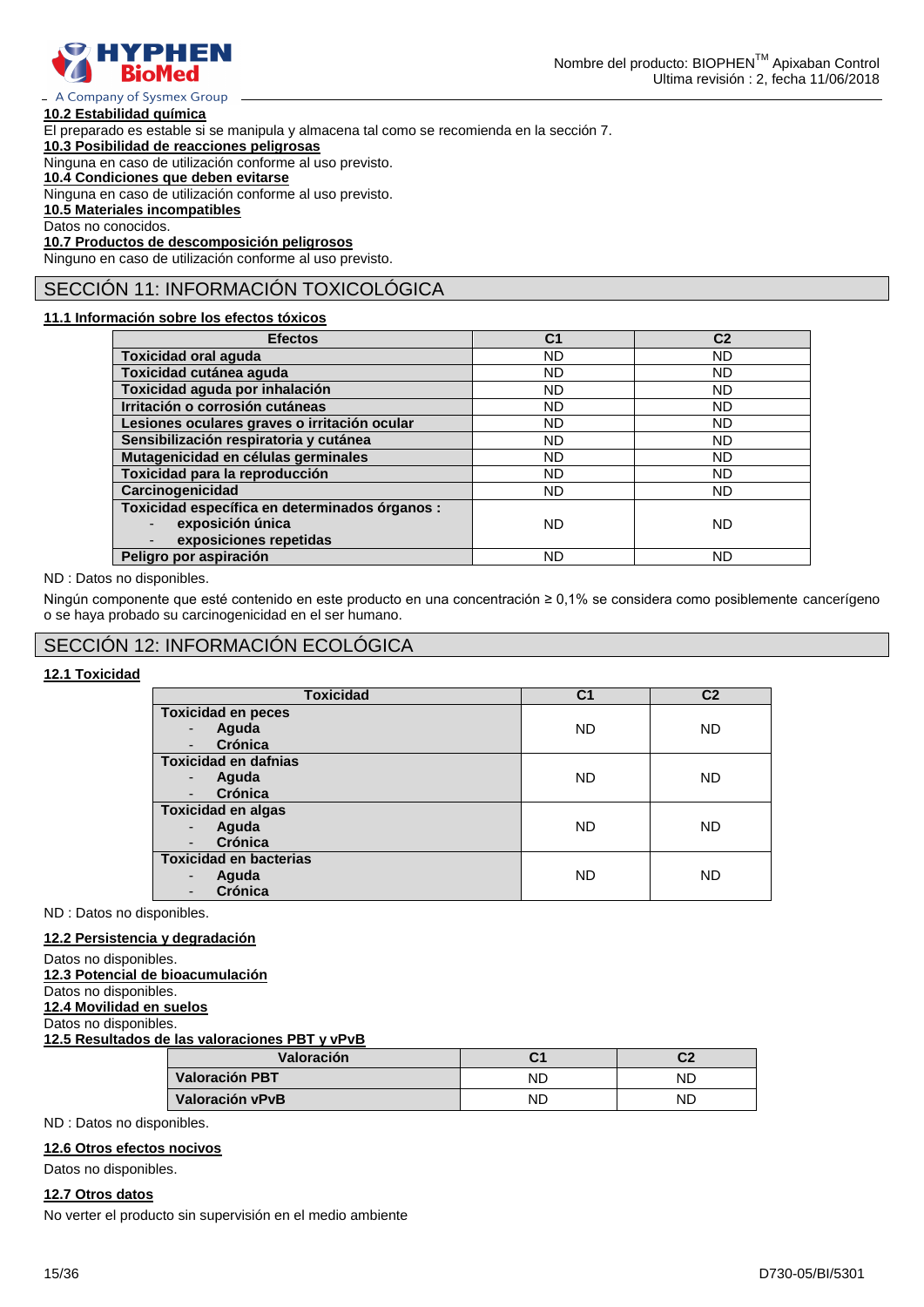

### SECCIÓN 13: CONSIDERACIONES RELATIVAS A LA ELIMINACIÓN

### **13.1 Método de tratamiento de residuos**

### **Producto**

Llevar los residuos para su eliminación conforme a las prescripciones nacionales y de acuerdo con los servicios de protección del medio ambiente. La asignación de un número de residuo se realizará de acuerdo con el organismo regional encargado de la eliminación de residuos.

### **Envase**

Vaciar completamente los envases. Aquellos envases vacíos y los que no estén completamente vacíos que todavía contengan restos de producto se llevarán para su eliminación debida de acuerdo con el organismo regional encargado de la eliminación.

### SECCIÓN 14: INFORMACIÓN SOBRE LAS CONDICIONES DE ALMACENAMIENTO Y TRANSPORTE

El producto no es ninguna mercancía peligrosa a tenor de las normas de transporte (ADR, RID, IATA, IMDG).

### SECCIÓN 15: INFORMACIÓN REGLAMENTARIA

### **15.1 Normativas/legislación de seguridad, salud y medio ambiente específicas para la sustancia o mezcla**

Esta ficha de datos de seguridad cumple los requisitos exigidos en el Reglamento (CE) nº 1907/2006 (REACH) y 1272/2008 (CLP).

### **15.2 Evaluación de la seguridad química**

No existen datos disponibles.

### SECCIÓN 16: OTRAS INFORMACIONES

### **16.1 Principales referencias bibliográficas y fuentes de datos**

Reglamento (CE) n.º 1907/2006 (REACH), 1272/2008 (CLP) en su versión válida respectiva.

Normas de transporte conforme a ADR, RID, IMDG, IATA en su versión válida respectiva.

Las fuentes de datos que se han utilizado para determinar los datos físicos, toxicológicos y ecotoxicológicos se indican directamente en las secciones respectivas.

Los datos se apoyan en el nivel de nuestros conocimientos y experiencias actuales. Los datos no tienen valor como aseguramiento de las propiedades y tampoco justifican ninguna relación jurídica contractual.

HYPHEN BioMed y sus agentes/distribuidores o proveedores OEM rechazan toda responsabilidad sobre cualquier posible daño resultante de, o por contacto con, un reactivo incluido en el kit.

En cas d'incendie, les substances suivantes peuvent être libérées: dioxyde de carbone (CO2), le monoxyde de carbone (CO).

### **16.2 Abreviaturas y acrónimos**

ADR: European Agreement concerning the International Carriage of Dangerous Goods by Road (Acuerdo Europeo sobre transporte internacional de mercancías peligrosas por carretera)

CLP: Regulation on Classification, Labelling and Packaging of Substances and Mixtures (Reglamento de la CE sobre clasificación, etiquetado y envasado de sustancias y mezclas)

CMR : cancerogen mutagen reprotoxic (sustancias carcinógenas, mutágenas y tóxicas para la reproducción)

IATA-DGR: = International Air Transport Association - Dangerous Goods Regulations (Regulaciones de productos peligrosos de la IATA en el tráfico aéreo)

IMDG: International Maritime Dangerous Goods code (Regulación para el transporte de mercancías peligrosas en la navegación marítima internacional)

NIOSH: Instituto Nacional para la seguridad en el trabajo y la salud (EE. UU.)

PBT: persistente (P), biocumulativo (B) y tóxico (T)

REACH: Reglamento de la UE para el registro, evaluación, autorización y restricción de sustancias químicas

RID: Regulación para el transporte internacional de mercancías peligrosas en el transporte por ferrocarril

vPvB: very Persistent and very Bioaccumulative (muy persistente y muy bioacumulativo)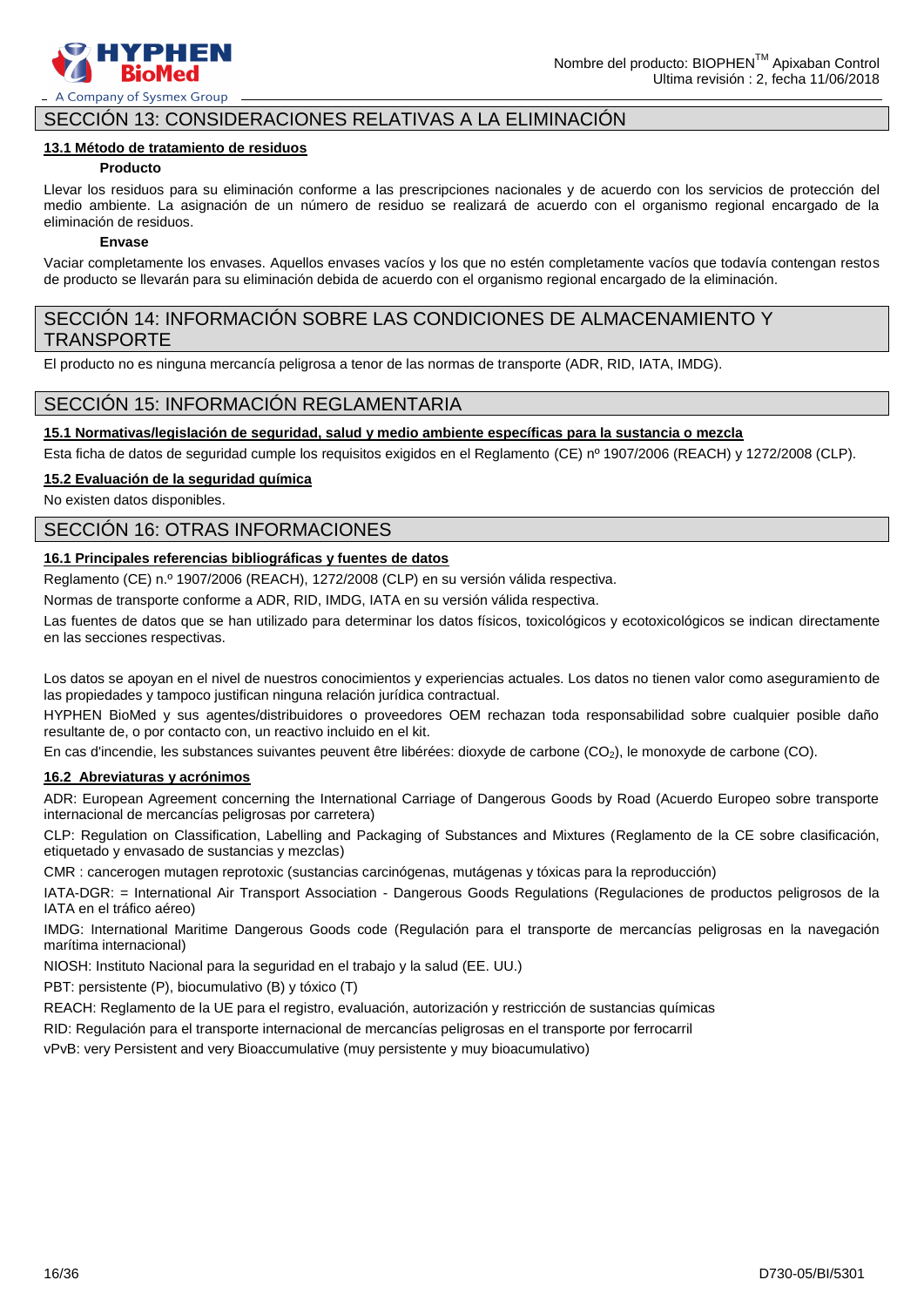

### **FICHA DE DADOS DE SEGURANÇA**

### <span id="page-16-0"></span>**PORTUGUÊS**

### SECÇÃO 1: IDENTIFICAÇÃO DA SUBSTÂNCIA/MISTURA E DA SOCIEDADE/EMPRESA

**1.1 Identificador do produto**

| <b>Nome</b>               | Número |
|---------------------------|--------|
| BIOPHEN™ Apixaban Control | 225301 |

**1.2 Utilizações identificadas relevantes da substância ou mistura e utilizações desaconselhadas.**

Dispositivo médico para utilização in vitro

#### **<u>gurança</u>**

|                     | 1.3 Identificação do fornecedor da ficha de dados de seg |
|---------------------|----------------------------------------------------------|
| <b>Fabricante:</b>  | <b>HYPHEN BioMed</b>                                     |
|                     | 155 rue d'Eragny                                         |
|                     | 95000 Neuville-sur-Oise                                  |
|                     | Franca                                                   |
| Tel:                | +33.1.34.40.65.10                                        |
| Fax:                | +33.1.34.48.72.36                                        |
| Endereço de e-mail: | info@hyphen-biomed.com                                   |

**1.4 Contacto de telefone de emergência**

Tel: +33.1.34.40.65.10 (Só disponível nos horários de funcionamento de escritório)

**França** 

Tel: +33.1.45.42.59.59 (Centro de Informação Anti-Venenos / Intoxicações francês)

Estrangeiro Dirigir-se à autoridade competente

### SECÇÃO 2: IDENTIFICAÇÃO DOS PERIGOS

### **2.1 Classificação da substância ou mistura**

### **Classificação**

O produto não cumpre os critérios de classificação e de rotulagem no âmbito do Regulamento 1272/2008 (CLP).

### **2.2 Elementos do rótulo**

O produto não requer rotulagem de perigo de acordo com as directivas CE / regulamentação nacional aplicáveis.

### **2.3 Outros perigos**

Nenhuma

### SECÇÃO 3: COMPOSIÇÃO/INFORMAÇÃO SOBRE OS COMPONENTES

### **3.1 Substâncias**

Não aplicável, o produto não é uma substância.

### **3.2 Misturas**

### **Componentes perigosos**

Este produto não contém substâncias a mencionar de acordo com o Regulamento da UE n.º 1907/2006 (REACH), Anexo II

### **3.3 Outras informações**

Não deve ser injetado nem ingerido.

Este produto contém componentes de origem humana testado no momento de doação e resultado não reactivo para HBsAg, anti-HCV,e anti-HIV. Todavia, todo o material de origem humana deve ser manuseado usando procedimentos laboratoriais apropriados.

### SECÇÃO 4: PRIMEIROS SOCORROS

### **4.1 Descrição das medidas de primeiros socorros**

### **Informações gerais**

Ao manifestar-se de sintomas ou em caso de dúvida obter atendimento médico. Nunca administrar nada por via oral a uma pessoa inconsciente. Não deixar a vítima sozinha/ sem vigilância.

#### **Após inalação**

APÓS INALAÇAO: Levar o sinistrado para o ar fresco. Mantê-lo quente e calmo. Em caso de irritação das vias respiratórias consultar um médico.

### **Após contacto cutâneo**

APÓS CONTACTO COM A PELE: Limpar imediatamente com muita água e sabão. Retirar imediatamente todo o vestuário contaminado. Lavar antes de reutilizá-lo. No caso de reacções cutâneas, consultar o médico .

#### **Após contacto ocular**

APÓS CONTACTO COM OS OLHOS: Lavar os olhos com água corrente durante pelo menos 15 minutos, mantendo-os bem abertos. Retirar as lentes de contato, se usar e for possível. Continuar a lavar durante. Consultar um oftalmologista.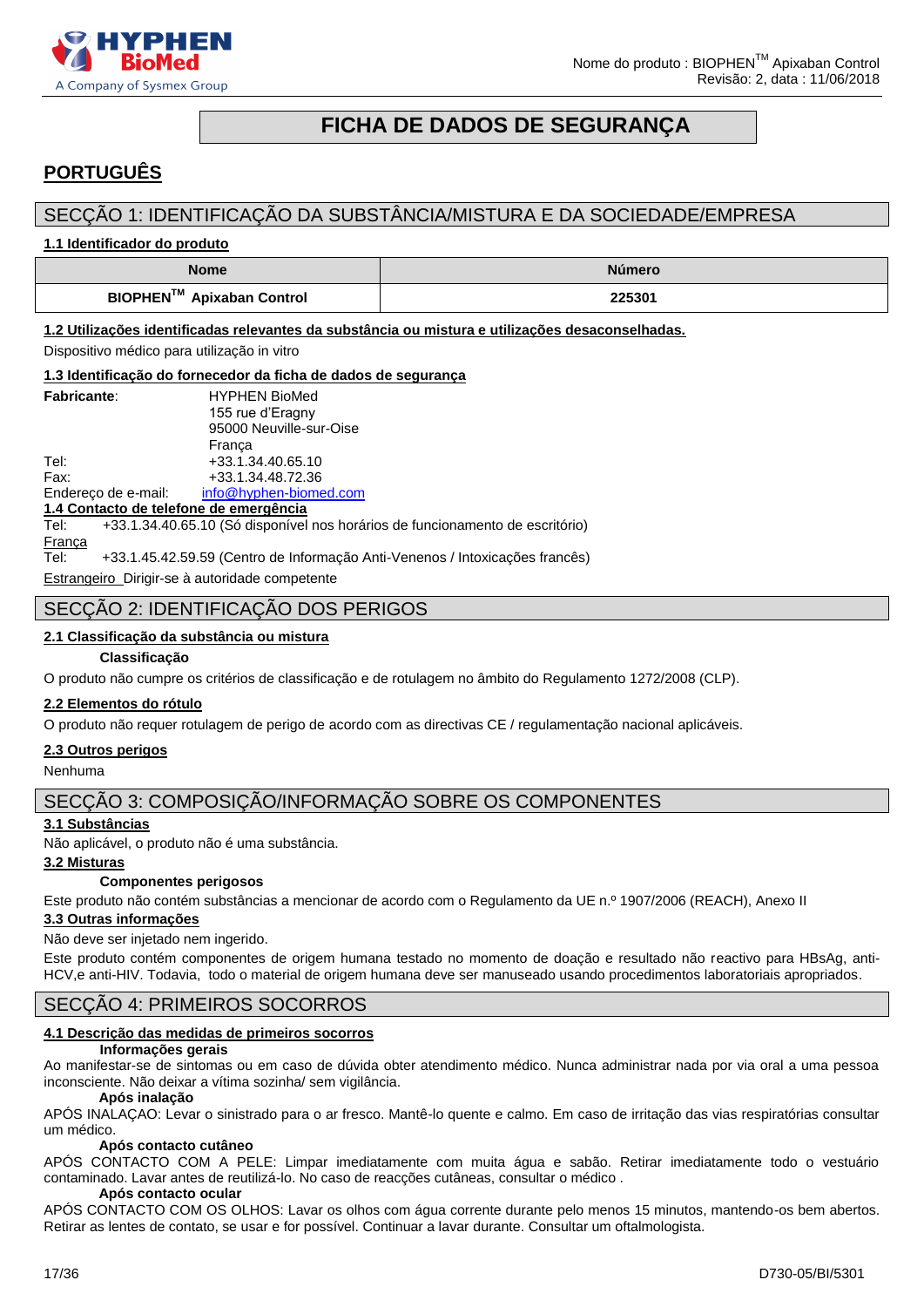

#### **Após ingestão**

APÓS INGESTÃO, consultar um médico imediatamente. Não provocar o vómito. Nunca forçar a ingestão de algo a alguém inconsciente.

### **4.2 Sintomas e efeitos mais importantes, tanto agudos como retardados**

Dados indisponíveis.

**4.3 Indicações sobre cuidados médicos urgentes e tratamentos especiais necessários**

Dados indisponíveis.

### SECÇÃO 5: MEDIDAS DE COMBATE A INCÊNDIOS

### **5.1 Meios de extinção**

### **Meios adequados de extinção**

Trata-se de um produto incombustível. Devem adaptar-se as medidas de extinção de incêndios nas áreas circundantes. **Meios inadequados de extinção**

Jacto de água de grande volume

#### **5.2 Perigos especiais decorrentes da substância ou mistura**

Em caso de incêndio, é possível libertar-se as substâncias seguintes: dióxido de carbono (CO2); monóxido de carbono (CO).

### **5.3 Recomendações para o pessoal de combate a incêndios**

Em caso de incêndio: Usar um aparelho de respiração autónomo e vestuário de protecção.

Não deixar penetrar a água de extinção nos esgotos ou nas águas. Não respirar os gases de explosão e de incêndio.

### SECÇÃO 6: MEDIDAS A TOMAR EM CASO DE FUGAS ACIDENTAIS

### **6.1 Precauções individuais, equipamento de proteção e procedimentos de emergência**

Consultar as medidas de proteção apresentadas nas secções 7 e 8. Evitar o contacto com a pele, os olhos e o vestuário. Evitar a formação de pó. Evitar respirar o gás/névoa/vapores.

### **6.2 Precauções a nível ambiental**

Bloquear o derrame de matéria se for possível sem se colocar a si em perigo. Não deixar infiltrar nas águas residuais. Evitar a dispersão no ambiente.

### **6.3 Métodos e materiais de confinamento e limpeza**

Não repôr o produto derramado na embalagem original para reutilização. Absorver o produto derramado com material absorvente. Limpar cuidadosamente superfícies contaminadas e equipamentos incluindo os dispositivos no respeito da legislação/normas em vigor no domínio do ambiente. Manter em recipientes fechados adequados, para eliminação.

### SECÇÃO 7: MANUSEAMENTO E ARMAZENAMENTO

### **7.1 Precauções para um manuseamento seguro**

### **Recomendações para um manuseamento seguro**

Para minimizar riscos, devem ser adoptadas as medidas destinadas à precaução e protecção das pessoas durante o manuseio do produto. O processo deve ser desenhado, o quanto for possível, de acordo com o estado actual da técnica, de modo a prevenir à liberação de substâncias perigosas e ao contato com a pele.

#### **Medidas gerais de proteção e higiene**

Não comer, beber ou fumar durante a utilização. Manter afastada toda a comida e bebida, bem como os alimentos para animais. Lavar as mãos e a pele exposta antes das pausas e depois da utilização. Não inalar vapores. Evitar o contacto com os olhos e a pele. Retirar imediatamente todo o vestuário sujo ou molhado.

### **Recomendações de proteção contra incêndios e explosões**

Não são necessárias quaisquer medidas especiais.

### **7.2 Condições de armazenamento seguro, incluindo eventuais incompatibilidades**

**Medidas técnicas e condições de armazenamento**

Manter recipiente bem fechado, em lugar fresco, bem ventilado.

**Materiais incompatíveis**

Dados indisponíveis

### **Temperatura de armazenamento recomendada**

Valor: 2 - 8 °C

### **Requisitos para locais ou recipientes de armazenamento**

Todos os recipientes abertos devem ser bem fechados e mantidos na vertical para evitar derrames.

#### **7.3 Utilizações finais específicas**

Para além das utilizações mencionadas na secção 1.2 não estão estipuladas outras utilizações específicas.

### SECÇÃO 8: CONTROLO DA EXPOSIÇÃO/PROTEÇÃO INDIVIDUAL

### **8.1 Parâmetros de controlo**

### **Valores-limite de exposição profissional**

Não existem parâmetros disponíveis para monitorização.

**Valores-limite biológicos** 

Dados indisponíveis.

### **8.2 Controlo da exposição**

### **Controlos técnicos adequados**

Dar prioridade às medidas técnicas e processos/métodos de trabalho em relação do uso de equipamento de protecção individual. Tomar precauções de acordo com os princípios das boas práticas de higiene e segurança.

### **Equipamento de proteção individual**

Durante o manuseio do produto, usar só vestuário conforme à legislação em vigor.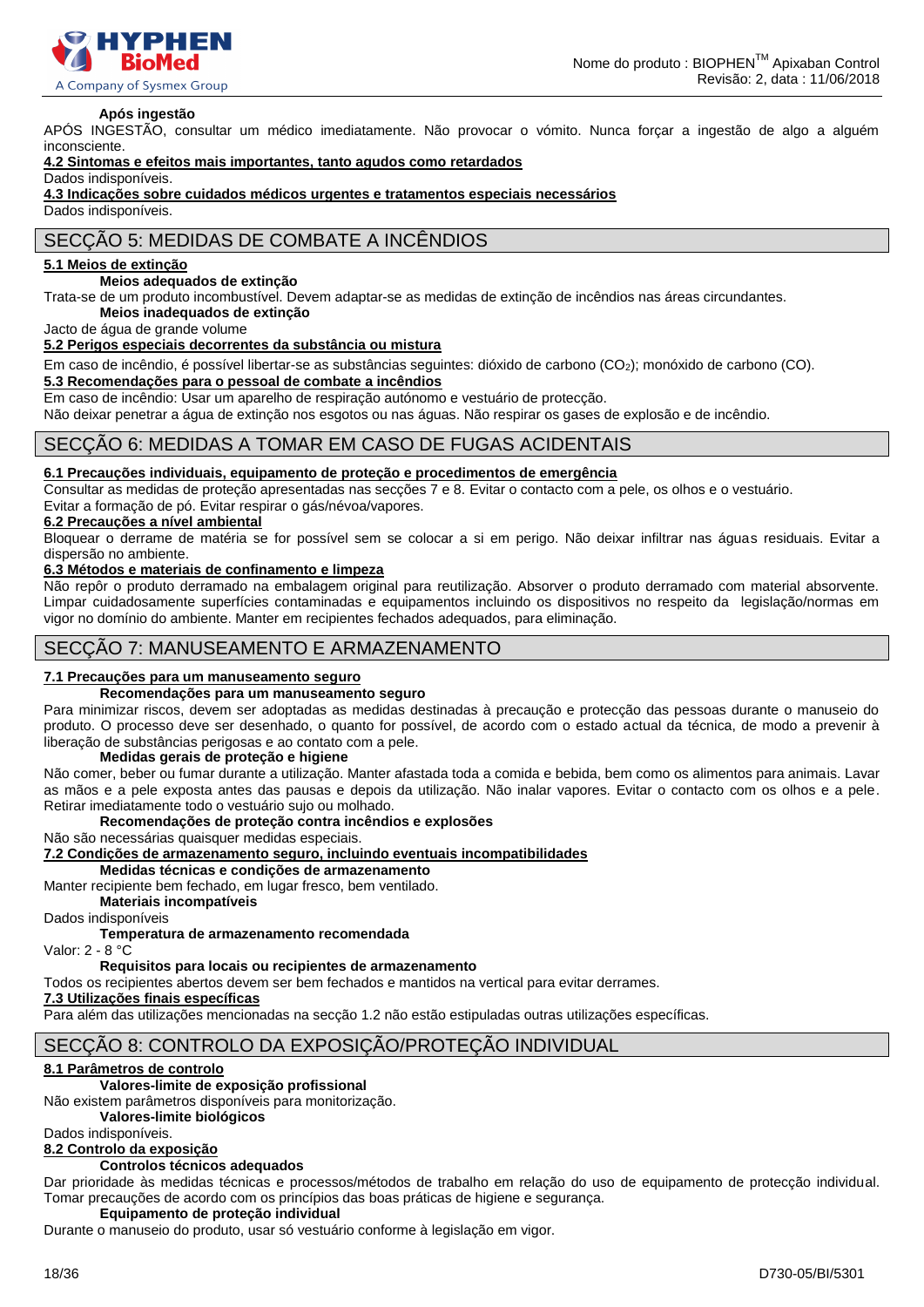

#### **Proteção respiratória**

Não é necessária uma protecção respiratória. Sempre que seja necessária protecção respiratória para impedir a respiração de pós incomodativos (níveis elevados de poeira), use máscaras do tipo N95 (US) ou do tipo P1 (EN 143). Use máscaras e respiradores aprovados por normais governamentais apropriadas, como a NIOSH (US) ou a CEN (EU).

### **Proteção das mãos e da pele**

Usar luvas de protecção durante o manuseio. Antes da utilização, verifique a aptidão das luvas para o lugar de trabalho. Use uma técnica adequada para a remoção das luvas (sem tocar na parte exterior da luva) para evitar o contacto da pele com este produto. Descarte as luvas contaminadas após o uso, de acordo com as regras e as boas práticas de trabalho laboratorial. Lave e seque as mãos.

As luvas devem ser testadas e comprovadas em conformidade com a norma europeia EN374.

As luvas de protecção devem ser substituídas quando danificadas ou quando apresentarem os primeiros sinais de desgaste.

### **Proteção dos olhos e do rosto**

Use equipamento de protecção ocular testado e aprovado por normais governamentais apropriadas, como a NIOSH (US) ou a EN 166(EU).

#### **Protecção do corpo**

Escolher os equipamentos de protecção individual em função da concentração e quantidade de produto e do local de trabalho. **Outras proteções**

Dados indisponíveis.

#### **Controlo da exposição ambiental**

Bloquear o derrame de matéria se for possível sem se colocar a si em perigo. Não deixar infiltrar nas águas residuais. Evitar a dispersão no ambiente.

### SECÇÃO 9: PROPRIEDADES FÍSICAS E QUÍMICAS

### **9.1 Informações sobre propriedades físicas e químicas de base**

| Propriedade                                    | C <sub>1</sub>   | C <sub>2</sub>   |
|------------------------------------------------|------------------|------------------|
| Estado físico                                  | Pó liofilizado   | Pó liofilizado   |
| Color                                          | Branco / Amarelo | Branco / Amarelo |
| Odor                                           | <b>ND</b>        | <b>ND</b>        |
| pH                                             | <b>ND</b>        | ND.              |
| Ponto de ebulição                              | <b>ND</b>        | <b>ND</b>        |
| Ponto de fusão                                 | <b>ND</b>        | ND.              |
| Ponto de decomposição                          | <b>ND</b>        | <b>ND</b>        |
| Ponto de inflamação                            | <b>ND</b>        | <b>ND</b>        |
| Temperatura de autoinflamação                  | <b>ND</b>        | <b>ND</b>        |
| <b>Propriedades oxidantes</b>                  | <b>ND</b>        | <b>ND</b>        |
| Propriedades explosivas                        | <b>ND</b>        | ND.              |
| Inflamabilidade                                | <b>ND</b>        | <b>ND</b>        |
| Limite de explosão ou inflamabilidade inferior | <b>ND</b>        | <b>ND</b>        |
| Limite de explosão ou inflamabilidade superior | <b>ND</b>        | <b>ND</b>        |
| Pressão de vapor                               | <b>ND</b>        | <b>ND</b>        |
| Densidade de vapor                             | <b>ND</b>        | ND.              |
| Taxa de evaporação                             | <b>ND</b>        | <b>ND</b>        |
| Densidade relativa                             | <b>ND</b>        | <b>ND</b>        |
| Solubilidade em água                           | <b>ND</b>        | <b>ND</b>        |
| Solubilidade                                   | <b>ND</b>        | <b>ND</b>        |
| Coeficiente de partição n-octanol/água         | <b>ND</b>        | ND.              |
| <b>Viscosidade</b>                             | <b>ND</b>        | <b>ND</b>        |
| Outras informações                             | <b>ND</b>        | <b>ND</b>        |

ND : Dados indisponíveis.

### **9.2 Outras informações**

Dados indisponíveis.

### SECÇÃO 10: ESTABILIDADE E REATIVIDADE

#### **10.1 Reatividade**

Nenhuma reacção perigosa em condições normais de utilização.

**10.2 Estabilidade química**

A preparação é estável se armazenado e manuseado como descrito/indicado em secção 7.

### **10.3 Possibilidade de reações perigosas**

Nenhuma se for utilizado conforme as indicações.

### **10.4 Condições a evitar**

Nenhuma se for utilizado conforme as indicações.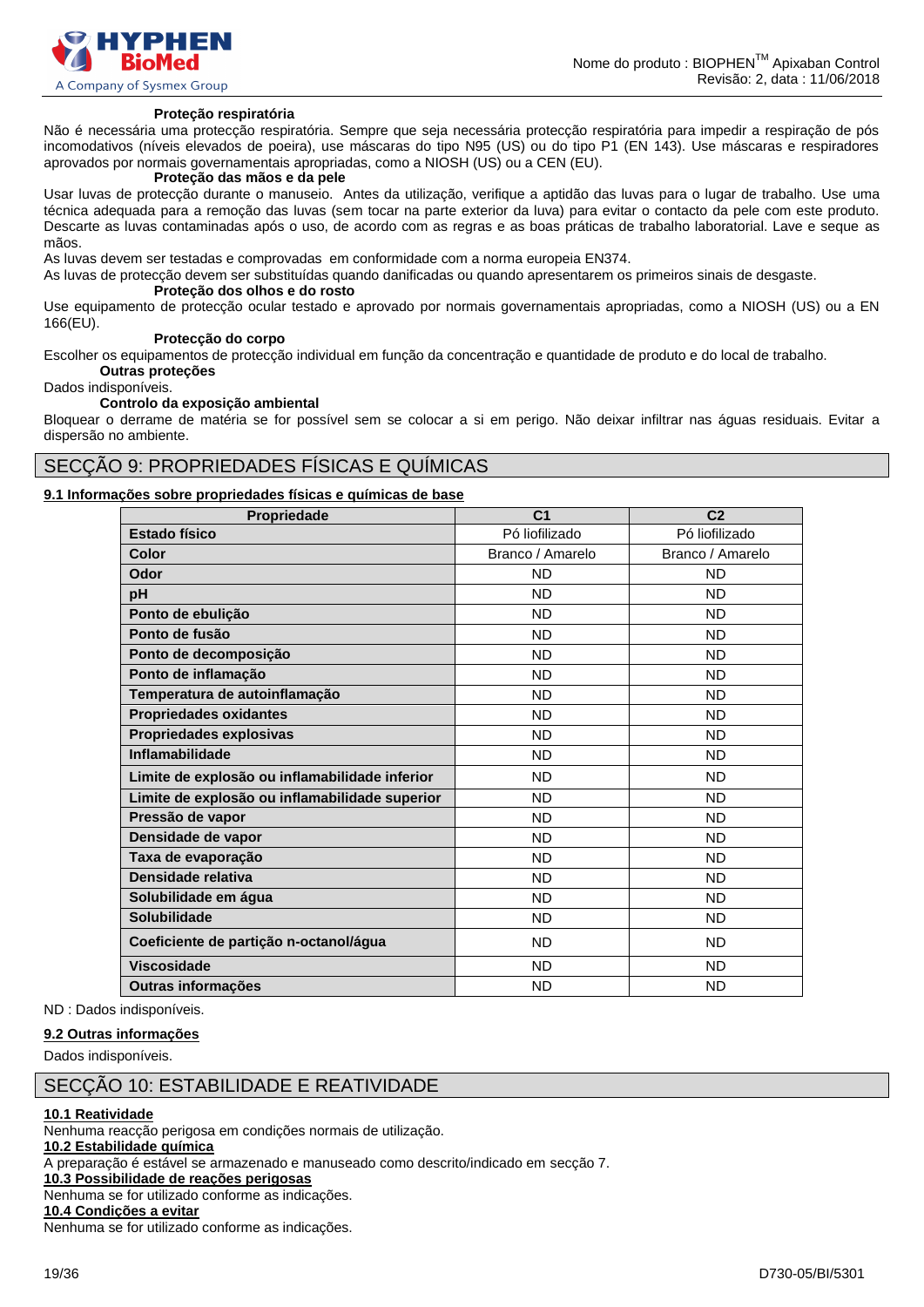

### **10.5 Materiais incompatíveis**

Nenhum conhecido.

**10.6 Produtos de decomposição perigosos**

Nenhuma se for utilizado conforme as indicações.

### SECÇÃO 11: INFORMAÇÃO TOXICOLÓGICA

### **11.1 Informações sobre os efeitos toxicológicos**

| <b>Efeitos</b>                                                                     | C <sub>1</sub> | C <sub>2</sub> |
|------------------------------------------------------------------------------------|----------------|----------------|
| Toxicidade aguda por via oral                                                      | <b>ND</b>      | <b>ND</b>      |
| Toxicidade aguda por via cutânea                                                   | <b>ND</b>      | <b>ND</b>      |
| Toxicidade aguda por via inalatória                                                | <b>ND</b>      | <b>ND</b>      |
| Corrosão/irritação cutânea                                                         | <b>ND</b>      | <b>ND</b>      |
| Lesões oculares graves/irratação ocular                                            | <b>ND</b>      | <b>ND</b>      |
| Sensibilização cutânea, Sensibilização<br>respiratória                             | <b>ND</b>      | <b>ND</b>      |
| Mutagenicidade em células germinativas                                             | <b>ND</b>      | <b>ND</b>      |
| Carcinogenicidade                                                                  | <b>ND</b>      | <b>ND</b>      |
| Toxicidade reprodutiva                                                             | <b>ND</b>      | ND.            |
| Toxicidade para órgãos-alvo específicos :<br>exposição única<br>exposição repetida | <b>ND</b>      | <b>ND</b>      |
| Perigo de aspiração                                                                | ND             | ND             |

### ND : Dados indisponíveis.

Nenhum componente contido no produto em concentrações ≥ 0,1% é considerado como potencialmente cancerígeno o comprovado como cancerígeno no homem.

### SECÇÃO 12: INFORMAÇÃO ECOLÓGICA

### **12.1 Toxicidade**

| <b>Toxicidade</b>                                                            | C1        | C <sub>2</sub> |
|------------------------------------------------------------------------------|-----------|----------------|
| <b>Toxicidade nos peixes</b><br>Aguda<br>Crónica<br>$\overline{\phantom{a}}$ | <b>ND</b> | <b>ND</b>      |
| Toxicidade nas dáfnias<br>Aguda<br>Crónica                                   | <b>ND</b> | <b>ND</b>      |
| <b>Toxicidade nas algas</b><br>Aguda<br>Crónica                              | ND        | ND             |
| Toxicidade nas bactérias<br>Aguda<br><b>Crónica</b>                          | <b>ND</b> | <b>ND</b>      |

ND : Dados indisponíveis.

### **12.2 Persistência e degradabilidade**

Dados indisponíveis. **12.3 Potencial de bioacumulação**

Dados indisponíveis.

**12.4 Mobilidade no solo**

Dados indisponíveis.

**12.5 Resultados da avaliação PBT e vPvB**

| Avaliacão            | ັ  | rn<br>◡▵ |
|----------------------|----|----------|
| <b>Avaliação PBT</b> | ΝD | NĽ       |
| Avaliação vPvB       | ΝD | ND       |

ND : Dados indisponíveis.

#### **12.6 Outros efeitos adversos**

### Dados indisponíveis.

**12.7 Outras informações**

Não faça descargas do produto para o ambiente, sem uma supervisão apropriada

### SECÇÃO 13: CONSIDERAÇÕES RELATIVAS À ELIMINAÇÃO

### **13.1 Métodos de tratamento de resíduos**

**Produto**

Encaminhar os resíduos para uma eliminação adequada em consulta com os serviços de saneamento e ambientais . A atribuição de um número de código de resíduo,deverá ser providenciada em acordo com a empresa de coleta de lixo regional.

**Embalagem**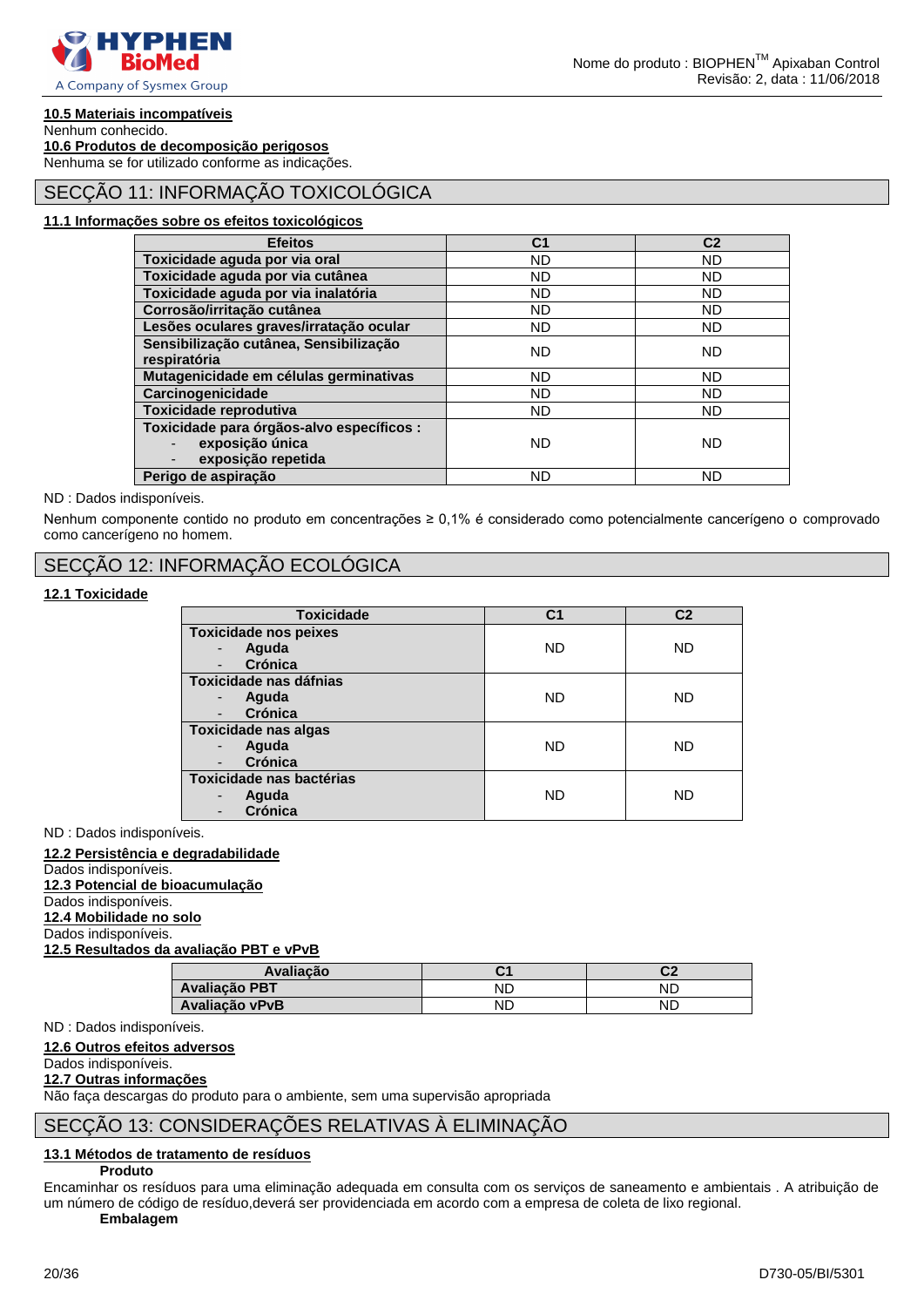

Esvaziar completamente a embalagem do seu conteúdo. Embalagens vazios e não completamente esvaziados dos seus conteúdos devem ser encaminhadas para uma eliminação adequada em acordo com a empresa de coleta de lixo regional.

### SECÇÃO 14: INFORMAÇÕES RELATIVAS AO TRANSPORTE

O produto não é uma mercadoria perigosa no sentido da Regulamentação do transporte de mercadorias perigosas (ADR, RID, IATA, IMDG).

### SECÇÃO 15: INFORMAÇÃO SOBRE REGULAMENTAÇÃO

### **15.1 Regulamentação/legislação específica para a substância ou mistura em matéria de saúde, segurança e ambiente**

Esta ficha de dados está conforme os requisitos descritos no Regulamento (CE) N.º 1907/2006 (REACH) e 1272/2008 (CLP).

### **15.2 Avaliação da segurança química**

Dados indisponíveis.

### SECÇÃO 16: OUTREAS INFORMACOES

### **16.1 Referências bibliográficas importantes e fontes dos dados utilizados:**

Regulamento (CE) No. 1907/2006 (REACH), 1272/2008 (CLP) na última versão.

Prescrições para o transporte de acordo com ADR, RID, IMDG, IATA na versão respectiva actualmente em vigor.

As fontes de dados utilizadas para a avaliação e determinação de dados físicos, toxicológicos e ecotoxicológicos são indicadas nas secções respectivas.

As informações fornecidas baseiam-se no estado actual dos nossos conhecimentos e experiências. No entanto, nenhuma informação deve ser interpretada como uma garantia relativamente às propriedades nem fundamentam uma quaisquer relação contratual. HYPHEN BioMed e respetivos agentes/distribuidores, bem como os contratantes OEM não devem ser responsabilizados por quaisquer danos resultantes do contacto com os produtos incluídos no kit.

### **16.2 Abreviaturas e acrónimos**

ADR: European Agreement concerning the International Carriage of Dangerous Goods by Road (Acordo Europeu relativo ao Transporte Internacional de Mercadorias Perigosas por Estrada)

CLP: Regulation on Classification, Labelling and Packaging of Substances and Mixtures (Regulamento (CE) n.º 1272/2008 relativo à Classificação, Rotulagem e Embalagem de substancias e misturas)

CMR : cancerogen mutagen reprotoxic (Carcinogénico, mutagénico ou tóxico para a reprodução)

IATA-DGR: = International Air Transport Association - Dangerous Goods Regulations ( Regulamento IATA-Carga Perigosa Aéreo)

IMDG: International Maritime Dangerous Goods code (Código Marítimo Internacional para o Transporte de Mercadorias Perigosas) NIOSH: Instituto nacional para segurança e saúde profissional dos Estados Unidos.

PBT: Substância Persistente, Bioacumulável e Tóxica

REACH: Regulamento (CE) n.º 1907/2006 relativo ao Registo, Avaliação, Autorização e Restrição de Produtos Químicos

RID: Regulamento relativo ao Transporte Internacional Ferroviário de Mercadorias Perigosas

vPvB: very Persistent and very Bioaccumulative (Muito Persistente e muito Bioacumulável)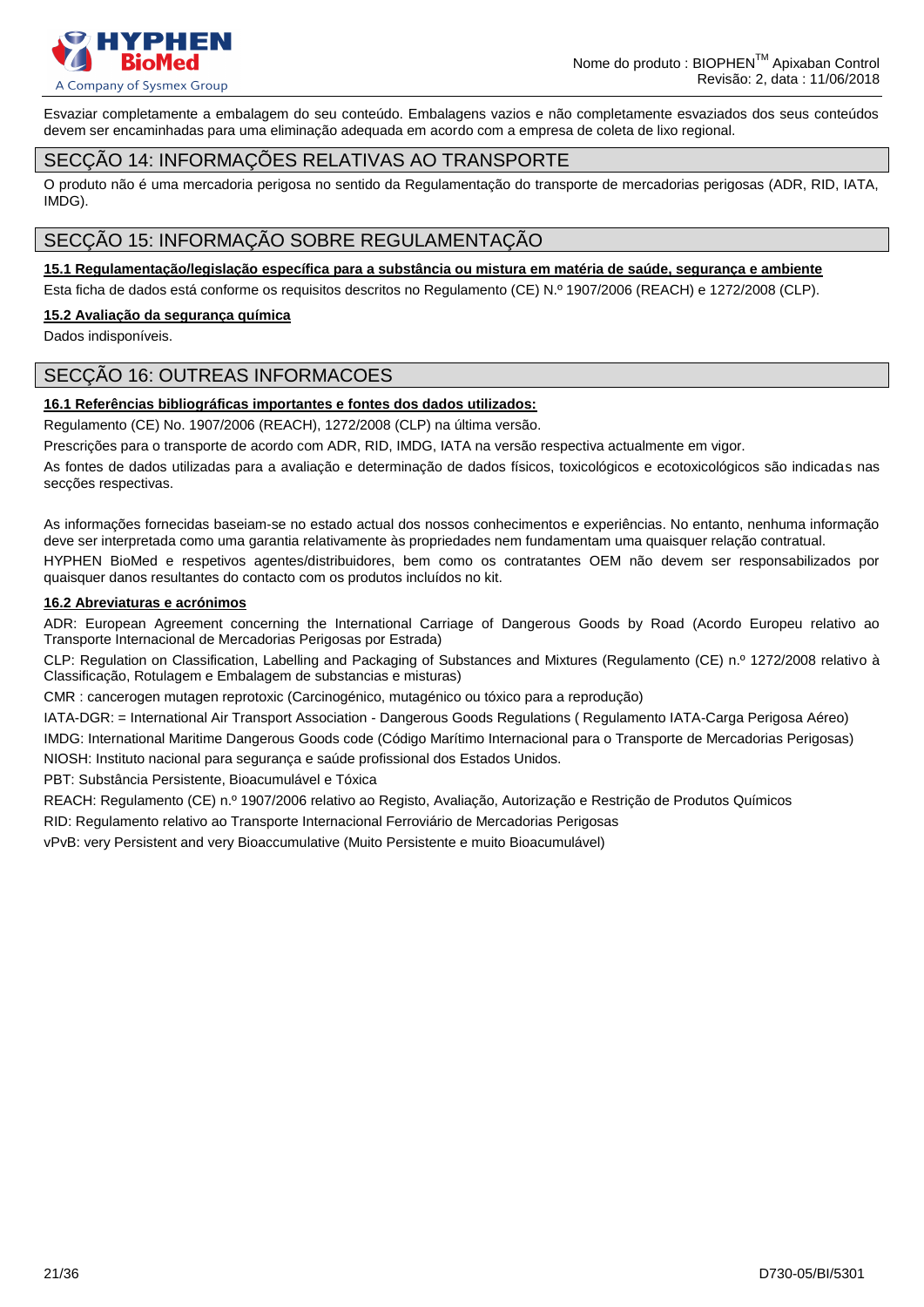

### **Scheda dati di sicurezza**

### <span id="page-21-0"></span>**ITALIANO**

### SEZIONE 1: IDENTIFICAZIONE DEL PRODOTTO E DELLA SOCIETÀ/IMPRESA

### **1.1 Identificatore del prodotto**

| Nome commerciale                      | <b>Codice prodotto:</b> |
|---------------------------------------|-------------------------|
| BIOPHEN <sup>™</sup> Apixaban Control | 225301                  |

### **1.2 Usi pertinenti identificati della sostanza o miscela e usi sconsigliati**

Dispositivo medico per uso in vitro

### **1.3 Informazioni sul fornitore della scheda di dati di sicurezza**

| <b>Produttore:</b> | <b>HYPHEN BioMed</b>    |
|--------------------|-------------------------|
|                    | 155 rue d'Eragny        |
|                    | 95000 Neuville-sur-Oise |
|                    | France                  |
| Tel∴               | +33.1.34.40.65.10       |
| Fax:               | +33.1.34.48.72.36       |
| $E$ -Mail:         | info@hyphen-biomed.com  |
|                    |                         |

#### **1.4 Numero telefonico di emergenza**

Tel.: +33.1.34.40.65.10 (solo disponibile durante gli orari d'ufficio) **Francia** Tel.: +33.1.45.42.59.59 (Centro di informazione Veleno francese)

Estero Adire le autorità competenti

### SEZIONE 2: IDENTIFICAZIONE DEI PERICOLI

### **2.1 Classificazione della sostanza o della miscela**

### **Informazioni relative alla classificazione**

Questo prodotto non risponde ai criteri di classificazione in alcuna classe di pericolo in conformità del regolamento (CE) n. 1272/2008 relativo alla classificazione, all'etichettatura e all'imballaggio delle sostanze e delle miscele.

### **2.2 Elementi dell'etichetta**

Il prodotto non è soggetto ad etichettatura secondo le direttive europee / la legislativa nazionale.

### **2.3 Altri pericoli**

Nessuno

### SEZIONE 3: COMPOSIZIONE/INFORMAZIONE SUGLI INGREDIENTI

### **3.1 Sostanze**

Non pertinente. Il prodotto non è una sostanza.

### **3.2 Miscele**

### **Ingredienti pericolosi**

Il prodotto non contiene delle sostanze pericolose da identificare ai sensi del Regolamento CE 1907/2006 (REACH), allegato II

### **3.3 Altre informazioni**

### Non iniettare ne ingerire.

Questo prodotto contiene materiali di origine umana testati al momento della donazione e risultato non reattivo per anticorpi anti-HIV, antigeni di superficie del virus dell'epatite B ed anticorpi anti-HCV. Questo materiale, come avviene per tutti i campioni di origine umana, deve essere trattato secondo adeguate procedure di laboratorio.

### SEZIONE 4: MISURE DI PRIMO SOCCORSO

### **4.1 Descrizione delle misure di pronto soccorso**

### **Informazioni generali:**

Consultare un medico in caso di presenza di sintomi o di dubbio. Non somministrare (per la bocca) alcunchè a persone svenute. Non lasciare mai da solo la vittima.

### **Inalazione**

IN CASO DI INALAZIONE: trasportare la persona all'aria fresca. Tenerla calda e calma. In caso di irritazione delle vie respiratorie, consultare il medico.

### **Contatto con la pelle**

IN CASO DI CONTATTO CON LA PELLE: Lavare immediatamente con acqua e sapone. Togliersi di dosso immediatamente tutti gli indumenti contaminati . Lavarli prima del loro riutilizzo. In caso di irritazioni cutanee, consultare il medico.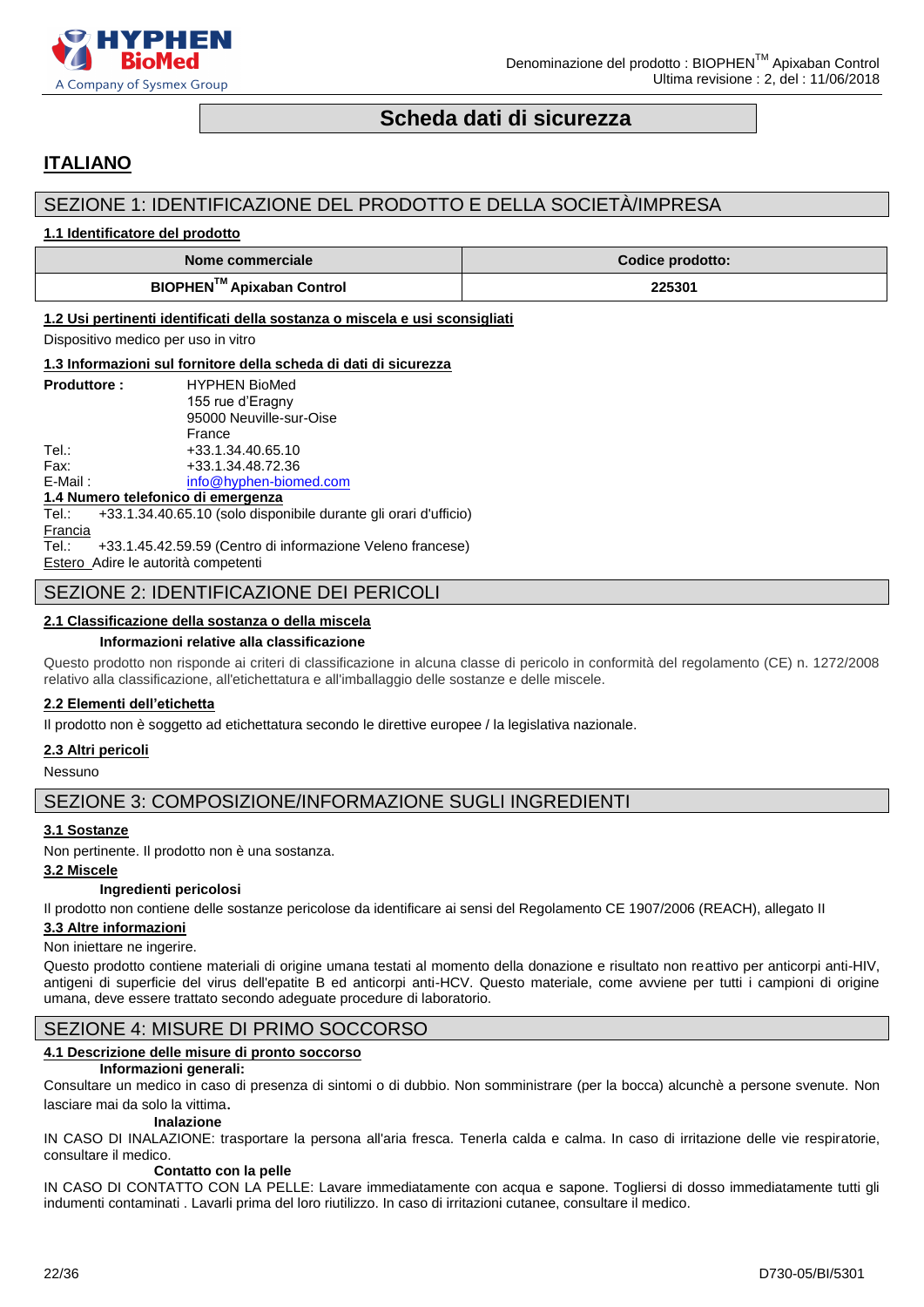

### **Contatto con gli occhi**

IN CASO DI CONTATTO CON GLI OCCHI: Sciacquare immediatamente a fondo per al meno 15 minuti sotto acqua corrente tenendo le palpebre aperte. Togliere le eventuali lenti a contatto se è agevole farlo. Continuare a sciacquare. Consultare un medico oculista.

### **Ingestione**

IN CASO DI INGESTIONE:, ricorrere immediatamente a visita medica. Non provocare il vomito. Non somministrare nulla per via orale a persona in grado di incoscienza.

### **4.2 Principali sintomi ed effetti, sia acuti e che ritardati**

Nessun dato disponibile.

**4.3 Indicazione dell'eventuale necessità di consultare immediatamente un medico oppure di trattamenti speciali** Nessun dato disponibile.

### SEZIONE 5: MISURE ANTINCENDIO

### **5.1 Mezzi di estinzione**

#### **Mezzi di estinzione consigliati**

Questo prodotto non è di per sé combustibile. Adattare le misure antincendio alle condizioni d'incendio circostanti.

**Mezzi di estinzione da evitare**

#### Getto d'acqua pieno.

### **5.2 Misure antincendio particolari**

In caso di incendio, possono essere rilasciate le seguenti sostanze : biossido di carbonio (CO<sub>2</sub>), monossido di carbonio (CO) **5.3 Raccomandazioni per gli addetti all'estinzione degli incendi**

In caso d'incendio: Usare autorespiratori e indumenti di protezione.

Impedire l'entrata dell'acqua contaminata usata per lo spegnimento nelle fognature o nelle acque. Non inalare i gas risultanti da una esplosione o i gas di combustione.

### SEZIONE 6: MISURE IN CASO DI RILASCIO ACCIDENTALE

### **6.1 Precauzioni personali, dispositivi di protezione e procedure in caso di emergenza**

Procedere come specificato nelle sezioni 7 e 8. Evitare il contatto con la pelle, gli occhi e gli indumenti. Evitare la dispersione di polveri. Non respirare i gas/la nebbia/i vapori.

### **6.2 Precauzioni ambientali**

Bloccare le perdite / impedire la propagazione se è possibile senza pericolo. Non immettere nelle acque reflue. Non disperdere nell'ambiente.

#### **6.3 Metodi e materiali per il contenimento e per la bonifica**

Non imballare il prodotto recuperato nei contenitori originali per un eventuale riutilizzo. Recuperare il prodotto fuoriuscito con materiale assorbente. Pulire e disinfettare le superfici e gli arredi contaminati attenendosi alle norme relative alla protezione dell'ambiente pertinenti. Porlo in un contenitore idoneo, chiuso da destinare allo smaltimento.

### SEZIONE 7: MANIPOLAZIONE E IMMAGAZZINAMENTO

### **7.1 Precauzioni per la manipolazione sicura**

### **Precauzioni per la manipolazione sicura**

Adottare misure di protezione e di prevenzione idonee al fine di evitare o ridurre al minimo il rischio inerente alla manipolazione del prodotto. Se l'attuale stato dell'arte nel campo tecnico lo consente, concepire i processi lavorativi in modo da prevenire il rilascio di sostanze pericolose / contatto con la pelle.

#### **Precauzioni generali e di igiene**

Non mangiare né bere, né fumare durante l'impiego. Conservare lontano da alimenti o mangimi e da bevande. Lavarsi le mani prima di mangiare e al termine della giornata lavorativa. Non respirare i vapori. Evitare il contatto con gli occhi e la pelle con piccoli pezzi. Cambiare immediatamente gli indumenti sporchi o imbevuti.

### **Considerazioni sulla protezione antincendio e antiesplosione**

Non sono richieste delle misure particolari.

**7.2 Condizioni per l'immagazzinamento sicuro, comprese eventuali incompatibilità**

**Misure/provvedimenti tecnici e condizioni di immagazzinamento**

Conservare il recipiente ermeticamente chiuso in luogo fresco, sufficientemente aerato.

**Materiali incompatibili**

Nessun dato disponibile.

### **Temperatura di immagazzinamento raccomandata**

Valore : 2 - 8 ° C

### **Requisiti dei magazzini e recipienti**

Chiudere bene i recipienti dopo l'uso, conservali in posizione diritta (non capovolgere!) per impedire qualsiasi dispersione accidentale. **7.3 Usi finali specifici**

A parte gli usi descritti nella sezione 1.2 non sono contemplati altri usi specifici.

### SEZIONE 8: CONTROLLO DELL'ESPOSIZIONE/PROTEZIONE INDIVIDUALE

### **8.1 Parametri di controllo**

### **Valori limite di esposizione professionale**

Nessun valore limite di esposizione conosciuto.

**Valori Limite Biologici**

Nessun dato disponibile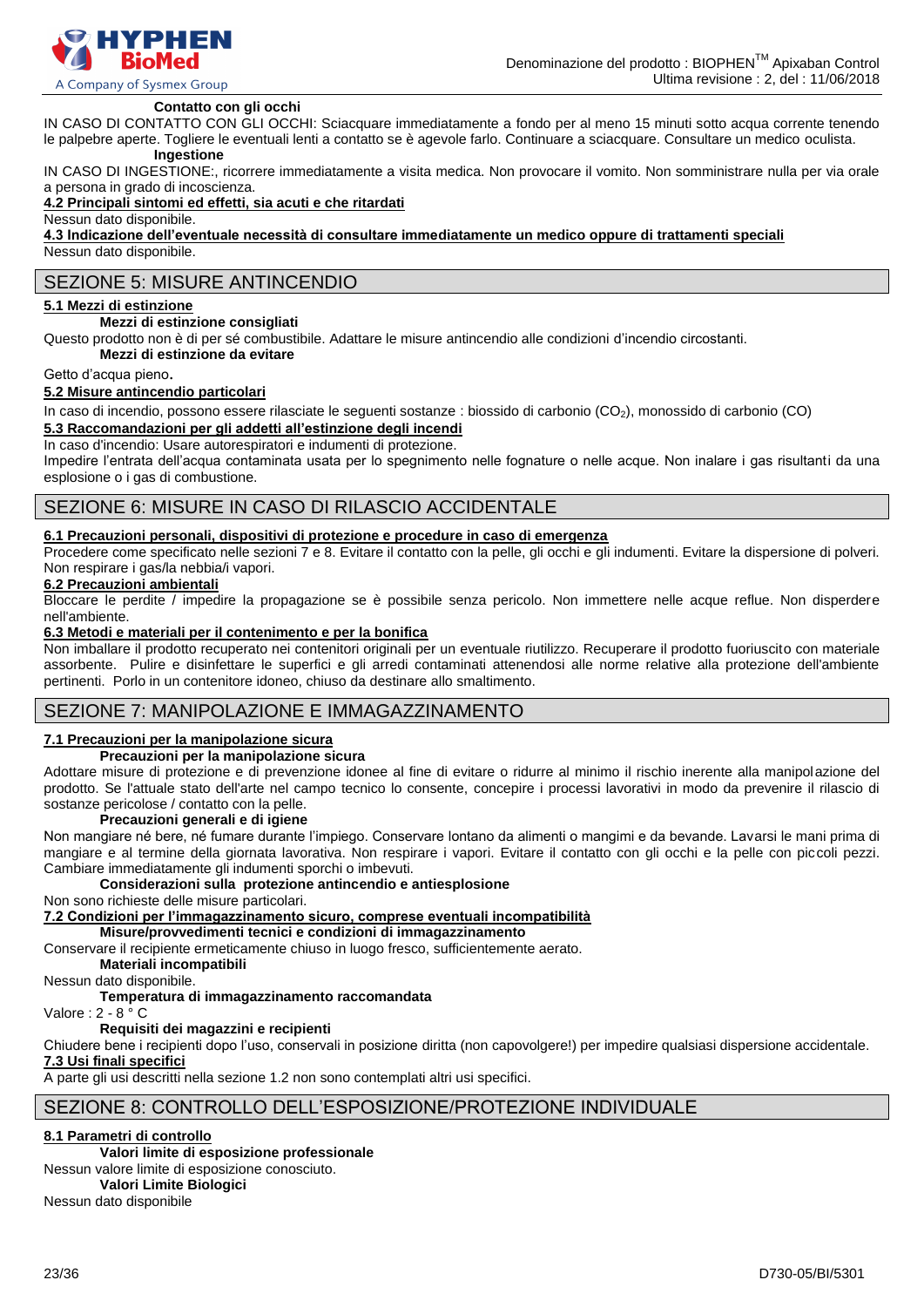

### **8.2 Controllo dell'esposizione ambientale**

### **Controlli tecnici idonei**

L'utilizzo di misure tecniche e metodi di lavoro adeguati dovrebbe sempre avere la priorità rispetto ai dispositivi di protezione individuale. Adottare misure di prevenzione ai sensi della buona prassi igienica.

### **Misure di protezione individuale**

Usare solo indumenti di protezione individuale a norma delle disposizioni in vigore.

### **Protezione respiratoria**

Non è necessario portare dispositivi di protezione delle vie respiratorie. Usare filtri antipolvere e respiratori con filtro antipolvere di classe N95 (stati uniti) / del tipo P1 (EN143) per proteggere dalla particelle solide in caso di formazione di polvere. Utilizzare respiratori e componenti testati e approvati dai competenti organismi di normazione, quali il NIOSH (USA) il CEN (UE).

### **Protezione delle mani/della pelle**

Indossare guanti protettivi idonei durante la manipolazione. Prima di usare i guanti, verificare la loro idoneità al lavoro specifico. Usare una tecnica adeguata per la rimozione dei guanti (senza toccare la superficie esterna del guanto) per evitare il contatto della pelle con questo prodotto. Smaltire i guanti contaminati dopo l'uso in accordo con lanormativa vigente e le buone pratiche di laboratorio. Lavare e asciugare le mani.

I guanti di protezione selezionati devono essere testate e approvate a norma EN374.

Sostituire e eliminare subito guanti deteriorati o lesionati.

### **Protezione per gli occhi/facciale**

Utilizzare dispositivi per la protezione degli occhi testati eapprovati secondo i requisiti di adeguate norme tecnichecome NIOSH (USA) o EN 166 (UE).

#### **Protezione fisica**

Il tipo di attrezzatura di protezione deve essere selezionato infunzione della concentrazione e la quantità di prodottoal posto di lavoro. **Altre misure di protezione**

Nessun dato disponibile.

### **Controllo dell'esposizione ambientale**

Bloccare le perdite / impedire la propagazione se è possibile senza pericolo. Non immettere nelle acque reflue. Non disperdere nell'ambiente.

### SEZIONE 9: PROPRIETÀ FISICHE E CHIMICHE

### **9.1 Informazioni sulle proprietà fisiche e chimiche fondamentali**

| Proprietà                                           | C <sub>1</sub>       | C <sub>2</sub>       |
|-----------------------------------------------------|----------------------|----------------------|
| <b>Stato fisico</b>                                 | Polvere liofilizzata | Polvere liofilizzata |
| <b>Colore</b>                                       | Bianco / Giallo      | Bianco / Giallo      |
| <b>Odore</b>                                        | <b>ND</b>            | <b>ND</b>            |
| Valore pH                                           | <b>ND</b>            | <b>ND</b>            |
| Punto di ebollizione                                | <b>ND</b>            | <b>ND</b>            |
| <b>Punto di fusione</b>                             | <b>ND</b>            | <b>ND</b>            |
| Punto di decomposizione                             | <b>ND</b>            | <b>ND</b>            |
| Punto di infiammabilità                             | <b>ND</b>            | <b>ND</b>            |
| Temperatura di autoaccensione                       | <b>ND</b>            | <b>ND</b>            |
| Proprietà ossidanti                                 | <b>ND</b>            | <b>ND</b>            |
| Proprietà esplosive                                 | <b>ND</b>            | <b>ND</b>            |
| Infiammabilità (solidi, gas)                        | <b>ND</b>            | <b>ND</b>            |
| Limiti inferiore di infiammabilità o di esplosività | <b>ND</b>            | <b>ND</b>            |
| Limiti superiore di infiammabilità o di esplosività | <b>ND</b>            | <b>ND</b>            |
| Pressione di vapore                                 | <b>ND</b>            | <b>ND</b>            |
| Densità relativa di vapore                          | <b>ND</b>            | <b>ND</b>            |
| Tasso di evaporazione                               | <b>ND</b>            | <b>ND</b>            |
| Densità relativa                                    | <b>ND</b>            | <b>ND</b>            |
| <b>Idrosolubilità</b>                               | <b>ND</b>            | <b>ND</b>            |
| Altre proprietà solubili                            | <b>ND</b>            | <b>ND</b>            |
| Coeff. di ripartizione n-ottanolo/acqua             | <b>ND</b>            | <b>ND</b>            |
| <b>Viscosità</b>                                    | <b>ND</b>            | <b>ND</b>            |
| Altre informazioni                                  | <b>ND</b>            | <b>ND</b>            |

ND : Nessun dato disponibile.

### **9.2 Altre informazioni**

Nessun dato disponibile

### SEZIONE 10: STABILITÀ E REATTIVITÀ

#### **10.1 Reattività**

Nessuna reazione pericolosa se manipolato e immagazzinato secondo le disposizioni. **10.2 Stabilità chimica** Il preparato è stabile se manipolato e stoccato nelle condizioni raccomandate (vedi sez.7). **10.3 Possibilità di reazioni pericolose** Nessuna se usato secondo le norme. **10.4 Condizioni da evitare**

Nessuna se usato secondo le norme.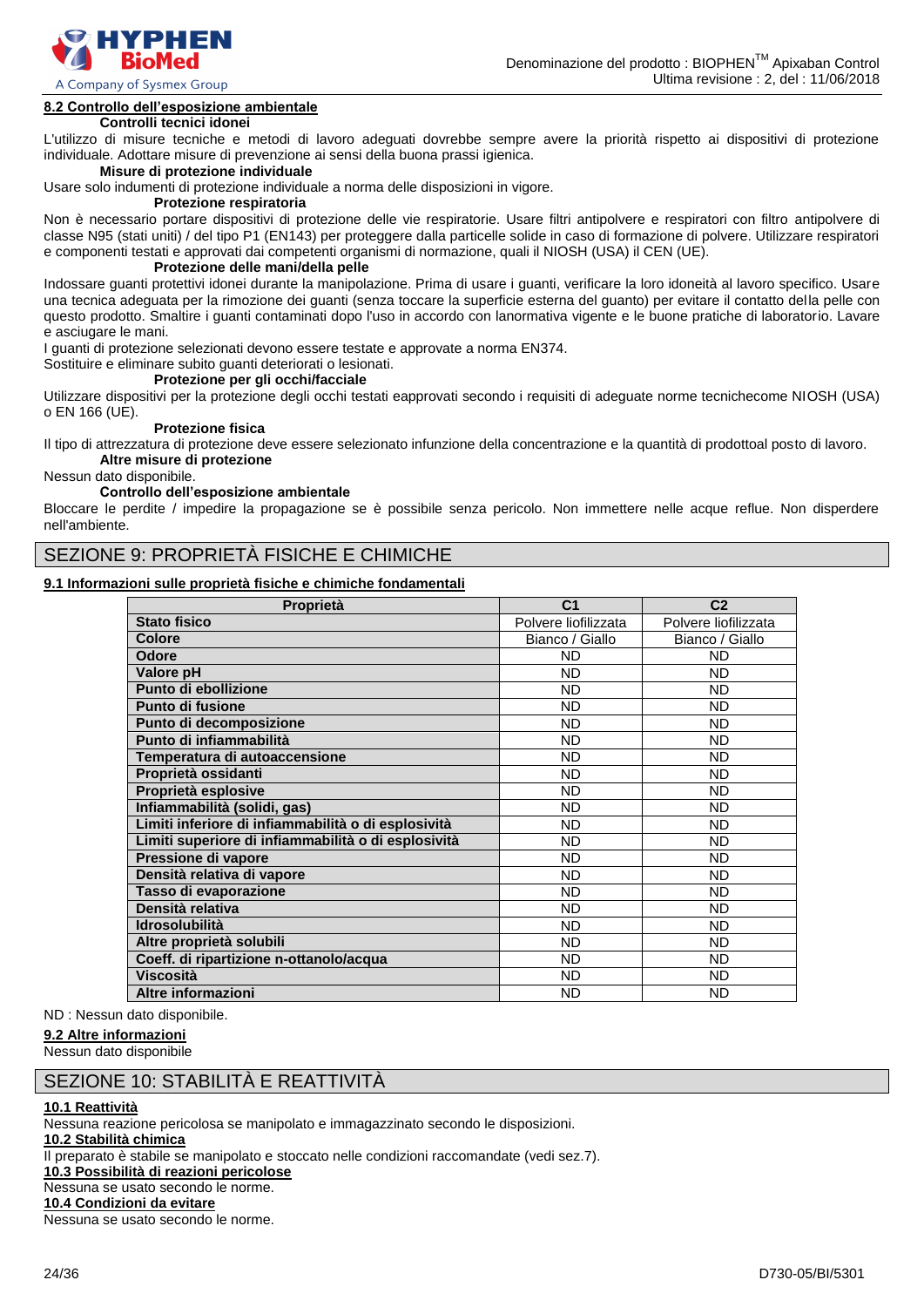

### **10.5 Materiali incompatibili**

Nessun dato disponibile. **10.6 Prodotti di decomposizione pericolosi**

Nessuna se usato secondo le norme.

### SEZIONE 11: INFORMAZIONI TOSSICOLOGICHE

### **11.1 INFORMAZIONI sugli effetti tossicologici**

| <b>Effetti</b>                           | C <sub>1</sub> | C <sub>2</sub> |
|------------------------------------------|----------------|----------------|
| Tossicità acuta per via orale            | <b>ND</b>      | ND.            |
| Tossicità acuta per via cutanea          | <b>ND</b>      | <b>ND</b>      |
| Tossicità acuta per inalazione           | <b>ND</b>      | <b>ND</b>      |
| Corrosione/irritazione della pelle       | <b>ND</b>      | <b>ND</b>      |
| Gravi danni oculari/irritazione oculare  | ND.            | <b>ND</b>      |
| Sensibilizzazione della pelle, delle vie | <b>ND</b>      | <b>ND</b>      |
| respiratorie                             |                |                |
| Mutagenicità sulle cellule germinali     | <b>ND</b>      | <b>ND</b>      |
| Cancerogenicità                          | <b>ND</b>      | ND             |
| Tossicità per la riproduzione            | ND.            | <b>ND</b>      |
| Tossicità specifica per organi bersaglio |                |                |
| esposizione singola                      | ND.            | <b>ND</b>      |
| esposizione ripetuta                     |                |                |
| Pericolo in caso di aspirazione          | ND             | ND             |

ND : Nessun dato disponibile.

Nessun componente presente nel prodotto in concentrazione ≥ 0,1 % è riconosciuto come potenzialmente cancerogeno o accertato come cancerogeno per l'uomo.

### SEZIONE 12: INFORMAZIONI ECOLOGICHE

### **12.1 Tossicità**

| <b>Tossicità</b>                           | C <sub>1</sub> | C <sub>2</sub> |
|--------------------------------------------|----------------|----------------|
| Tossicità su pesci                         |                |                |
| Acuta<br>$\blacksquare$                    | <b>ND</b>      | <b>ND</b>      |
| <b>Cronica</b><br>$\overline{\phantom{a}}$ |                |                |
| Tossicità su dafnie                        |                |                |
| <b>Acuta</b><br>$\blacksquare$             | <b>ND</b>      | <b>ND</b>      |
| Cronica<br>$\overline{\phantom{a}}$        |                |                |
| Tossicità su alghe                         |                |                |
| Acuta<br>$\blacksquare$                    | <b>ND</b>      | ND             |
| <b>Cronica</b><br>$\overline{\phantom{a}}$ |                |                |
| Tossicità sui batteri                      |                |                |
| Acuta<br>$\blacksquare$                    | <b>ND</b>      | <b>ND</b>      |
| Cronica<br>$\overline{\phantom{a}}$        |                |                |

ND : Nessun dato disponibile.

### **12.2 Persistenza e degradabilità**

Nessun dato disponibile.

### **12.3 Potenziale bioaccumulativo**

Nessun dato disponibile.

**12.4 Mobilità nel suolo**

Nessun dato disponibile.

### **12.5 Risultati della valutazione PBT e vPvB**

| Valutazione             | ີ         | ^'<br>$\mathbf{v}$ |
|-------------------------|-----------|--------------------|
| <b>Valutazione PBT</b>  | ND        | ΝD                 |
| <b>Valutazione vPvB</b> | <b>ND</b> | ND                 |

#### ND : Nessun dato disponibile.

### **12.6 Altri effetti avversi**

Nessun dato disponibile.

### **12.7 Altre informazioni**

Non far pervenire il prodotto NELL'AMBIENTE in modo incontrollato.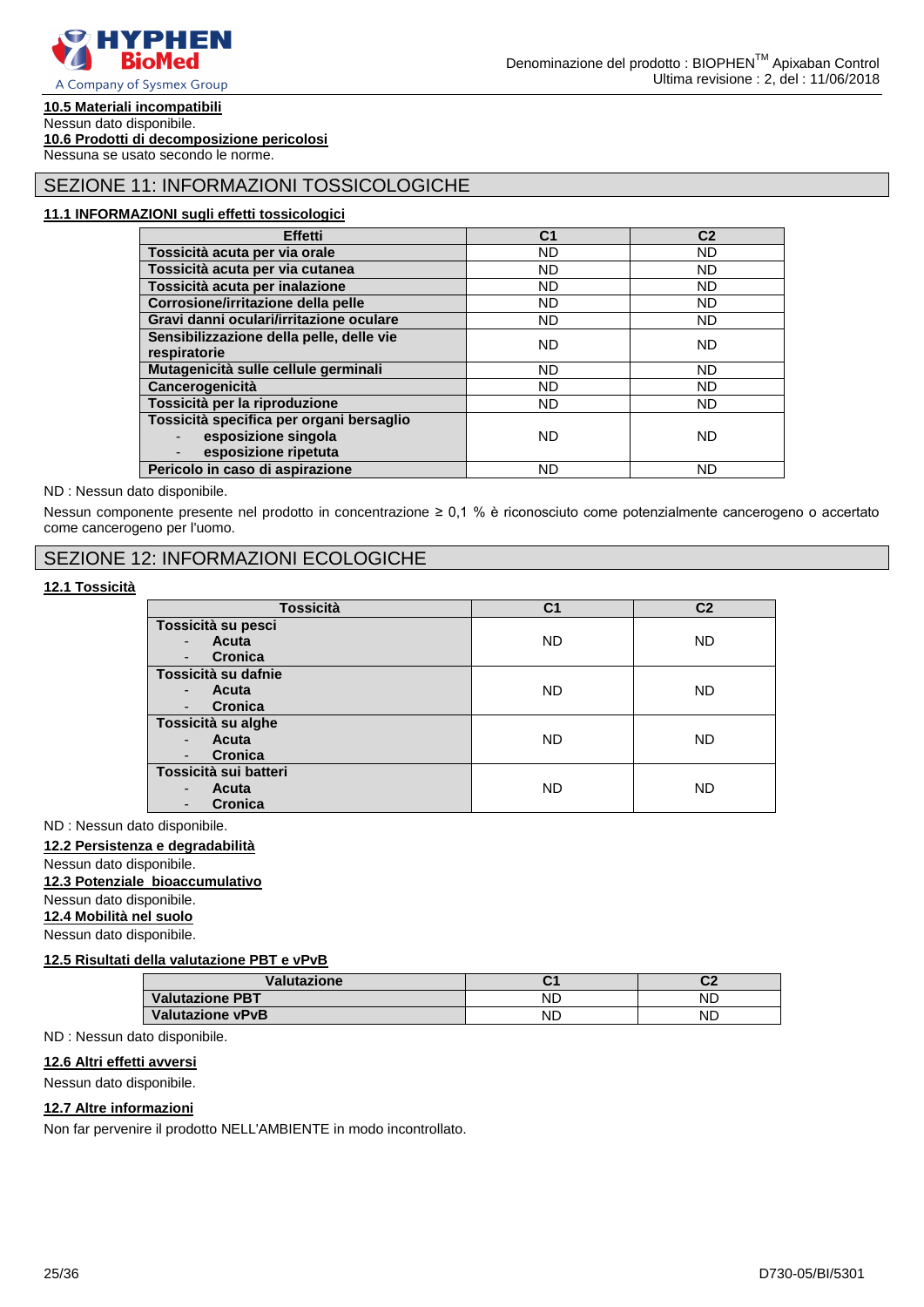

### SEZIONE 13: CONSIDERAZIONI SULLO SMALTIMENTO

### **13.1 Metodi di trattamento dei rifiuti**

### **Prodotto**

Conferire rifiuti (non riciclabili / eccedenze) allo smaltimento conformemente alle specifiche nazionali e sopo consultazione dei servizi per la gestione ambientale. Assegnare il codice di rifiuto appropriato rivolgendosi alle autorità competenti / allo smaltitore regionale.

### **Imballaggio**

Svuotare completamente l'imballo Conferire imballaggi vuoti e imballaggi con residui del contenuto ad un adeguato smaltimento rivolgendosi alle autorità competenti / allo smaltitore regionale.

### SEZIONE 14: INFORMAZIONI SUL TRASPORTO

Il prodotto non è una merce pericolosa ai sensi dei Regolamenti in materia di trasporto di merci pericolose (ADR, RID, IATA, IMDG).

### SEZIONE 15: INFORMAZIONI SULLA REGOLAMENTAZIONE

### **15.1 Norme e legislazione relativa alla salute, sicurezza e l'ambiente specifiche per la sostanza o la miscela**

La presente scheda dati di sicurezza soddisfa i requisiti stabiliti nel Regolamento (CE) n. 1907/2006 (REACH) e 1272/2008 (CLP).

### **15.2 Valutazione della sicurezza chimica**

Nessun dato disponibile.

### SEZIONE 16: ALTRE INFORMAZIONI

### **16.1 Principali riferimenti bibliografici e fonti di dati**

Regolamento (CE) 1907/2006 (REACH), Regolamento 1272/2008 (CLP) nella rispettiva versione modificata e aggiornata attualmente in vigore.

Norme sul trasporto secondo ADR, RID, IMDG, IATA nella versione rispettiva attualmente in vigore.

Le fonti di dati utilizzate per la determinazione dei dati fisici, tossicologici ed ecotossicologici sono indicate nei capitoli rispettivi.

Le informazioni qui contenute si basano sul livello attuale delle nostre conoscenze ed esperienze. I dati riportati in alto non rappresentano tuttavia alcuna garanzia delle caratteristiche del prodotto e non costituiscono alcun rapporto giuridico contrattuale.

HYPHEN BioMed e i suoi rappresentanti/distributori o partner OEM declinano ogni responsabilità per qualsiasi danno consecutivo al contatto con un reagente contenuto nel kit.

### **16.2 Abbreviazioni e acronimi**

ADR: European Agreement concerning the International Carriage of Dangerous Goods by Road (Accordo europeo sul trasporto internazionale di merci pericolose su strada)

CLP: Regulation on Classification, Labelling and Packaging of Substances and Mixtures (Regolamento relativo alla classificazione, all'etichettatura e all'imballaggio delle sostanze e delle miscele; regolamento (CE) n. 1272/2008)

CMR : cancerogen mutagen reprotoxic (Cancerogene, mutagene e tossiche per la riproduzione)

IATA-DGR: International Air Transport Association - Dangerous Goods Regulations (Regolamento sul trasporto di merci pericolose della IATA (Associazione per il trasporto aereo internazionale))

IMDG: International Maritime Dangerous Goods (Code) (Codice marittimo internazionale per le merci pericolose)

NIOSH: Istituto federale statunitense responsabile per la ricerca nel settore degli infortuni e delle malattie nei luoghi di lavoro PBT: Sostanza persistente (P), bioaccumulabile (B) e tossica (T)

REACH: Registrazione, valutazione, autorizzazione e restrizione delle sostanze chimiche Regolamento (CE) n. 1907/2006

RID: Regolamenti sul trasporto internazionale di merci pericolose su ferrovia

vPvB: very Persistent and very Bioaccumulative (molto persistente e molto bioaccumulabile)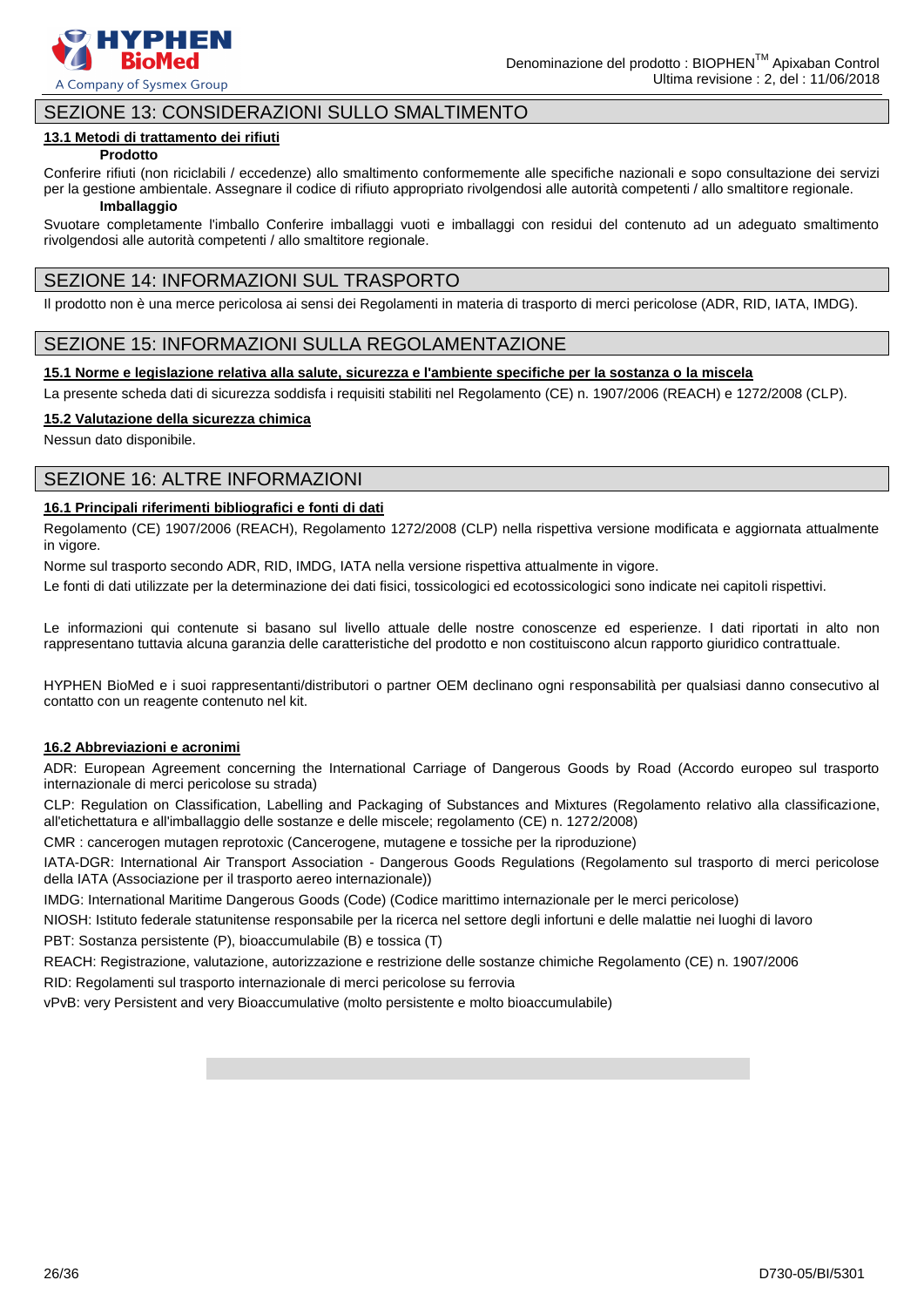

### **SICHERHEITSDATENBLATT**

### <span id="page-26-0"></span>**DEUTSCH**

### ABSCHNITT 1: BEZEICHNUNG DES PRODUKTS UND DES UNTERNEHMENS

### **1.1 Produktidentifikator:**

| Artikelbezeichnung                    | <b>Artikelnummer</b> |
|---------------------------------------|----------------------|
| BIOPHEN <sup>™</sup> Apixaban Control | 225301               |

**1.2 Relevante identifizierte Verwendungen des Stoffs und Verwendungen, von denen abgeraten wird**

Medizinprodukt zur In-vitro-Verwendung

**1.3 Einzelheiten zum Hersteller und Lieferant, der das Sicherheitsdatenblatt bereitstellt Hersteller :** HYPHEN BioMed 155 rue d'Eragny 95000 Neuville-sur-Oise France Tel: +33.1.34.40.65.10 Fax: +33.1.34.48.72.36 E-Mail: [info@hyphen-biomed.com](mailto:info@hyphen-biomed.com) **1.4 Notrufnummer** Tel: +33.1.34.40.65.10 (Diese Nummer ist nur zu Bürozeiten besetzt) **Frankreich** 

Tel.: +33.1.45.42.59.59 (Giftinformationszentrale in Frankreich)

**Ausland** Sich an die zuständige(n) Behörde(n) wenden

### ABSCHNITT 2: MOGLICHE GEFAHREN

### **2.1 Einstufung des Stoffs oder Gemischs**

### **Hinweise zur Einstufung**

Dieses Produkt erfüllt nicht die in der Verordnung (EG) 1272/2008 - auch CLP-Verordnung genannt - definierten Kriterien zur Einstufung und Kennzeichnung.

### **2.2 Kennzeichnungselemente**

Gemäß EG-Richtlinien bzw. geltender nationaler Gesetzgebung ist für dieses Produkt keine Kennzeichnung erforderlich.

### **2.3 Sonstige Gefahren**

Keine

ABSCHNITT 3: ZUSAMMENSETZUNG / ANGABEN ZU BESTANDTEILEN

### **3.1 Stoffe**

Nicht zutreffend. Das Produkt ist kein Stoff.

### **3.2 Gemische**

### **Gefährliche Inhaltsstoffe**

Das Produkt enthält keine gefährlichen Stoffe, die gemäß der Verordnung (EG) 1907/2006, Anhang II.

### **3.3 Sonstige Angaben**

Nicht injizieren oder einnehmen.

Das Produkt enthält Material menschlicher Herkunft welches zum Zeitpunkt der Spende untersucht wurde und für nicht reaktiv befunden wurde gegenüber Antikörper gegen HIV, Hepatitis-B-Oberflächenantigenen und Hepatitis-C-Virus (HCV). Wie bei allen Proben menschlichen Ursprungs sollte dieses Produkt unter Verwendung geeigneter Labortechniken gehandhabt werden.

### ABSCHNITT 4: ERSTE-HILFE-MAßNAHMEN

### **4.1 Beschreibung der Erste-Hilfe-Maßnahmen**

### **Allgemeine Hinweise:**

Bei Auftreten von Symptomen oder in Zweifelsfällen Arzt hinzuziehen. Niemals einer bewusstlosen Person etwas durch den Mund verabreichen. Betroffene Person betreuen bzw. nicht unbeobachtet lassen.

### **Nach Einatmen**

BEI EINTAMEN: Die Person an die frische Luft bringen. Betroffenen in Ruhelage bringen und warm halten. Bei Reizung der Atemwege Arzt hinzuziehen.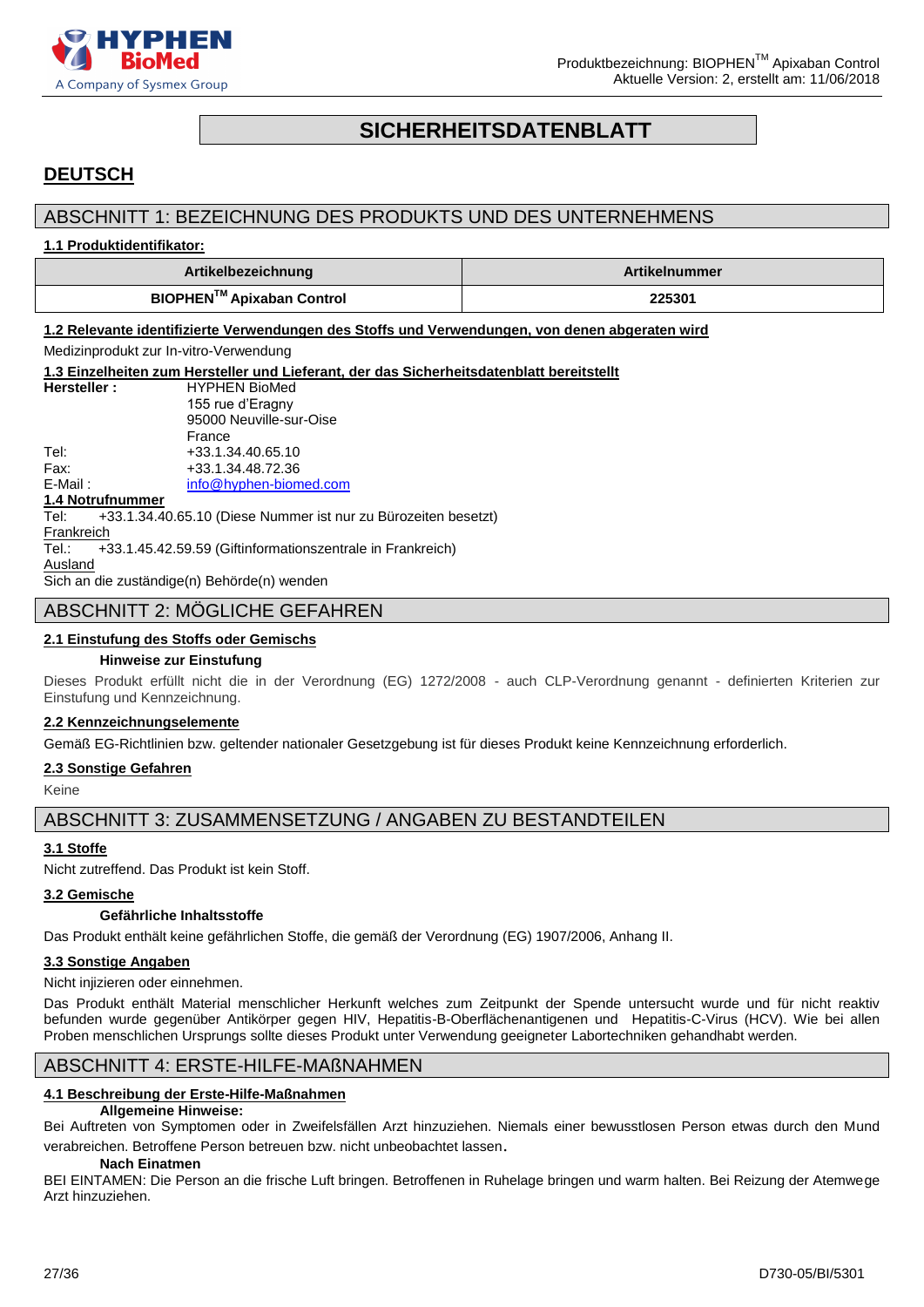

### **Nach Hautkontakt**

BEI KONTAKT MIT DER HAUT: Sofort mit viel Wasser und Seife waschen. Alle beschmutzten, getränkten Kleidungsstücke sofort ausziehen. Vor erneutem Tragen gründlich waschen. Bei Hautreaktionen Arzt hinzuziehen.

### **Nach Augenkontakt**

BEI KONTAKT MIT DEN AUGEN: Sofort unter fließendem Wasser bei gespreiztem Lid unter Schutz des unverletzten Auges mind. 15 min spülen. Eventuell Vorhandene Kontaktlinsen nach Möglichkeit entfernen. Weiter ausspülen. Augenarzt aufsuchen.

#### **Nach Verschlucken**

BEI VERSCHLUCKEN, sofort Arzt hinzuziehen. Kein Erbrechen einleiten. Nichts über den Mund verabreichen, wenn die Person bewusstlos ist.

**4.2 Wichtige akute und verzögert auftretende Symptome und Wirkungen**

### Keine Angaben verfügbar.

**4.3 Hinweise auf ärztliche Soforthilfe oder Spezialbehandlung**

Keine Angaben verfügbar.

### ABSCHNITT 5: MAßNAHMEN ZUR BRANDBEKÄMPFUNG BRAND

### **5.1 Löschmittel**

#### **Geeignete Löschmittel**

Das Produkt selbst ist nicht brennbar. Löschmaßnahmen auf Umgebungsbrand abstimmen.

**Ungeeignete Löschmittel**

Wasservollstrahl

#### **5.2 Besondere Maßnahmen zur Brandbekämpfung**

Im Brandfall kann freigesetzt werden: Kohlendioxid (CO<sub>2</sub>), Kohlenmonoxid (CO)

**5.3 Hinweise für die Brandbekämpfung**

Bei Brand: Umluftunabhängigen Atemschutz und Schutzkleidung tragen.

Löschwasser darf nicht in die Kanalisation oder Gewässer gelangen. Explosions- und Brandgase nicht einatmen.

### ABSCHNITT 6: MAßNAHMEN BEI UNBEABSICHTIGTER FREISETZUNG

### **6.1 Personenbezogene Vorsichtsmaßnahmen, Schutzausrüstung und in Notfällen anzuwendende Verfahren**

Vorgehen wie in Abschnitt 7 und 8 beschrieben. Berührung mit Haut, Augen und Kleidung vermeiden. Staubbildung vermeiden. Dampf/Nebel/Gas nicht einatmen.

### **6.2 Umweltschutzmaßnahmen**

Verbreitung und Abfließen von freigesetzten Material verhindern, wenn gefahrlos möglich. Nicht ins Abwasser gelangen lassen. Freisetzung in die Umgebung verhindern.

### **6.3 Methoden und Material für Rückhaltung und Reinigung**

Verschüttetes Produkt nicht in seinen Originalbehälter zum Zweck einer Wiederverwendung zurück gießen. Verschüttetes Produkt mit saugfähigem Material aufnehmen. Verschmutzte Oberflächen und Gegenstände unter Einhaltung aller Umwelt relevanter Rechtsvorschriften besonders gründlich reinigen. In geeigneten, geschlossenen Behältern aufbewahren und der Entsorgung zuführen.

### ABSCHNITT 7: HANDHABUNG UND LAGERUNG

### **7.1 Schutzmaßnahmen zur sicheren Handhabung**

**Hinweise zur sicheren Handhabung**

Das Risiko beim Umgang mit dem Produkt ist durch Anwendung von Schutz- und.Vorbeugungsmaßnahmen auf ein Mindestmaß zu verringern. Arbeitsverfahren, sofern nach dem Stand der Technik möglich, so gestalten, dass gefährliche Stoffe nicht frei werden können bzw. ein Hautkontakt ausgeschlossen werden kann.

### **Allgemeine Schutz- und Hygienemaßnahmen**

Bei der Arbeit nicht essen, trinken oder rauchen. Nahrungsmittel, Getränke und Futtermittel fernhalten. Vor den Pausen und bei Arbeitsende Hände und Haut waschen. Dämpfe nicht Einatmen. Augen- und Hautkontakt mit Scherben vermeiden. Beschmutzte, getränkte Kleidung sofort ausziehen

### **Hinweise zum Brandschutz/Explosionsschutz**

Keine besondere Maßnahmen erforderlich.

**7.2 Bedingungen zur sicheren Lagerung unter Berücksichtigung von Unverträglichkeiten**

**Technische Maßnahmen und Lagerbedingungen**

Behälter dicht geschlossen halten und an einem kühlen, gut gelüfteten Ort aufbewahren.

**Unverträgliche Materialien**

Es sind keine Angaben vorhanden.

**Empfohlene Lagertemperatur** Wert :  $2 - 8^\circ$  C

### **Anforderungen an Lagerräume und Behälter**

Einmal geöffnete Behälter sind sorgfältig wieder zu verschließen und müssen aufrecht stehen um Leckagen zu vermeiden.

### **7.3 Spezifische Endanwendungen**

Außer den in Abschnitt 1.2 genannten Verwendungen sind keine weiteren spezifischen Verwendungen vorgesehen.

### ABSCHNITT 8: BEGRENZUNG UND ÜBERWACHUNG DER EXPOSITION / PERSÖNLICHE **SCHUTZAUSRÜSTUNGEN**

### **8.1 Zu überwachende Parameter**

### **Grenzwerte für die Exposition am Arbeitsplatz**

Keine zu überwachende Grenzwerte bekannt.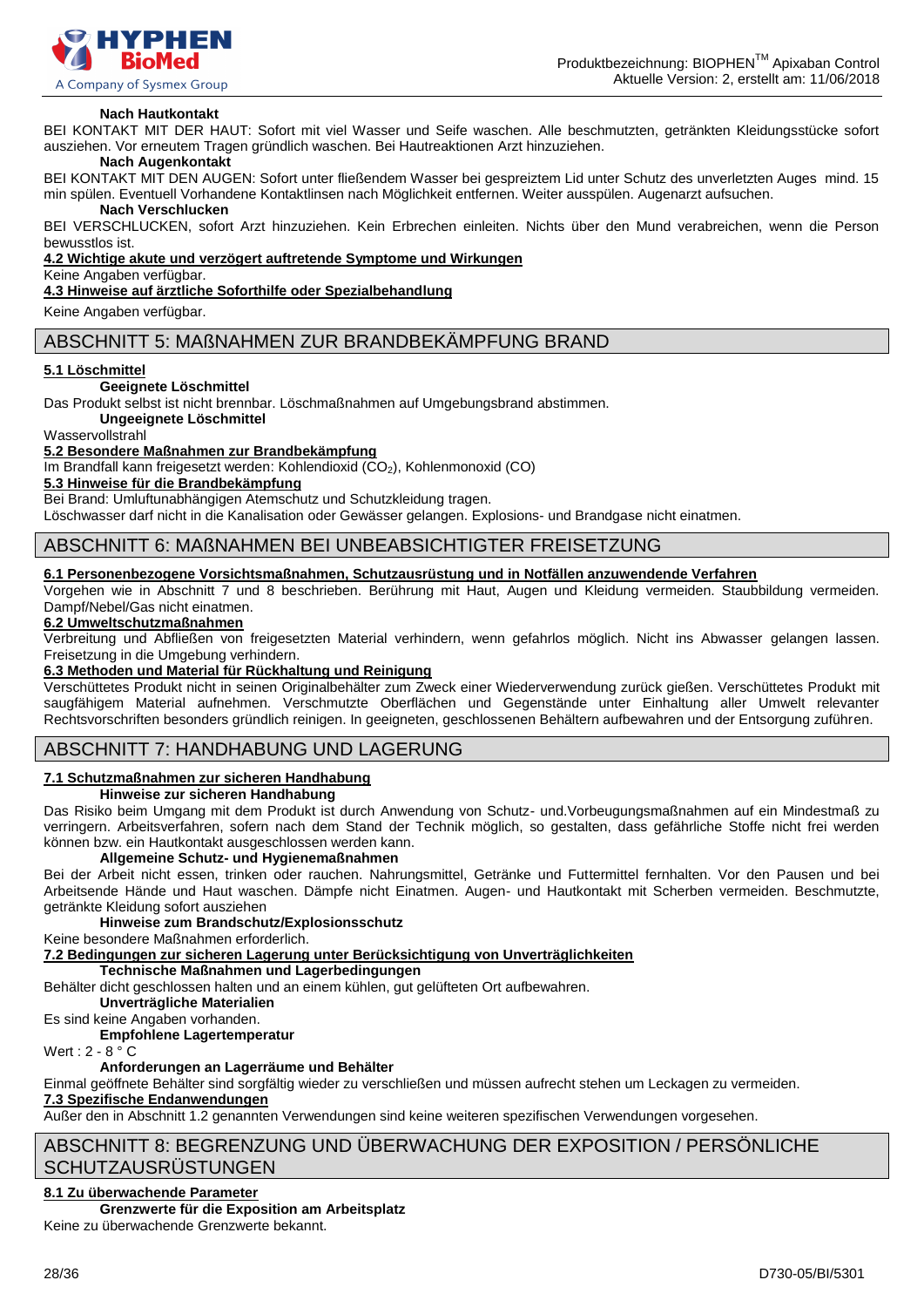

### **Biologische Grenzwerte**

#### Keine Angaben verfügbar

### **8.2 Begrenzung und Überwachung der Exposition**

### **Geeignete technische Steuerungseinrichtungen**

Technische Maßnahmen und die Anwendung geeigneter Arbeitsverfahren haben Vorrang vor dem Einsatz persönlicher Schutzausrüstung. Vorkehrungen im Sinne der guten Industriehygiene Praxis treffen.

### **Persönliche Schutzausrüstung**

Bei der Handhabung der Produkte ausschließlich den geltenden Vorschriften entsprechende Schutzkleidung tragen.

#### **Atemschutz**

Atemschutz nicht erforderlich. Zum Schutz Staubbildung, Staubmaske Typ N95 (US) oder eine Atemschutzmaske mit Filtertyp P1(EN 143) verwenden. Verwendete Atemschutzgeräte müssen nach entsprechenden staatlichen Standards wie NIOHS (US) oder CEN (EU) geprüft und zugelassen sein.

### **Hand-/Hautschutz**

Bei der Handhabung Schutzhandschuhe verwenden. Handschuhe vor dem Tragen auf ihre arbeitsplatzspezifische Eignung prüfen. Geeignete Methode zum Ausziehen der Schutzhandschuhe anwenden, um einen Hautkontakt mit dem Produkt zu vermeiden (z.B. Ausziehen, ohne die kontaminierte Außenfläche mit bloßer Hand zu berühren). Kontaminierten Handschuhe sind nachdem Tragen unter Beachtung der gesetzlichen Bestimmungen und im Sinne der guten Laborpraxis ordnungsgemäß zu entsorgen. Hände waschen und trocken.

Die einzusetzenden Schutzhandschuhe müssen nach EN374 geprüft und zugelassen sein.

Schutzhandschuhe müssen bei Beschädigung oder ersten Abnutzungserscheinungen sofort ersetzt werden.

### **Augen-/Gesichtsschutz**

Zum Augenschutz ausschließlich Ausrüstungen tragen, welche gemäß geltender Normen, wie NIOSH (US) oder EN 166 (EU), geprüft und zugelassen sind.

#### **Körperschutz**

Die Art der Schutzausrüstung muss je nach Konzentration und Menge des Produktes am Arbeitsplatz ausgewählt werden.

### **Sonstige Schutzmaßnahmen**

### Keine Angaben verfügbar

### **Begrenzung und Überwachung der Umweltexposition**

Verbreitung und Abfließen von freigesetzten Material verhindern, wenn gefahrlos möglich. Nicht ins Abwasser gelangen lassen. Freisetzung in die Umgebung verhindern.

### ABSCHNITT 9: PHYSIKALISCHE UND CHEMISCHE EIGENSCHAFTEN

### **9.1 Angaben zu den grundlegenden physikalischen und chemischen Eigenschaften**

| Eigenschaft                              | C <sub>1</sub>         | C <sub>2</sub>         |
|------------------------------------------|------------------------|------------------------|
| <b>Form</b>                              | Lyophilisiertes Pulver | Lyophilisiertes Pulver |
| <b>Farbe</b>                             | Weiß / Gelb            | Weiß / Gelb            |
| Geruch                                   | <b>ND</b>              | <b>ND</b>              |
| pH-Wert                                  | <b>ND</b>              | <b>ND</b>              |
| <b>Siedepunkt</b>                        | <b>ND</b>              | <b>ND</b>              |
| <b>Schmelzpunkt</b>                      | <b>ND</b>              | <b>ND</b>              |
| Zersetzungspunkt                         | <b>ND</b>              | <b>ND</b>              |
| <b>Flammpunkt</b>                        | <b>ND</b>              | ND.                    |
| Selbstentzündungstemperatur              | <b>ND</b>              | ND.                    |
| <b>Oxidierende Eigenschaften</b>         | <b>ND</b>              | <b>ND</b>              |
| <b>Explosive Eigenschaften</b>           | <b>ND</b>              | <b>ND</b>              |
| Entzündbarkeit (fest, gasförmig)         | <b>ND</b>              | ND.                    |
| Untere Entzündbarkeit / Explosionsgrenze | <b>ND</b>              | <b>ND</b>              |
| Obere Entzündbarkeit / Explosionsgrenze  | <b>ND</b>              | <b>ND</b>              |
| <b>Dampfdruck</b>                        | <b>ND</b>              | <b>ND</b>              |
| <b>Relative Dampfdichte</b>              | <b>ND</b>              | <b>ND</b>              |
| Verdampfungsgeschwindigkeit              | <b>ND</b>              | <b>ND</b>              |
| <b>Relative Dichte</b>                   | <b>ND</b>              | <b>ND</b>              |
| Wasserlöslichkeit                        | <b>ND</b>              | ND.                    |
| Weitere Löslichkeitseigenschaften        | <b>ND</b>              | ND.                    |
| Verteilungskoeffizient n-Oktanol/Wasser  | <b>ND</b>              | ND.                    |
| <b>Viskosität</b>                        | ND.                    | ND.                    |
| <b>Sonstige Angaben</b>                  | <b>ND</b>              | <b>ND</b>              |

ND : Keine Angaben verfügbar.

### **9.2 Sonstige Angaben**

Keine Angaben verfügbar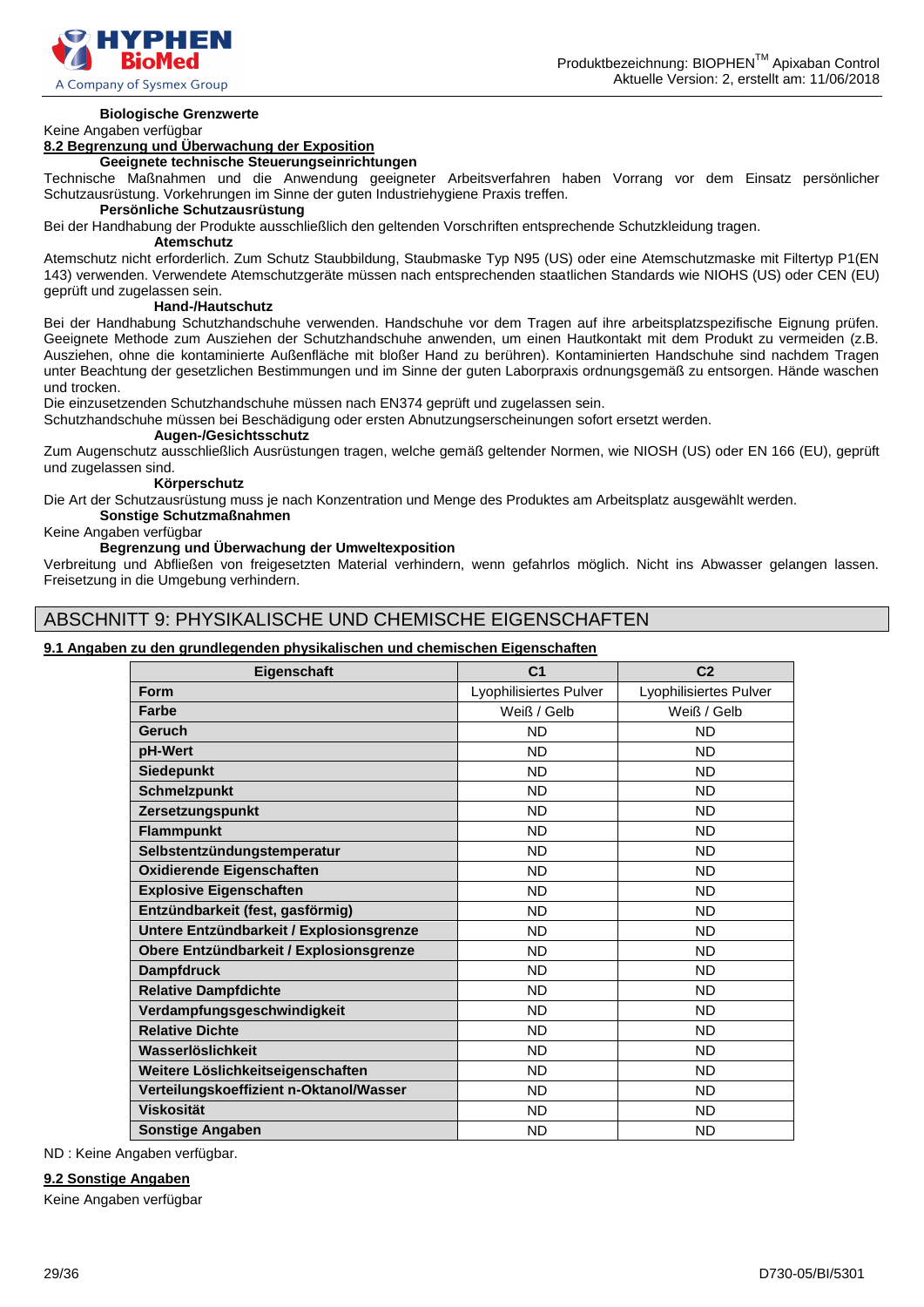

### ABSCHNITT 10: STABILITÄT /-REAKTIVITÄT

### **10.1 Reaktivität**

Keine gefährlichen Reaktionen, wenn die Vorschriften/Hinweise für den Umgang beachtet werden.

**10.2 Chemische Stabilität**

Das Präparat ist stabil, wenn es, wie im Abschnitt 7 empfohlen, gehandhabt und gelagert wird.

**10.3 Möglichkeit gefährlicher Reaktionen**

Keine bei bestimmungsgemäßer Verwendung.

### **10.4 Zu vermeidende Bedingungen**

Keine bei bestimmungsgemäßer Verwendung.

**10.5 Unverträgliche Materialien**

Keine Daten verfügbar

### **10.6 Gefährliche Zersetzungsprodukte**

Keine bei bestimmungsgemäßer Verwendung.

### ABSCHNITT 11: TOXIKOLOGISCHE ANGABEN

### **11.1 ANGABENzu toxikologischen Wirkungen**

| Wirkungen                               | C <sub>1</sub> | C <sub>2</sub> |
|-----------------------------------------|----------------|----------------|
| akuter oraler Toxizität                 | <b>ND</b>      | <b>ND</b>      |
| akuter dermaler Toxizität               | <b>ND</b>      | <b>ND</b>      |
| akuter inhalativer Toxizität            | <b>ND</b>      | ND.            |
| Ätz-/Reizwirkung auf die Haut           | <b>ND</b>      | <b>ND</b>      |
| Augenschädigung/Augenreizung            | <b>ND</b>      | <b>ND</b>      |
| Sensibilisierung der Haut, der Atemwege | <b>ND</b>      | <b>ND</b>      |
| Keimzellmutagenität                     | <b>ND</b>      | <b>ND</b>      |
| Karzinogenität                          | <b>ND</b>      | <b>ND</b>      |
| Reproduktionstoxizität                  | <b>ND</b>      | <b>ND</b>      |
| spezifische Zielorgan-Toxizität:        |                |                |
| einmalige Exposition                    | ND.            | ND             |
| wiederholte Exposition                  |                |                |
| Aspirationsgefahr                       | <b>ND</b>      | ND             |

### ND : Keine Angaben verfügbar.

Kein Bestandteil, der in diesem Produkt in einer Konzentration ≥ 0,1% enthalten ist, gilt als möglicherweise oder nachgewiesen krebserregend beim Menschen.

### ABSCHNITT 12: UMWELTBEZOGENE ANGABEN

### **12.1 Toxizität**

| <b>Toxizität</b>          | C1        | C <sub>2</sub> |
|---------------------------|-----------|----------------|
| Fischtoxizität            |           |                |
| <b>Akute</b><br>-         | <b>ND</b> | <b>ND</b>      |
| <b>Chronische</b><br>-    |           |                |
| Daphnientoxizität         |           |                |
| <b>Akute</b>              | <b>ND</b> | <b>ND</b>      |
| <b>Chronische</b>         |           |                |
| Algentoxizität            |           |                |
| <b>Akute</b><br>-         | ND.       | <b>ND</b>      |
| <b>Chronische</b>         |           |                |
| <b>Bakterientoxizität</b> |           |                |
| <b>Akute</b><br>-         | <b>ND</b> | <b>ND</b>      |
| <b>Chronische</b><br>۰    |           |                |

ND : Keine Angaben verfügbar.

### **12.2 Persistenz und Abbaubarkeit**

Keine Angaben verfügbar.

### **12.3 Bioakkumulationspotenzial**

Keine Angaben verfügbar.

### **12.4 Mobilität im Boden**

Keine Angaben verfügbar.

### **12.5 Ergebnisse der PBT- und vPvB-Beurteilung**

| <b>Beurteilung</b>     |    | r. |
|------------------------|----|----|
| <b>PBT-Beurteilung</b> | ΝC | ND |
| vPvB-Beurteilung       | ΝC | ΝC |

ND : Keine Angaben verfügbar.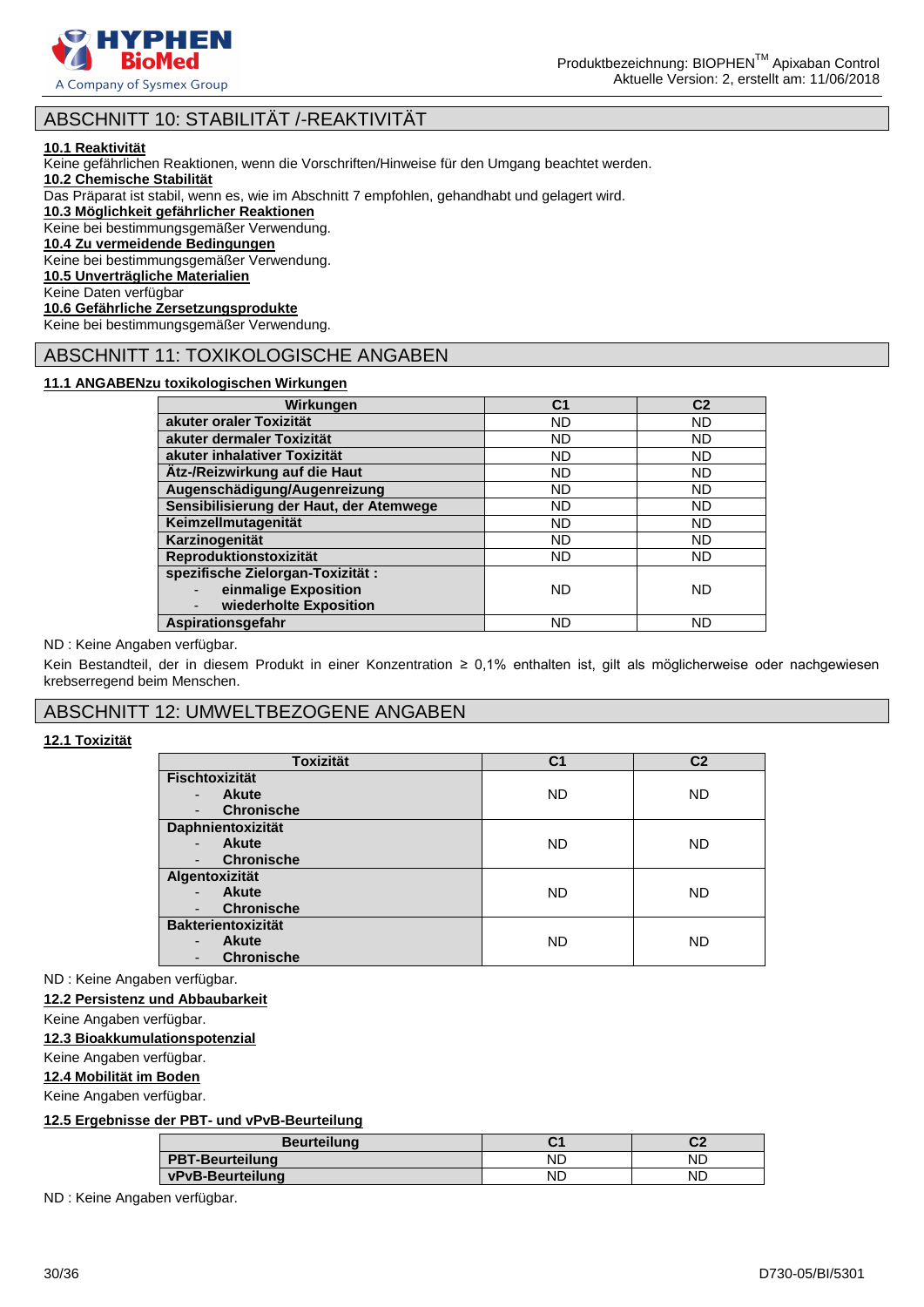

### Keine Angaben verfügbar.

**12.7 Sonstige Angaben**

Produkt nicht unkontrolliert in dieUMWELTgelangen lassen.

### ABSCHNITT 13: HINWEISE ZUR ENTSORGUNG

### **13.1 Verfahren der Abfallbehandlung**

### **Produkt**

Abfälle gemäß nationalen Vorschriften und in Absprache mit den Umweltschutzdiensten einer Entsorgung zuführen. Die Zuordnung einer Abfallnummer ist in Absprache mit dem regionalen Entsorger vorzunehmen.

### **Verpackung**

Verpackungen restentleeren. Leere und nicht restentleerte Verpackungen, die noch Produktreste enthalten, sind in Absprache mit dem regionalen Entsorger einer ordnungsgemäßen Entsorgung zuführen.

### ABSCHNITT 14: ANGABEN ZUR TRANSPORT

Das Produkt ist kein Gefahrgut im Sinne der Transportvorschriften (ADR, RID, IATA, IMDG).

### ABSCHNITT 15: RECHTSVORSCHRIFTEN

### **15.1 Vorschriften zu Sicherheit, Gesundheits- und Umweltschutz / spezifische Rechtsvorschriften für den Stoff oder das Gemisch**

Dieses Sicherheitsdatenblatt entspricht den Anforderungen der Verordnung (EG) Nr. 1907/2006 (REACH) und 1272/2008 (CLP).

### **15.2 Stoffsicherheitsbeurteilung**

Keine Informationen verfügbar.

### ABSCHNITT 16: SONSTIGE ANGABEN

### **16.1 Datenquellen, die zur Erstellung des Datenblattes verwendet wurden**

Verordnung (EG) Nr. 1907/2006 (REACH), 1272/2008 (CLP) in der jeweils gültigen Fassung.

Transportvorschriften gemäß ADR, RID, IMDG, IATA in der jeweils gültigen Fassung.

Datenquellen, die zur Ermittlung von physikalischen, toxikologischen und ökotoxikologischen Daten benutzt wurden, sind direkt in den jeweiligen Abschnitten angegeben.

Die Angaben stützen sich auf den heutigen Stand unserer Kenntnisse und Erfahrungen. Die Angaben haben nicht die Bedeutung von Eigenschaftszusicherungen und begründen kein vertragliches Rechtsverhältnis.

HYPHEN BioMed, deren Vertreter/Vertriebspartner bzw. OEM-Partner haften nicht für Schäden, die unmittelbar bzw. mittelbar auf den Kontakt mit einer Reagenz aus der Packung/Set zurück zu führen sind.

### **16.2 Abkürzungen und Akronyme**

ADR: European Agreement concerning the International Carriage of Dangerous Goods by Road (EuropäischesÜbereinkommen über die internationale Beförderung gefährlicher Güter auf der Straße)

CLP: Regulation on Classification, Labelling and Packaging of Substances and Mixtures (EG Verordnung über die Einstufung, Kennzeichnung und Verpackung von Stoffen und Gemischen)

CMR : cancerogen mutagen reprotoxic (krebserregende, erbgutverändernde und fruchtbarkeitsgefährdende Stoffe)

IATA-DGR: = International Air Transport Association - Dangerous Goods Regulations ( IATA-Gefahrgutvorschriften im Luftverkehr)

IMDG: International Maritime Dangerous Goods code (Regelung für den Gefahrguttransport in der internationalen Seeschifffahrt)

NIOSH: Nationales Institut für Arbeitssicherheit und Gesundheit (USA)

PBT: persistent (P), bioakkumulierend (B) und toxisch (T)

REACH: EU-Verordnung zur Registrierung, Bewertung, Zulassung und Beschränkung chemischer Stoffe

RID: Regelung zur internationalen Beförderung gefährlicher Güter im Schienenverkehr im Schienenverkehr

vPvB: 0 very Persistent and very Bioaccumulative (sehr persistent und sehr bioakkumulierbar)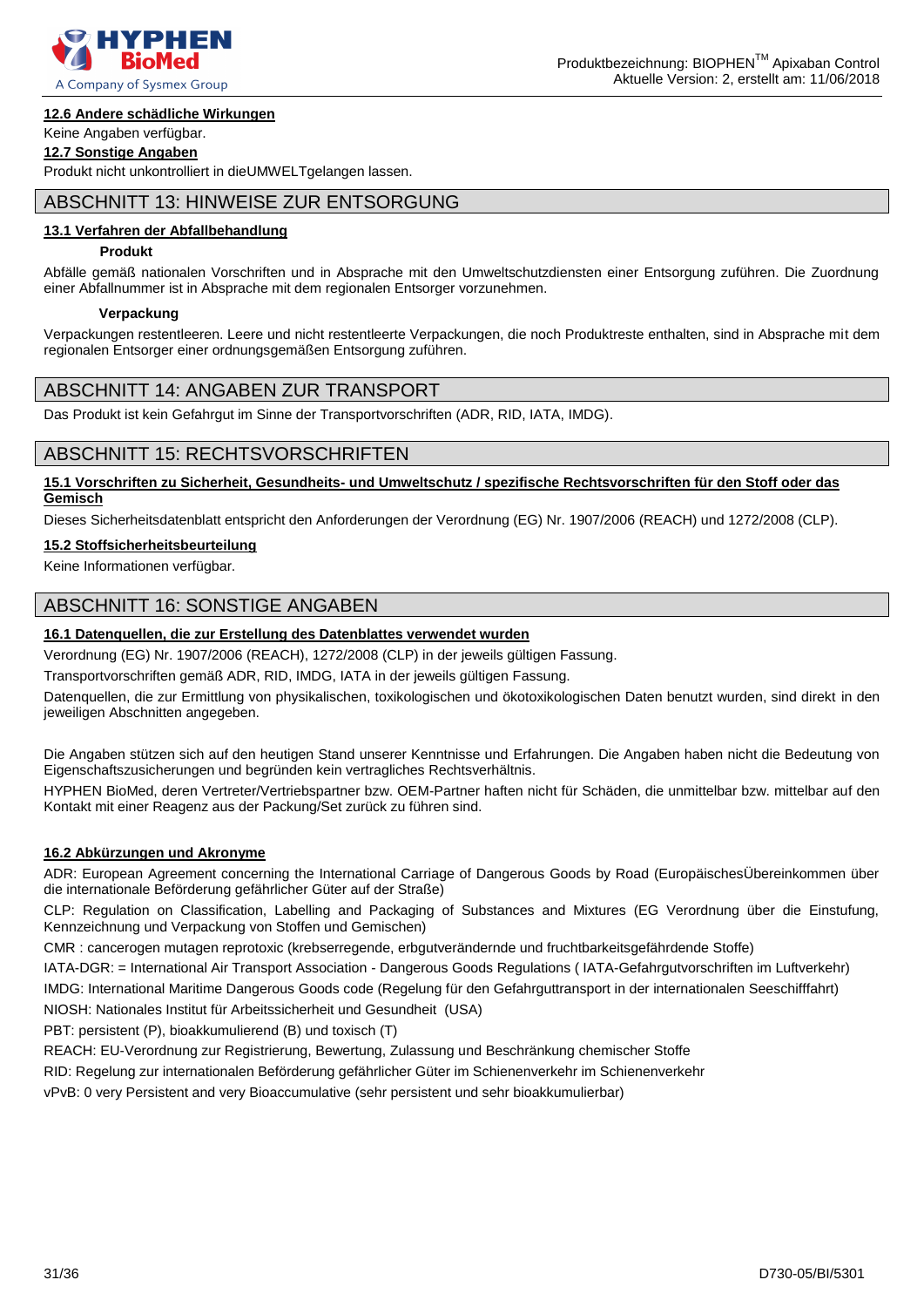

### **ПАСПОРТ БЕЗОПАСНОСТИ МАТЕРИАЛА**

### <span id="page-31-0"></span>**РУССКИЙ**

### РАЗДЕЛ 1: ИДЕНТИФИКАЦИЯ ПРОДУКЦИИ И СВЕДЕНИЯ О ПРОИЗВОДИТЕЛЕ

### **1.1 Идентификатор продукта**

| Название                              | Номер продукта |
|---------------------------------------|----------------|
| BIOPHEN <sup>™</sup> Apixaban Control | 225301         |

### **1.2 Соответствующие установленные области применения вещества или смеси и рекомендуемые ограничения**  Медицинское изделие для лабораторных целей

### **1.3 Подробные сведения об изготовителе и о поставщике паспорта безопасности**

|               | <b>HYPHEN BioMed</b>    |
|---------------|-------------------------|
|               | 155 rue d'Eragny        |
|               | 95000 Neuville-sur-Oise |
|               | Франция                 |
| Тел.:         | +33.1.34.40.65.10       |
| Факс:         | +33.1.34.48.72.36       |
| Адрес E-mail: | info@hyphen-biomed.com  |

#### **1.4 Номер телефона экстренной службы**

Тел.: +33.1.34.40.65.10 (этот номер отвечает только в рабочее время)

Франция

Тел.: +33.1.45.42.59.59 (информационный центр по ядовитым веществам во Франции)

За рубежом

Обратиться в компетентный(е) орган(ы).

### РАЗДЕЛ 2: ИДЕНТИФИКАЦИЯ ОПАСНОСТЕЙ

### **2.1 Классификация вещества или смеси**

### **Информация о классификации**

Этот продукт не выполняет определенные в Постановлении (EС) 1272/2008, – которое называют также Регламентом CLP, критерии по классификации и маркировке.

### **2.2 Элементы маркировки**

Согласно директивам ЕС или, соотв., действующему национальному законодательству данный продукт не нуждается в маркировке.

### **2.3 Другие опасности**

нет

РАЗДЕЛ 3: СОСТАВ / ИНФОРМАЦИЯ О КОМПОНЕНТАХ

### **3.1 Вещества**

Не применимо, так как продукт не является веществом.

#### **3.2 Смеси Опасные ингредиенты**

Данный продукт не содержит веществ, подлежащих упоминанию согласно Регламенту ЕС 1907/2006 (REACH), Приложение II. **3.3 Дополнительная информация**

Не использовать для инъекций или приема внутрь.

Продукт содержит материал человеческого происхождения, который был исследован на момент донорства и который был установлен как не реакционноспособный по отношению к антителам против ВИЧ, поверхностным антигенам гепатита B и вирусу гепатита C (HCV). Как и в отношении всех проб человеческого происхождения, необходимо обращаться с данным продуктом применяя подходящие лабораторные методы.

### РАЗДЕЛ 4: МЕРЫ ПЕРВОЙ ПОМОЩИ

### **4.1 Описание мер первой помощи**

### **Общая информация**

При возникновении cимпотомов или в случае сомнений обратиться к врачу. Строго запрещается вводить что-либо через рот человеку, находящемуся без сознания. Обеспечить уход за пострадавшим человеком или, соотв., не оставлять его без присмотра.

### **После вдыхания**

ПРИ ВДЫХАНИИ: поместить человека на свежий воздух. Привести пострадавшего человека в положение покоя и держать его в тепле. При раздражении дыхательных путей вызвать врача.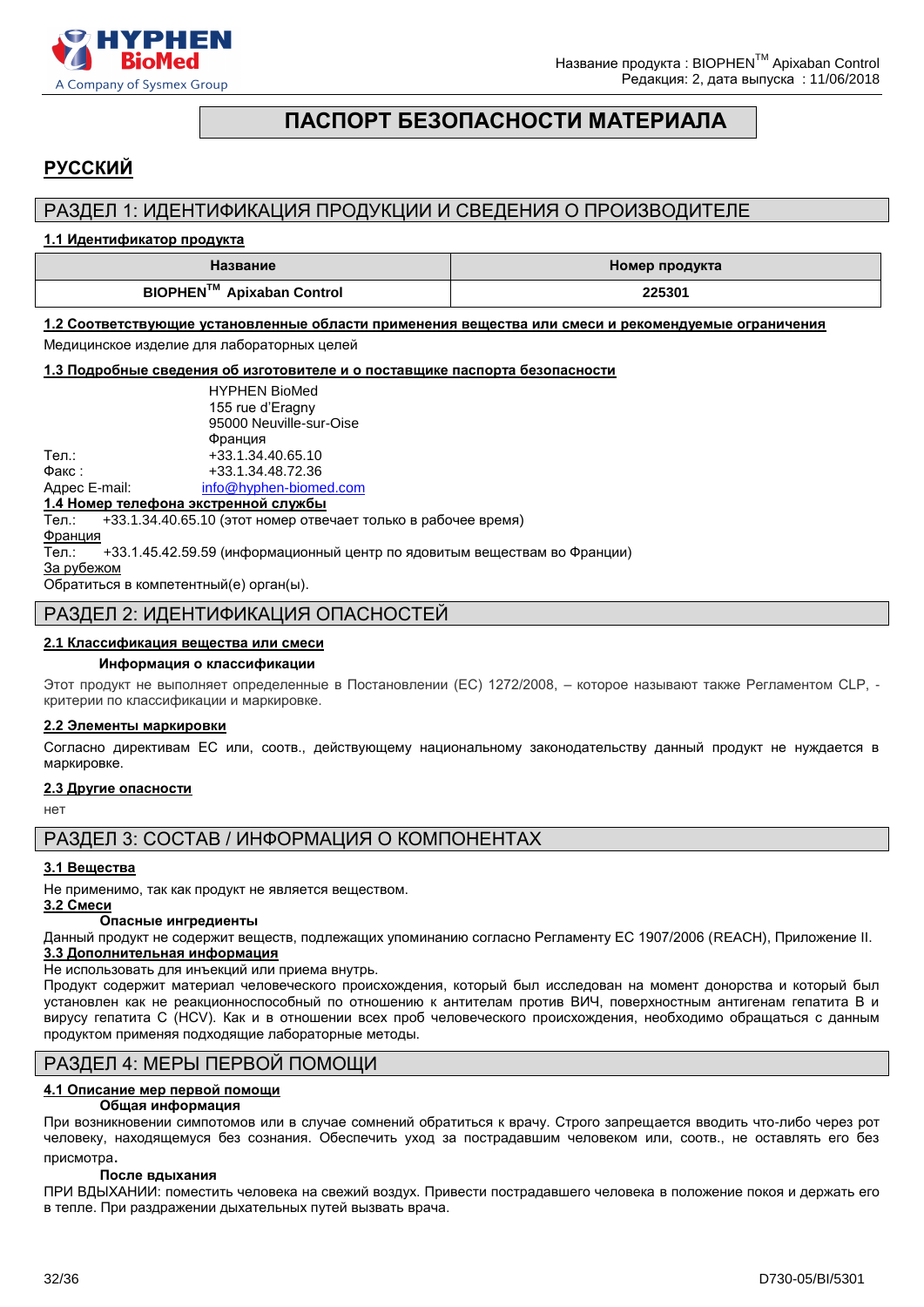

### **После контакта с кожей**

ПРИ КОНТАКТЕ С КОЖЕЙ: немедленно смыть обильным количеством воды с мылом. Немедленно снять все загрязненные, пропитанные предметы одежды. Тщательно постирать, прежде чем одевать их опять. При появлении кожных реакций обратиться к врачу.

#### **После контакта с глазами**

ПРИ КОНТАКТЕ С ГЛАЗАМИ: немедленно промывать проточной водой в течение как минимум 15 минут, отведя веко и защитив неповрежденный глаз. По возможности удалить возможно имеющиеся контактные линзы. Продолжить промывание. Обратиться к глазному врачу.

#### **После проглатывания**

ПРИ ПРОГЛАТЫВАНИИ, hемедленно вызвать врача. Не вызывать рвоту. Строго запрещается вводить что-либо через рот человеку, находящемуся без сознания.

#### **4.2 Наиболее важные симптомы и воздействия, как острые, так и замедленные**

Данные отсутствуют.

**4.3 Указание на необходимость немедленной медицинской помощи и специального лечения**

Данные отсутствуют.

### РАЗДЕЛ 5: МЕРЫ ПРОТИВОПОЖАРНОЙ ЗАЩИТЫ

### **5.1 Огнетушащие средства**

### **Приемлемые огнетушащие средства**

Сам продукт является негорючим; выбирать огнетушащие меры с учетом прилегающей зоны.

### **Неприемлемые огнетушащие средства**

Сплошная водная струя

**5.2 Особые факторы риска, источником которых является вещество или смесь**

В случае возникновения пожара может иметь место выброс следующих веществ: диоксид углерода (CO2); моноксид углерода (CO)

### **5.3 Рекомендации для пожарных**

При пожаре: носить изолирующий противогаз / респиратор и защитную одежду.

Не допускать проникновение воды для тушения пожара в канализацию или в водоемы. Не вдыхать газы, образовавшиеся в результате взрыва или пожара.

### РАЗДЕЛ 6: МЕРЫ ПРИ САМОПРОИЗВОЛЬНОМ ВЫБРОСЕ

#### **6.1 Меры предосторожности для персонала, защитное снаряжение и чрезвычайные меры**

Ознакомиться с мерами защиты, перечисленными в разделах 7 и 8. Избегать контакта с кожей, глазами и одеждой. Избегать образование пыли. Не вдыхать пар/туман/газ.

### **6.2 Меры по обеспечению защиты окружающей среды**

Предупреждать распространение и сток вышедшего наружу материала, если это возможно без возникновения опасности. Не допускать попадания в сточные воды. Предупредить выброс в окружающую среду.

### **6.3 Методы и материалы для локализации и очистки**

Не вливать пролитый продукт обратно в его оригинальную тару в целях повторного использования. Подобрать пролитый продукт гигроскопичным материалом. Особенно тщательно очистить загрязненные поверхности и предметы с соблюдением всех правовых предписаний, касающихся защиты окружающей среды. Хранить продукт в подходящих, закрытых емкостях и направлять в них на удаление в качестве отходов.

### РАЗДЕЛ 7: МЕРЫ ПРЕДОСТОРОЖНОСТИ, ПРИНИМАЕМЫЕ ПРИ ОБРАЩЕНИИ И ХРАНЕНИИ

### **7.1 Меры предосторожности для обеспечения безопасного обращения**

### **Рекомендации по обеспечению безопасного обращения**

Снизить до минимума риск при обращении с продуктом за счет принятия мер по обеспечению защиты и профилактики. Если это допускает уровень техники, спланировать методы работы так, чтобы не могли высвобождаться опасные вещества или, соотв., чтобы был исключен контакт с кожей.

#### **Общие меры по обеспечению защиты и гигиены**

Во время работы не принимать пищу, не пить и не курить. Держать продукт вдали от продовольствия, напитков и корма для животных. Мыть руки и кожу перед перерывами и после окончания работы. Не вдыхать пары. Избегать контакта с глазами и кожей. Немедленно снимать загрязненную или пропитавшуюся одежду.

### **Рекомендации по защите от возгорания и взрыва**

Специальные меры не требуются.

### **7.2 Условия для безопасного хранения с учетом любых несовместимостей**

**Технические меры и условия хранения**

Держать емкости плотно закрытыми и хранить их в прохладном, хорошо проветриваемом месте.

**Несовместимые материалы**

Данные отсутствуют.

### **Рекомендованная температура хранения**

Значение: 2 - 8°C

**Требования в отношении складских помещений и тары**

Вскрытые емкости необходимо тщательно закупоривать и хранить в вертикальном виде во избежание утечки.

### **7.3 Специфические случаи конечного применения**

За исключением указанных в пункте 1.2 случаев применения не предусмотрены другие специфические случаи применения.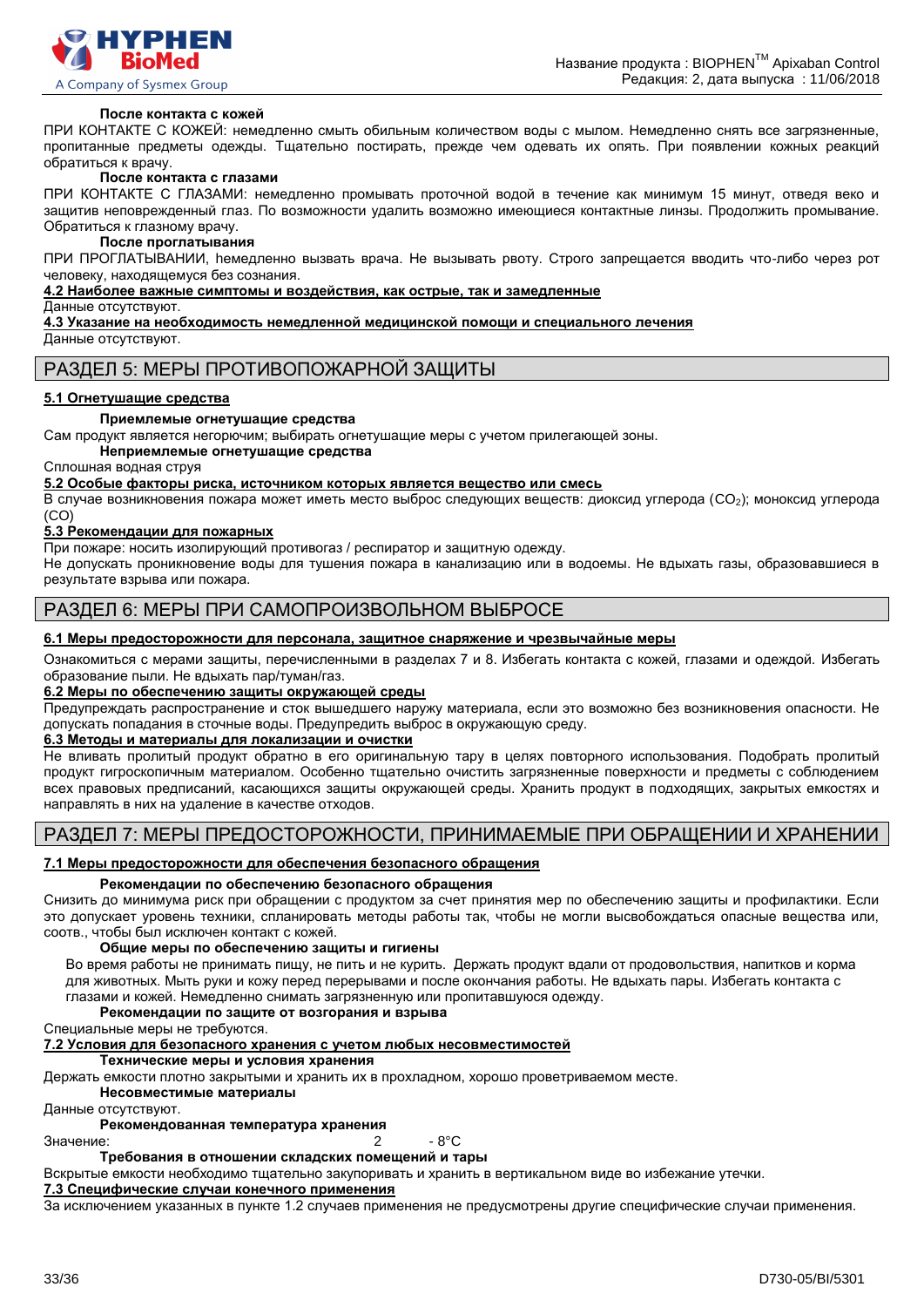

### РАЗДЕЛ 8: СРЕДСТВА КОНТРОЛЯ ЗА ОПАСНЫМ ВОЗДЕЙСТВИЕМ И СРЕДСТВА ИНДИВИДУАЛЬНОЙ ЗАЩИТЫ

#### **8.1 Параметры контроля**

#### **Предельные значения для воздействия на рабочем месте**

Отсутствуют параметры для мониторинга.

**Биологические предельные значения**

### Данные отсутствуют

**8.2 Контроль за воздействием**

#### **Надлежащие инженерно-технические средства контроля**

Технические меры и применение подходящих методов работы имеют приоритет по отношению к использованию средств индивидуальной защиты. Принять меры в соответствии с передовыми способами обеспечения промышленной гигиены на практике.

#### **Средства индивидуальной защиты**

При обращении с продуктами носить исключительно защитную одежду, соответствующую действующим предписаниям. **Защита органов дыхания**

Не требуется защищать органы дыхания. Для защиты от образующейся пыли носить пылезащитную маску типа N95 (США) или респиратор с фильтром типа P1 (EN 143). Используемые дыхательные маски должны быть проверены и допущены согласно соответствующим государственным стандартам , например, NIOHS (США) или CEN (EС).

#### **Защита рук**

В процессе обращения использовать защитные перчатки. Перед тем как носить перчатки, поверить их на их пригодность с учетом специфики рабочего места. Применять подходящий способ для того, чтобы снимать защитные перчатки в целях предупреждения контакта продукта с кожей (напр., снимать без соприкосновения голой руки с загрязненной наружной поверхностью перчаток). После использования надлежащим образом удалять загрязненные перчатки с соблюдением предписаний закона и в соответствии с передовыми методами работы в лабораториях. Помыть и просущить руки.

Используемые защитные перчатки должны быть проверены и допущены согласно стандарту EN374.

При повреждении или появлении первых признаков износа необходимо немедленно заменить защитные перчатки.

#### **Защита глаз / лица**

Для защиты глаз носить исключительно средства, которые проверены и допущены согласно действующим стандартам, напр., NIOSH (США) или EN 166 (EС).

#### **Защита тела**

Тип защитного снаряжения необходимо подбирать в зависимости от концентрации и объема продукта на рабочем месте.

### **Дополнительная информация**

Данные отсутствуют

### **Контроль за экологическим воздействием**

Предупреждать распространение и сток вышедшего наружу материала, если это возможно без возникновения опасности. Не допускать попадания в сточные воды. Предупредить выброс в окружающую среду.

### РАЗДЕЛ 9: ФИЗИКО-ХИМИЧЕСКИЕ СВОЙСТВА

### **9.1 Информация об основных физико-химических свойствах**

| Свойство                                            | C <sub>1</sub>               | C <sub>2</sub>               |
|-----------------------------------------------------|------------------------------|------------------------------|
| Внешний вид                                         | Лиофилизированный<br>порошок | Лиофилизированный<br>порошок |
| цвет                                                | Белый / Желтый               | Белый / Желтый               |
| Запах                                               | <b>ND</b>                    | <b>ND</b>                    |
| Значение рН                                         | <b>ND</b>                    | <b>ND</b>                    |
| Точка кипения                                       | <b>ND</b>                    | <b>ND</b>                    |
| Точка плавления                                     | <b>ND</b>                    | <b>ND</b>                    |
| Точка разложения                                    | <b>ND</b>                    | <b>ND</b>                    |
| Температура вспышки                                 | <b>ND</b>                    | <b>ND</b>                    |
| Температура самовоспламенения                       | <b>ND</b>                    | <b>ND</b>                    |
| Окислительные свойства                              | <b>ND</b>                    | <b>ND</b>                    |
| Взрывчатые свойства                                 | <b>ND</b>                    | <b>ND</b>                    |
| Воспламеняемость                                    | <b>ND</b>                    | <b>ND</b>                    |
| Нижний предел воспламеняемости или взрываемости     | <b>ND</b>                    | <b>ND</b>                    |
| Верхний предел воспламеняемости или<br>взрываемости | <b>ND</b>                    | <b>ND</b>                    |
| Давление пара                                       | <b>ND</b>                    | <b>ND</b>                    |
| Плотность пара                                      | <b>ND</b>                    | <b>ND</b>                    |
| Скорость испарения                                  | <b>ND</b>                    | <b>ND</b>                    |
| Относительная плотность                             | <b>ND</b>                    | <b>ND</b>                    |
| Растворимость в воде                                | <b>ND</b>                    | <b>ND</b>                    |
| Растворимость                                       | <b>ND</b>                    | <b>ND</b>                    |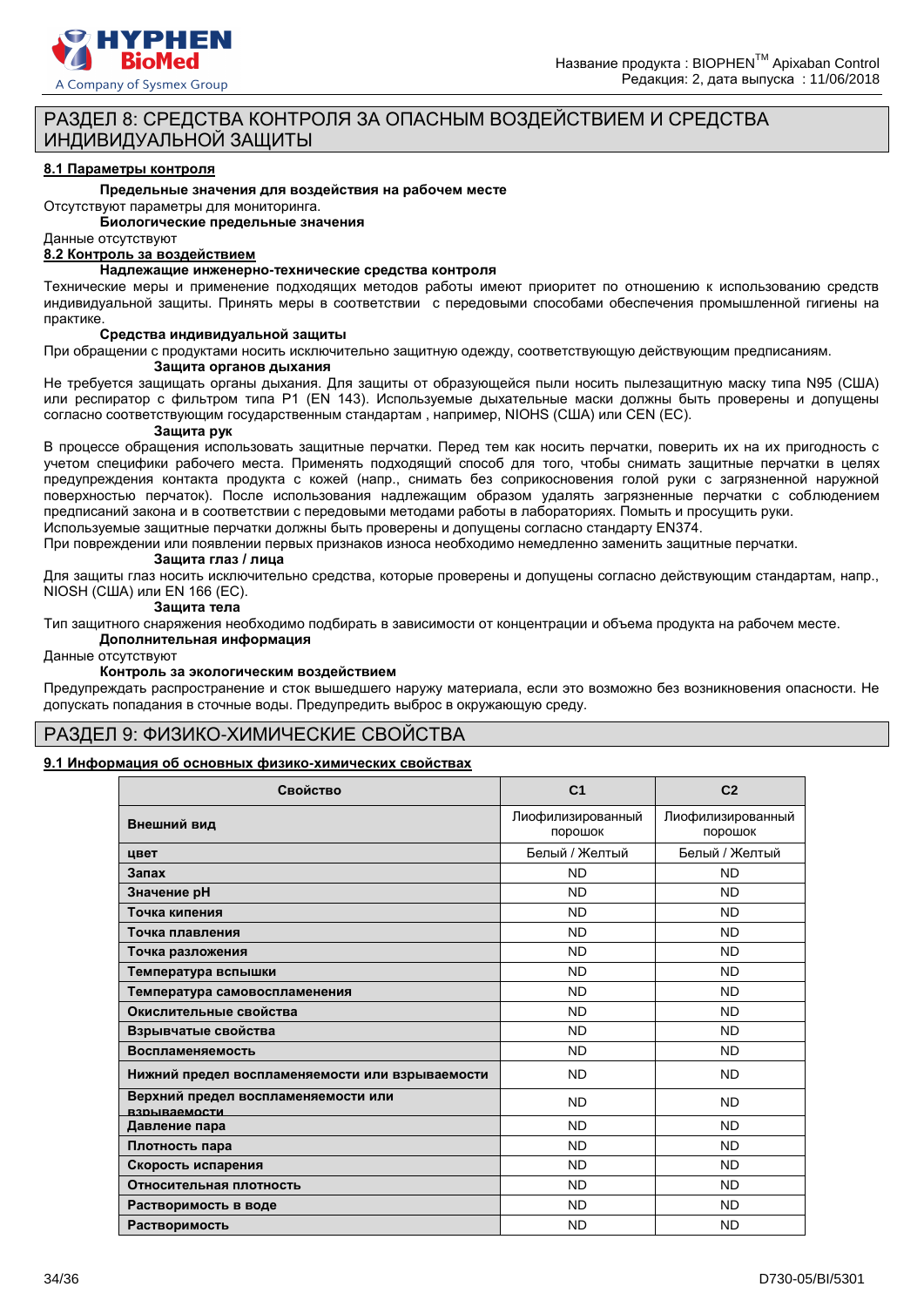

| Свойство                                  | C1 | C2 |
|-------------------------------------------|----|----|
| Коэффициент распределения: n-октанол/вода | ND | ND |
| Вязкость                                  | ND | ND |
| Дополнительная информация                 | ND | ND |

ND : Данные отсутствуют.

### **9.2 Прочие сведения**

Данные отсутствуют

### РАЗДЕЛ 10: СТАБИЛЬНОСТЬ И РЕАКЦИОННАЯ СПОСОБНОСТЬ

### **10.1 Реакционная способность**

Без опасных реакций, если соблюдаются предписания/указания по обращению.

### **10.2 Химическая устойчивость**

Препарат стабильный, если с ним обращаются и хранят его так. как рекомендовано в разделе 7.

### **10.3 Возможность опасных реакций**

Отсутствует при условии применения в соответствии с назначением.

**10.4 Условия, которых следует избегать**

Отсутствует при условии применения в соответствии с назначением.

### **10.5 Несовместимые материалы**

Неизвестны.

#### **10.6 Опасные продукты разложения**

Отсутствует при условии применения в соответствии с назначением.

### РАЗДЕЛ 11: ИНФОРМАЦИЯ О ТОКСИЧНОСТИ

### **11.1 Информация о токсикологическом воздействии**

| Воздействие                                                                         | C <sub>1</sub> | C <sub>2</sub> |
|-------------------------------------------------------------------------------------|----------------|----------------|
| Острая оральная токсичность                                                         | <b>ND</b>      | <b>ND</b>      |
| Острая кожная токсичность                                                           | <b>ND</b>      | <b>ND</b>      |
| Острая ингаляционная токсичность                                                    | <b>ND</b>      | ND             |
| Разъедание/раздражение кожи                                                         | <b>ND</b>      | ND             |
| Серьезное повреждение/раздражение глаз                                              | ND.            | <b>ND</b>      |
| Респираторная или кожная сенсибилизация                                             | <b>ND</b>      | ND             |
| Мутагенность половых клеток                                                         | ND.            | <b>ND</b>      |
| Репродуктивная токсичность                                                          | <b>ND</b>      | ND             |
| Канцерогенность                                                                     | <b>ND</b>      | ND             |
| Специфическая токсичность для отдельного органа мишени<br>при однократном действии  | <b>ND</b>      | ND             |
| Специфическая токсичность для отдельного органа мишени<br>при многократном действии | ND.            | <b>ND</b>      |
| Опасность развития аспирационных состояний                                          | ND.            | <b>ND</b>      |

#### ND : Данные отсутствуют.

Ни один из компонентов, содержащихся в данном продукте с концентрацией ≥ 0,1%, считается обладающим потенциальным или доказанным канцерогенным воздействием на человека.

### РАЗДЕЛ 12: ИНФОРМАЦИЯ О ВОЗДЕЙСТВИИ НА ОКРУЖАЮЩУЮ СРЕДУ

### **12.1 Токсичность**

| Токсичность                | С1 | C2 |
|----------------------------|----|----|
| Токсичность для рыб        | ND | ND |
| Токсичность для дафний     | ND | ND |
| Токсичность для водорослей | ΝD | ND |
| Токсичность для бактерий   | ND | ND |

ND : Данные отсутствуют.

### **12.2 Стойкость и разлагаемость**

Данные отсутствуют. **12.3 Потенциал биоаккумуляции** Данные отсутствуют. **12.4 Мобильность в почве** Данные отсутствуют.